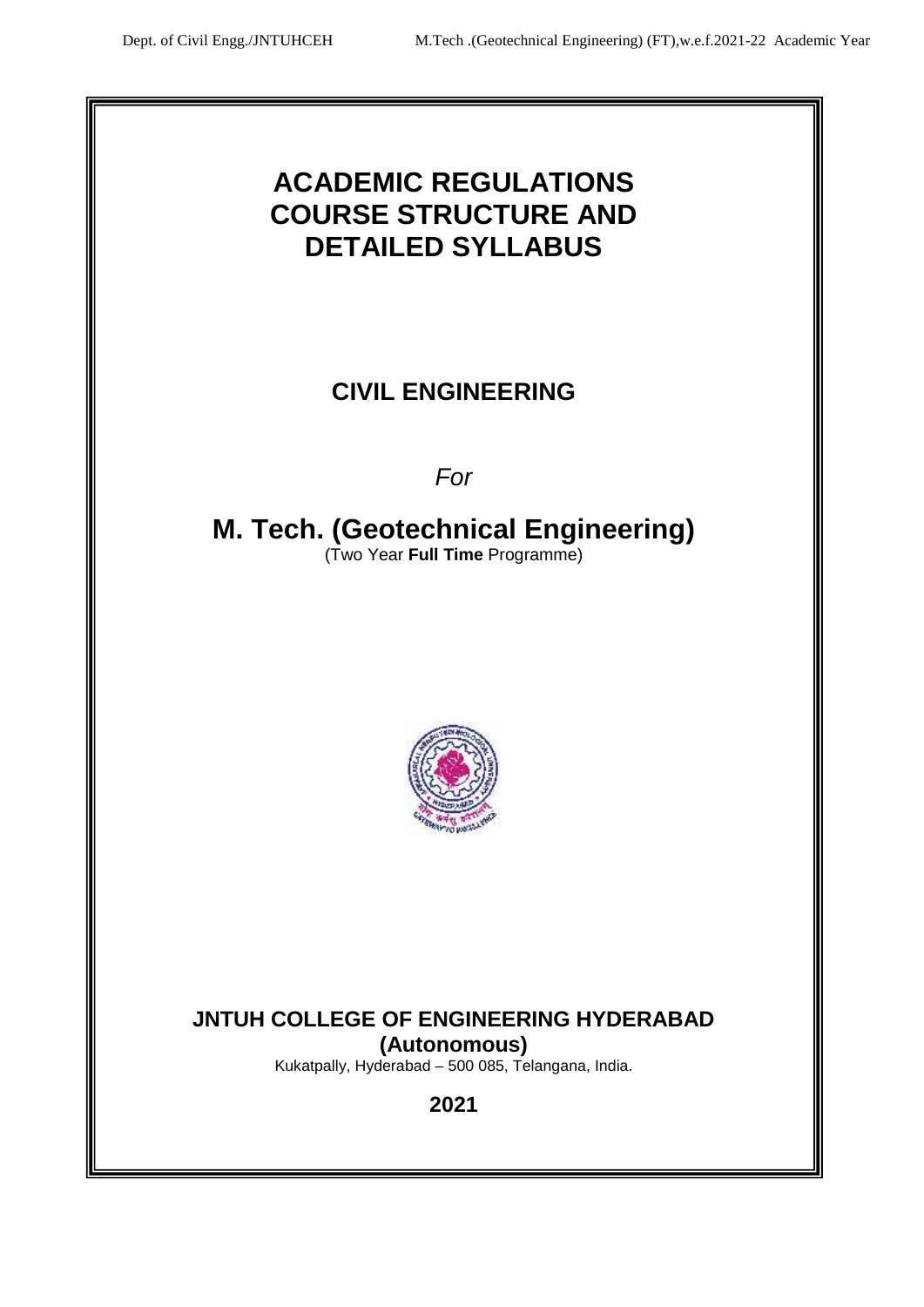## **ABOUT THE INSTITUTE AND DEPARTMENT:**

**About the Institute:** The College was established as Nagarjuna Sagar Engineering College in 1965. With the formation of Jawaharlal Nehru Technological University on 2nd October 1972, it became a constituent college of the University and was later renamed as JNTU College of Engineering, Hyderabad. JNTU College of Engineering is playing a significant role since 1965 in imparting technological education in the state of Telangana and Institute has been upgraded to JNTUH CEH (Autonomous) in the year 2008 by UGC. The college received appreciation for effective utilization of TEQIP-I&II and received funds for Centre of Excellence (Disaster Management) and TEQIP-III.

**About the Department:** The Department of Civil Engineering was established in the year 1965. The Department has created its own reputation through its teaching, research, consultancy and extensive activities. It offers undergraduate program in Civil Engineering and postgraduate programs in Structural Engineering and Geotechnical Engineering. The Department has all highly qualified faculty holding Ph.Ds and well equipped laboratories.

## **VISION AND MISSION OF THE INSTITUTE:**

#### **Vision of the Institute**

To be recognized as one of the top 10 Institutes in the country offering technical education, sustaining and improving its repute of UG programs, expanding need based PG and research programs with global outlook, synergizing teaching and research for societal relevance.

#### **Mission of the Institute**

- 1. To identify technological advancements and build the right level of skills at the right time contributing to the industrial and national growth.
- 2. To identify and keep abreast with the state of the art technology maintaining its legacy of striving for excellence in higher education.
- 3. To promote world class research of local relevance to society.
- 4. With a research community of professors, research fellows and research centres, expand the scale and multidisciplinary character of its research activities.
- 5. With a global outlook strive for collaborations to network with International Universities and National Institutes of Research and Higher Learning.

## **VISION AND MISSION OF THE CIVIL ENGINEERING DEPARTMENT**

#### **Vision of the Department:**

The Department of Civil Engineering is committed to raise the intellectual tone of the young students in understanding and incorporating emerging technologies, with an objective of enhancing their competence by applying their proficiency and skill for infrastructure and economic development of the society.

#### **Mission of the Department:**

- 1. To strengthen the teaching tools in order to orient students to acquire necessary skills to perform in the field or to handle industrial projects.
- 2. To enhance students into knowledgeable, responsible professionals, successful practitioners and lifelong learners in emerging fields for the betterment of society.
- 3. To improve the quality of technological education through training, consultancy, research, and innovation.
- 4. To identify, evaluate and implement scientifically proven technological solutions.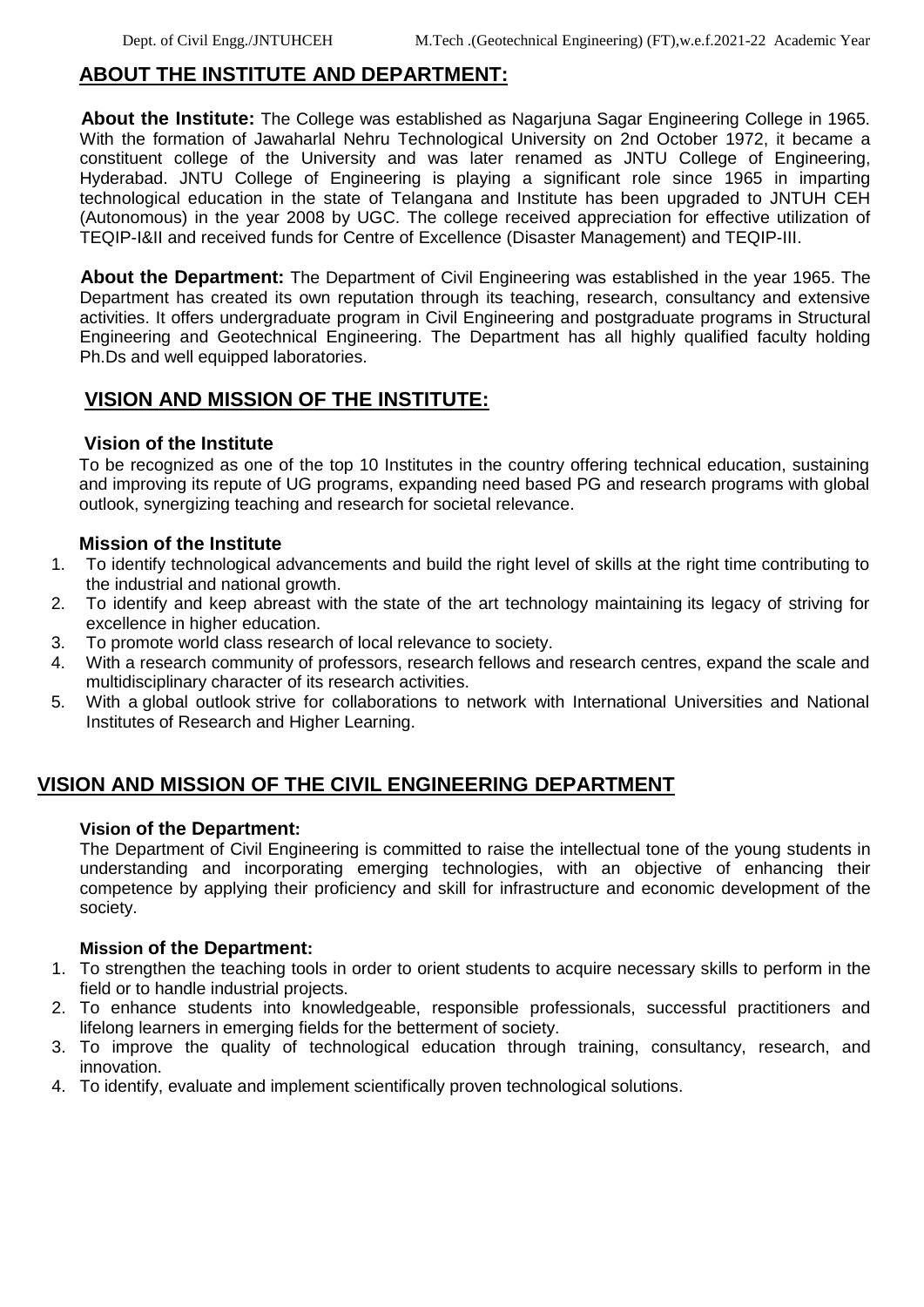# **M.Tech. (GEOTECHNICAL ENGINEERING)**

### **PROGRAM EDUCATIONAL OBJECTIVES (PEOs):**

- **PEO 1:** To provide an advanced knowledge and expertise in order to produce competent and creative Geotechnical Engineers
- **PEO 2**: To achieve an ability to plan, innovate and sustainable design to solve complex geotechnical problems in infrastructure projects with appropriate standards/codal provisions
- **PEO 3**: To impart teamwork, leadership qualities and life-long learning with ethical practices
- **PEO4**: To promote research and consultancy by publishing articles/ reports

### **PROGRAM OUTCOMES (POs):**

- **PO1:** An ability to independently carry out investigations, research and consultancy work to solve geotechnical problems
- **PO2:** Ability to write and present a substantial technical report/ document
- **PO3:** Student should be able to demonstrate a degree of mastery over the Geotechnical Engineering
- **PO4:** Analyze, Design and stability check of Geotechnical structures
- **PO5:** Identify and design Engineering solutions to problematic soils
- **PO6:** Work with social responsibility and ethical values and pursue lifelong learning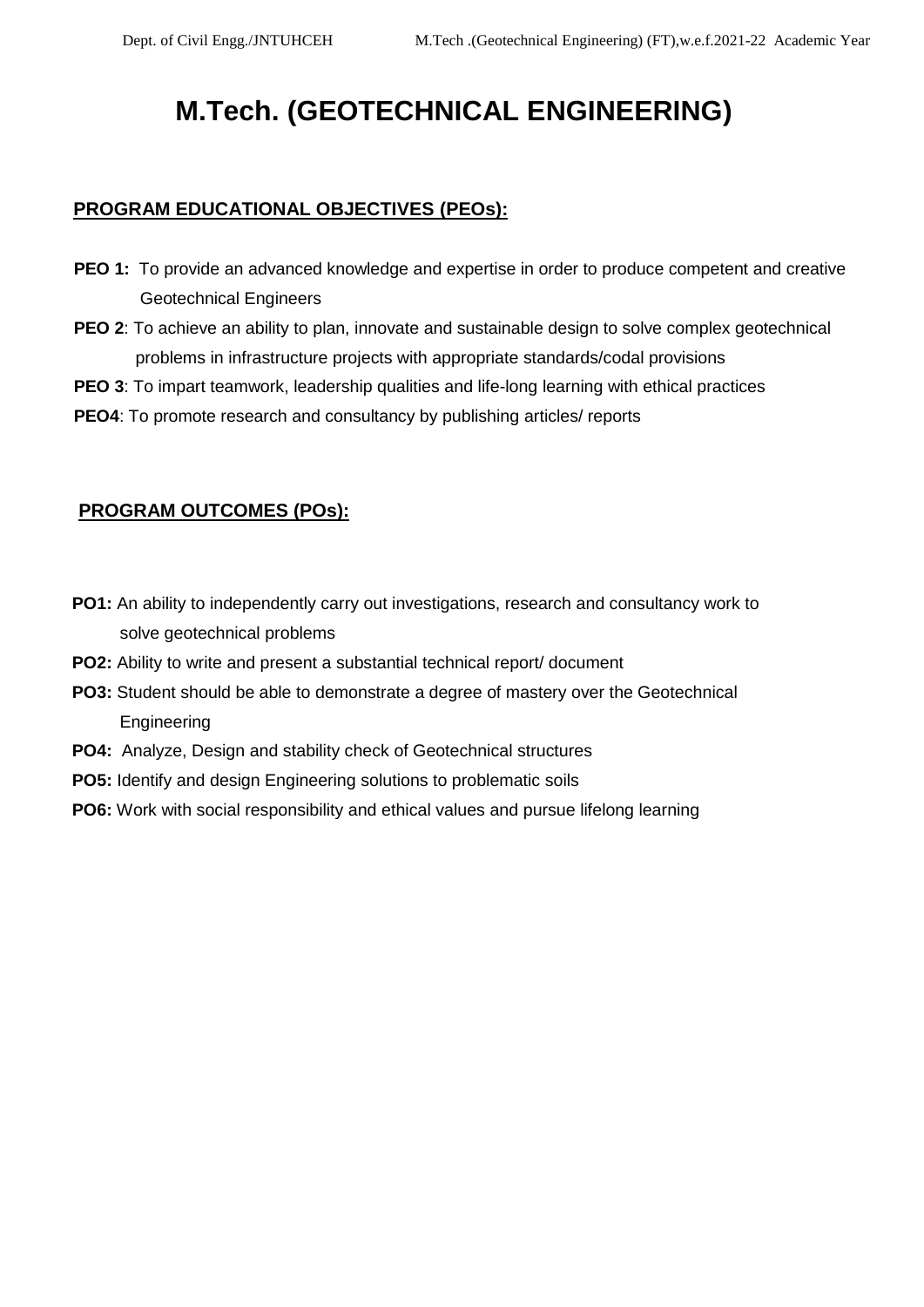## **M.Tech. (GEOTECHNICALENGINEERING) DEPARTMENT OF CIVL ENGINEERING, JNTUHCEH COURSE STRUCTURE**

(Applicable for the Batch admitted from the Academic Year 2021-22 onwards)

| <b>YEAR ISEMESTER</b> |                 |                                        |    |    |       |                |  |
|-----------------------|-----------------|----------------------------------------|----|----|-------|----------------|--|
| S.No                  | Code            | <b>Subject</b>                         |    |    | P     | <b>Credits</b> |  |
| 1.                    | PC <sub>1</sub> | <b>Advanced Soil Mechanics</b>         | 3  | -- | --    | 3              |  |
| 2.                    | PC <sub>2</sub> | <b>Advanced Foundation Engineering</b> | 3  | -- | $- -$ | 3              |  |
| 3.                    | PE I            | <b>Program Elective - I</b>            | 3  |    |       | 3              |  |
| 4.                    | PE II           | <b>Program Elective - II</b>           | 3  | -- | --    | 3              |  |
| 5.                    | Laboratory 1    | Advance GTE Laboratory -I              | -- |    | 2     | $\mathcal{P}$  |  |
| 6.                    | Laboratory 2    | Geotechnical Computational Laboratory  | -- |    | 2     | 2              |  |
| 7.                    | <b>MLC</b>      | Research Methodology & IPR             | 2  | -- | $-$   | 2              |  |
| 8.                    | Audit I         | Audit course -I                        | 2  | -- |       | 0              |  |
|                       |                 | <b>TOTAL CREDITS</b>                   | 16 | າ  | 4     |                |  |

- 
- 1. Soil Structure Interaction<br>
2. Ground Improvement Techniques<br>
2. Environmental Geotechnology 2. Ground Improvement Techniques<br>3. Theoretical Soil Mechanics
- 

## **Program Elective - I Program Elective - II**

- 
- 
- 3. Environmental impact Assessment

|  | I YEAR II SEMESTER |
|--|--------------------|
|  |                    |

| S.No | Code            | <b>Subject</b>                        |       |                          | Р  | <b>Credits</b> |
|------|-----------------|---------------------------------------|-------|--------------------------|----|----------------|
|      | PC <sub>3</sub> | Soil Dynamics and Machine Foundations | 3     | --                       | -- | 3              |
| 2.   | PC <sub>4</sub> | <b>Earth Retaining Structures</b>     | 3     | $- -$                    | -- | 3              |
| 3.   | PE III          | <b>Program Elective - III</b>         | 3     | --                       | -- | 3              |
| 4.   | PE IV           | <b>Program Elective - IV</b>          | 3     | $-$                      | -- | 3              |
| 5.   | Laboratory 3    | Advance GTE Laboratory -II            | --    |                          | 2  | っ              |
| 6.   | Laboratory 4    | <b>Rock Mechanics Laboratory</b>      | --    |                          | 2  | າ              |
| 7.   | <b>MLC</b>      | <b>Technical Seminar</b>              | $- -$ | --                       | 4  | 2              |
| 8.   | Audit II        | <b>Audit Course-II</b>                | 2     | $\overline{\phantom{m}}$ | -- | 0              |
|      |                 | <b>TOTAL CREDITS</b>                  | 14    | 2                        | 8  | 18             |

- 1. Offshore Geotechnical Engineering 1. Engineering Rock Mechanics
- 
- 3. Sub surface investigations and instrumentation 3. Physical and Constitutive Modeling on

#### **Program Elective-III Program Elective-IV**

- 
- 2. Design of substructures 2. Numerical Methods for Geotechnical Engineer
	- Geomechanics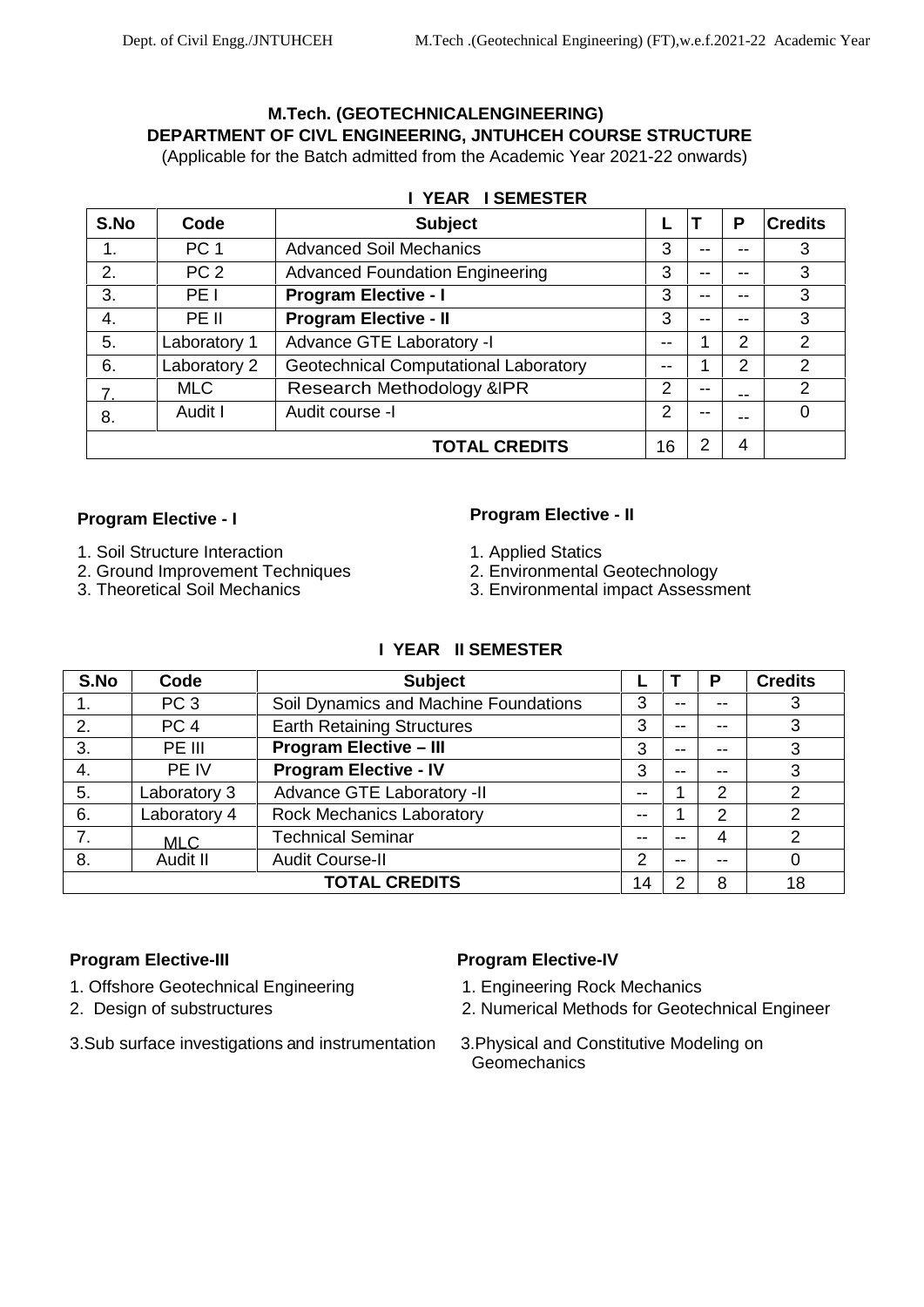|      |      | "" " """" " """""""" """         |   |   |       |                |
|------|------|----------------------------------|---|---|-------|----------------|
| S.No | Code | <b>Subject</b>                   |   |   | D     | <b>Credits</b> |
| . .  | PE V | <b>Program Elective V</b>        | ⌒ | - | $- -$ |                |
|      | OEC  | <b>Open Elective</b>             | ⌒ | - | $- -$ |                |
| J.   | PW   | PROJECT/DISSERTATION (PHASE – I) |   |   | 20    | 10             |
|      |      | <b>TOTAL CREDITS</b>             | 6 |   | 20    |                |

#### **II YEAR I SEMESTER**

#### **Program Elective V**

- 1. Stability analysis of slopes
- 2. Pavement Analysis and Design
- 3. Geotechnical Earthquake Engineering

#### **II YEAR II SEMESTER**

| S.No | Group | <b>Subject</b>                           |                          |      | D        | <b>Credits</b> |  |
|------|-------|------------------------------------------|--------------------------|------|----------|----------------|--|
|      | PW    | <b>PROJECT/DISSERTATION (PHASE – II)</b> | $\overline{\phantom{a}}$ | $\,$ | າາ<br>ےں | 16             |  |
|      |       | <b>TOTAL CREDITS</b>                     |                          |      | 32       | 16             |  |

#### **Audit Course I & II**

- 1. Research Paper Writing. 2. Disaster Management.
- 
- 3. Sanskrit for Technical Knowledge.
- 4. Value Education.
- 5. Constitution of India
- 6. Stress Management by yoga.
- 7. Personality Development through Life Enlightenment Skills.
- 8. Pedagogy Studies.

#### **Open Elective offered by the department**

1. Green Building Technologies (Offered by **Civil Engineering** Department)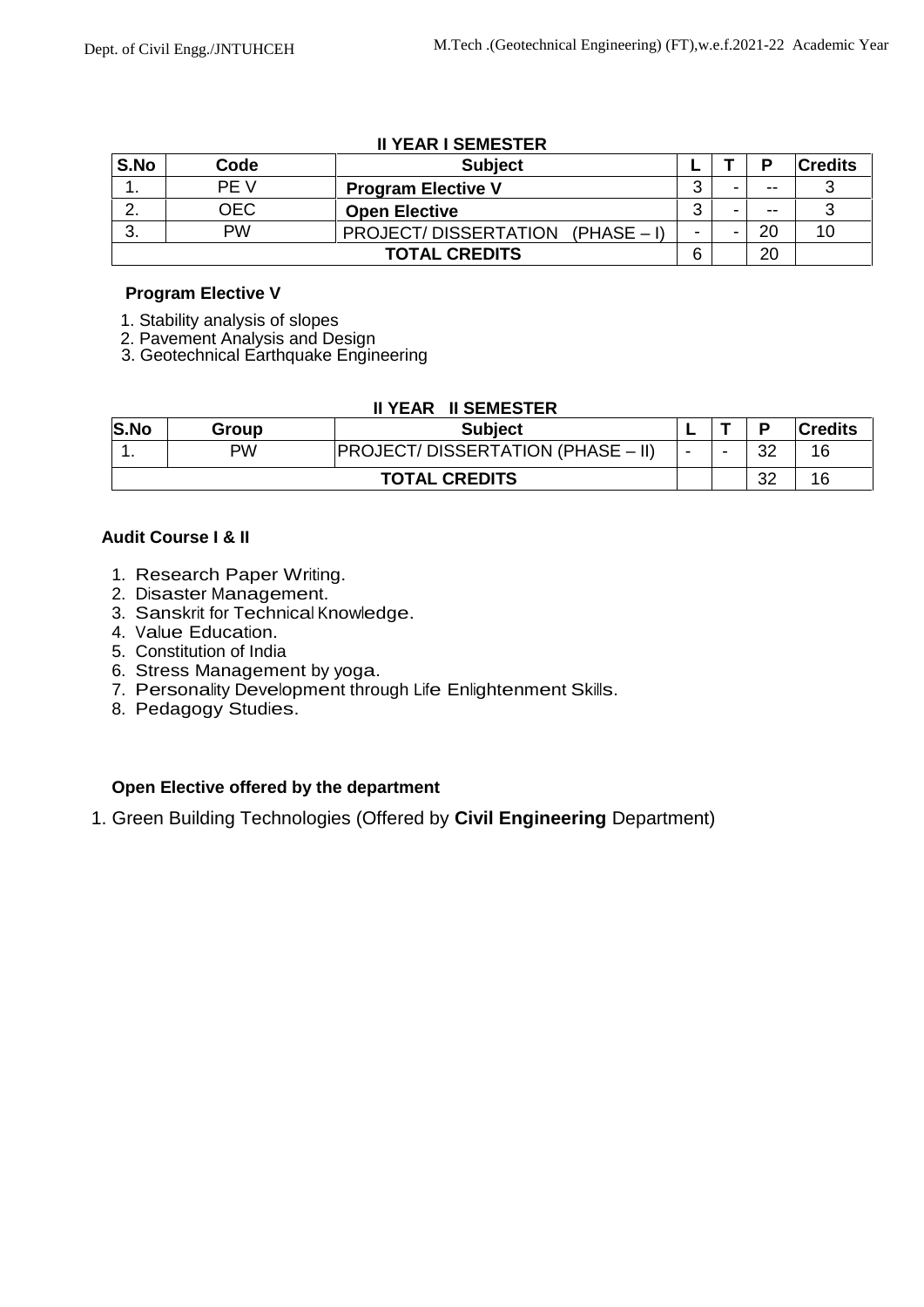#### **M.Tech. I Year I-Sem (Geotechnical Engineering)**

**3 0 0 3**

#### **ADVANCED SOIL MECHANICS**

#### **OBJECTIVES:**

To enable the student

- $\triangleright$  To Analyze the field loading conditions and predict the behavior of soil under loading and unloading condition in drained and untrained conditions of soil
- $\triangleright$  Prediction of Probable loss of water from the reservoir and for checking the stability of the structure under hydro dynamic conditions
- $\triangleright$  Determination of various application based parameters of consolidation for safe design of structures on clay soils

#### **UNIT- I**

**Geostatic Stresses & Stress Paths**: Stresses within a soil mass: Concept of stress for a particulate system, Effective stress principle, Geostatic stresses, Soil water hydraulics: Principal stresses and Mohr's circle of stress, Stress paths; At Rest earth pressure, Stress paths for different practical situations.

#### **UNIT- II**

**Flow through soils**: Permeability, seepage, mathematical analysis – Finite difference formulae for steady state and transient flows – flow nets – computation of seepage – uplift pressure, and critical hydraulic gradient.

#### **UNIT- III**

**Compressibility and Consolidation**: One dimensional compression, Oedometer test, parameters – coefficient of volume change, constrained modulus, compression index, swell or unloading, maximum past consolidation stress, Over consolidation ratio, Primary and secondary compression, consolidation -One, two and three dimensional problems, Consolidation of partially saturated soils, Creep/Secondary Compression in soils.

#### **UNIT- IV**

**Stress-Strain-Strength Behaviour of soils**: Shear strength of soils; Failure criteria, drained and undrained shear strength of soils. Significance of pore pressure parameters; Determination of shear strength; Drained, Consolidated Undrained and Undrained tests; Interpretation of triaxial test results. Behaviour of sands; Critical void ratio; dilation in soils;

#### **UNIT- V**

**Critical State Soil Mechanics**: Critical state parameters; Critical state for normally consolidated and over consolidated soil; Significance of Roscoe and Hvorslev state boundary surfaces; Yielding, Bounding Surfaces.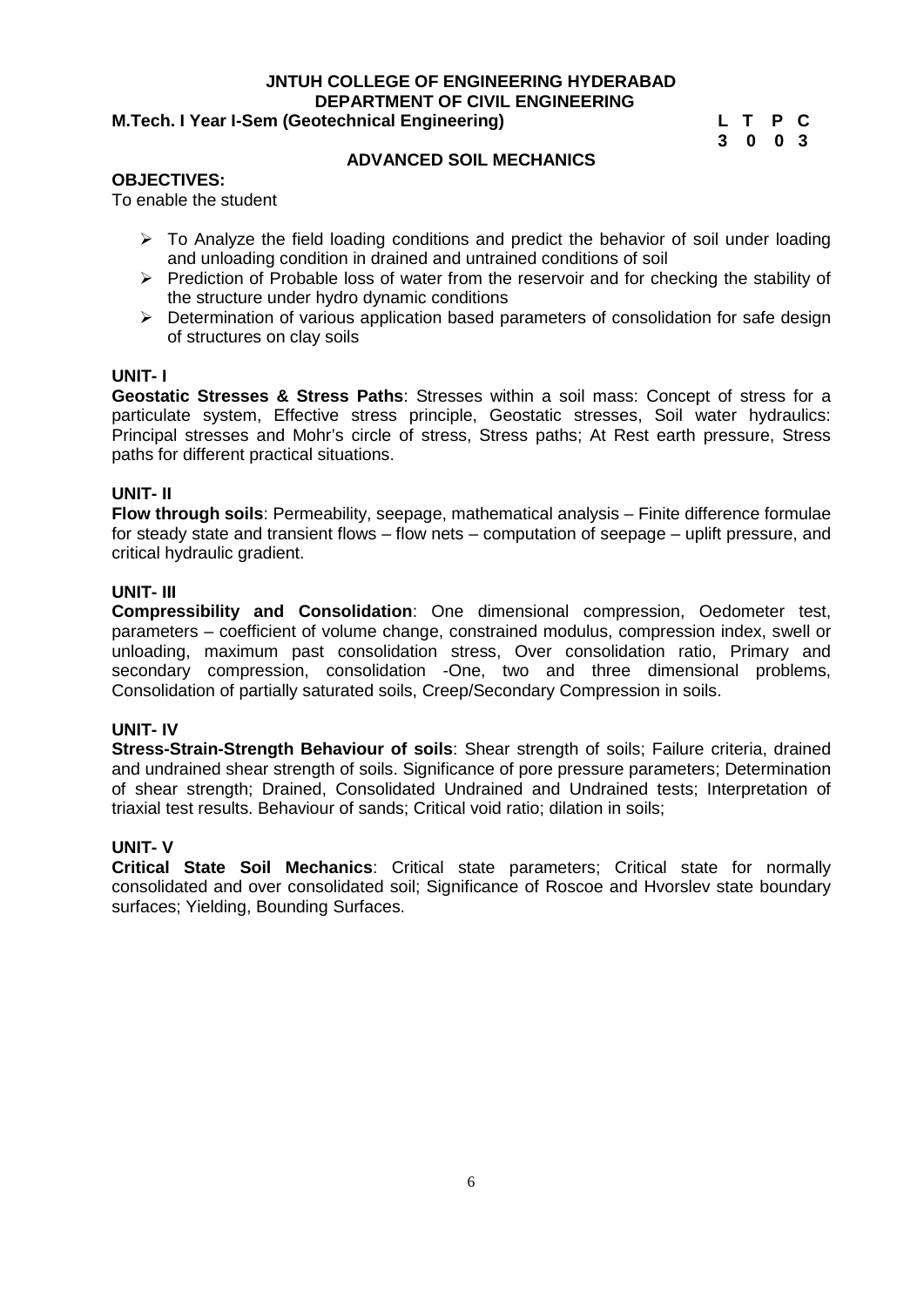- 1. Das, B. M.- Advanced Soil Mechanics, Taylor and Francis. 7 edition (2008)
- 2. Mitchell J.K. Fundamentals of soil behaviour John Wiley and Sons, Inc., New York. (third edition) 2005
- 3. Craig, R. F.- Soil Mechanics, Van Nostrand Reinhold Co. Ltd. (1987)
- 4. Lambe, T. W. and Whitman, R. V.- Soil Mechanics SI version , John Wiley & Sons.(2011)
- 5. Muniram Budhu.- Soil Mechanics and Foundations, John Wiley & Sons, Inc.(2007)
- 6. Atkinson J. H. An Introduction to the Mechanics of Soils and Foundation through critical state soil mechanics, McGraw- Hill Co. (1993)
- 7. Wood, D.M.- Soil Behavior and Critical State Soil Mechanics.cambridge university press (1991)

- $\triangleright$  To understand the behavior of soils stress paths and to determine the shear parameters under different drainage condition
- $\triangleright$  To understand Seepage and numerical modeling of State and transient flow condition
- $\triangleright$  To understand Compressibility characteristics of NCC and OCC soils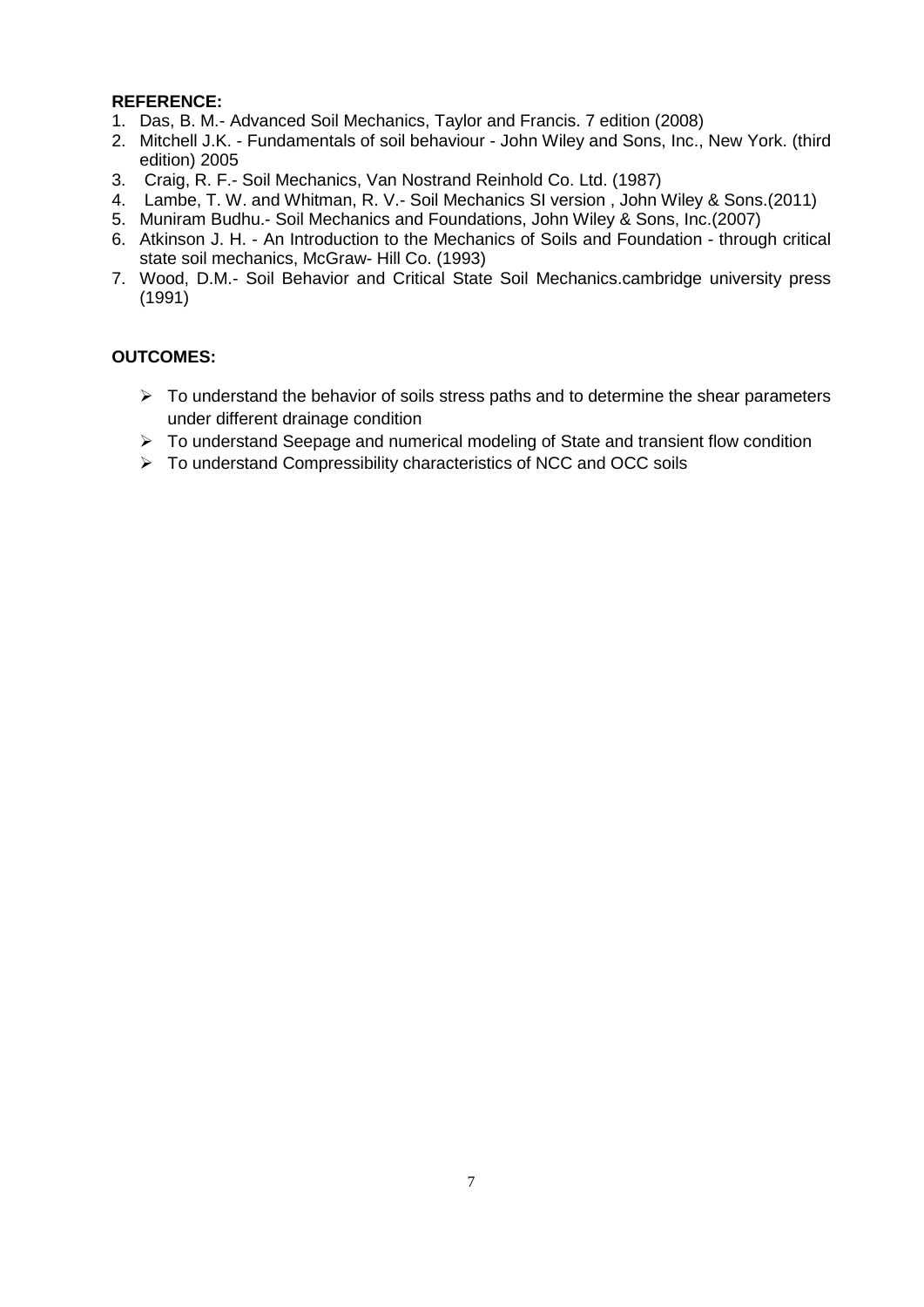#### **JNTUH COLLEGE OF ENGINEERING HYDERABAD DEPARTMENT OF CIVIL ENGINEERING**<br>otechnical Engineering) L T P C **M.Tech. I Year I-Sem (Geotechnical Engineering)**

**3 0 0 3**

#### **OBJECTIVES:**

Students can expect to

- $\triangleright$  Develop understanding of choice of design parameters
- $\triangleright$  Develop deeper understanding of shallow and pile foundation analysis
- $\triangleright$  Learn about advanced topics of foundation design and analysis

#### **UNIT- I**

**Soil Exploration**: Exploration Methods; Planning the Exploration Program; Boring and Sampling; In Situ Tests: Standard & Cone Penetration Tests, Field Vane & Borehole shear tests, Dilatometer, Pressuremeter; Rock Sampling, Core Recovery, RQD; Geophysical Exploration; Preparation of Soil Report.

**ADVANCED FOUNDATION ENGINEERING**

#### **UNIT- II**

**Shallow Foundations**: **Bearing Capacity:**- General Formulae; Effect of Water Table; Footings with eccentric or Inclined Loads, Foundations on Layered Soils, on finite layer with a Rigid Base at Shallow Depth, effect of compressibility of soil.

#### **UNIT- III**

**Settlement**: Components – Immediate, Consolidation & Creep, Stresses and Displacements in Homogeneous, Layered and Anisotropic Soils; Consolidation Settlement; One, Two & Three Dimensional Consolidation; Secondary Compression Settlement; Bearing Pressure using SPT, CPT, Dilatometer and Pressuremeter; Settlement of foundations on Sands-Schmertmann and Burland & Busbridge methods; Structure Tolerance to Settlement and Differential Settlements, Rotation of Tall Structures.

#### **UNIT- IV**

**Deep Foundations: Single Pile:** Vertically loaded piles, Static capacity and Methods, Dynamic formulae; Point Bearing Resistance with SPT and CPT Results; Bearing Resistance of Piles on Rock; Settlement; Pile Load Test; Uplift Resistance; Laterally Loaded Piles - Ultimate Lateral Resistance; Negative Skin Friction; Batter Piles; Under Reamed Piles; Ultimate Capacity of Pile Groups in Compression, Pullout & Lateral Load; Efficiency; Settlements of Pile Groups; Interaction of Axially & Laterally Loaded Pile Groups.

#### **UNIT- V**

#### **Special Topics of Foundation Engineering**

**Foundations on Collapsible Soils**: Origin and occurrence, Identification, Sampling and Testing, Preventive and Remedial measures.

**Foundations on Expansive Soils**: The nature, origin and occurrence, Identifying, testing and evaluating expansive soils, typical structural distress patterns and Preventive design & construction measures.

**Introduction to Reliability-Based Design**: Methods, LRFD for structural strength requirements, LRFD for geotechnical strength requirements, Serviceability requirements.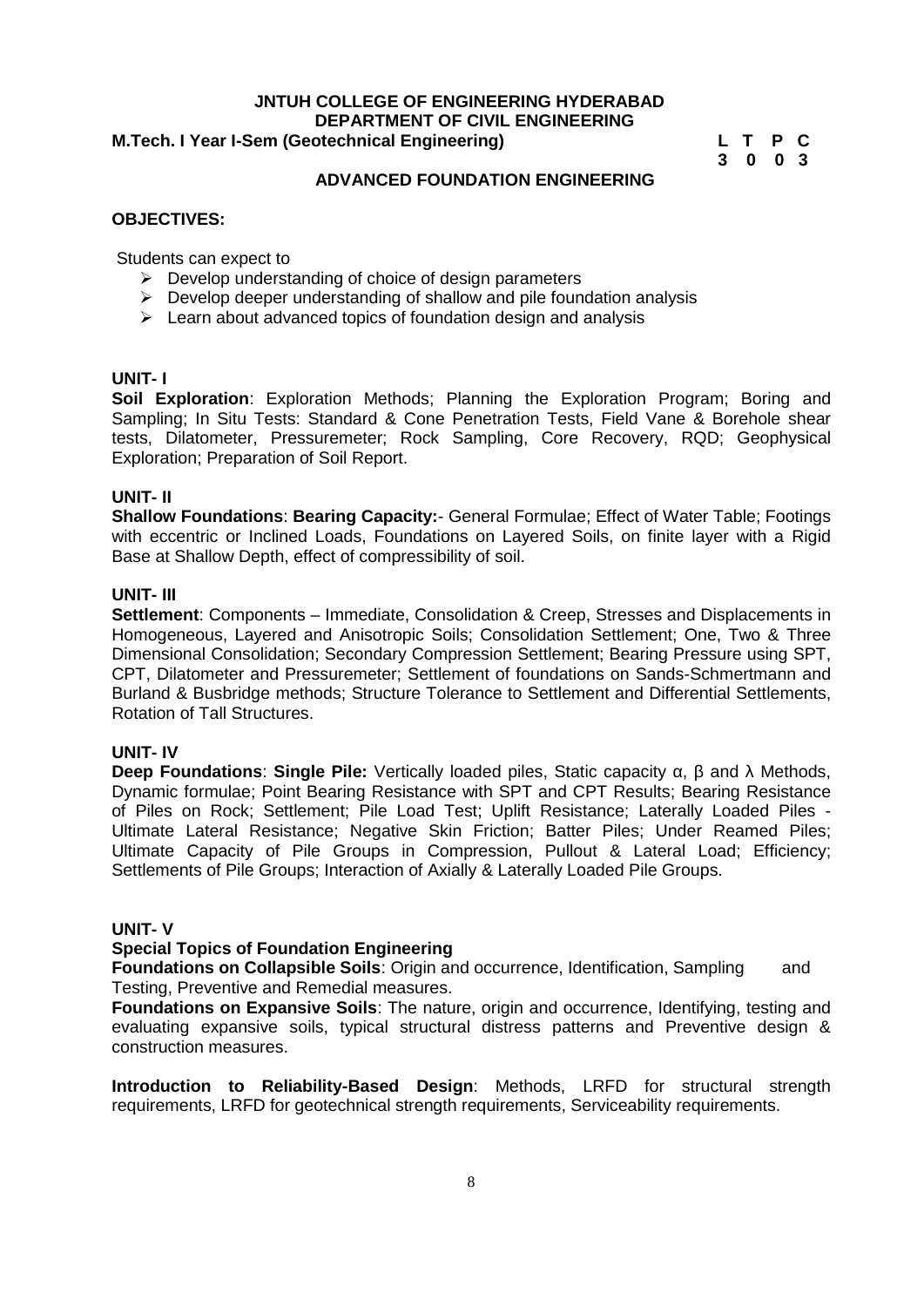- 1. Das, B. M. Principles of Foundation Engineering  $7<sup>th</sup>$  Cengage Learning (2013)
- 2. Donald P Coduto Foundation Design Principles and Practices,  $2^{nd}$  edition, Pearson, Indian edition, 2012. Phi Learning (2008)
- 3. Bowles, J. E. Foundation Analysis & Design 5<sup>th</sup> Edition McGraw-Hill Companies, Inc. (1996)
- 4. Poulos, H. G. & Davis, E. H. Pile Foundation Analysis and Design john wiley & sons inc (1980-08)
- 5. Reese, L. C. & Van Impe, W. F. Single Piles and Pile Groups under Lateral Loading Taylor & Francis Group (Jan 2000)
- 6. Tomlinson, M. J. Foundation Design and Construction Prentice Hall (2003)
- 7. Lymon C. Reese, William M. Isenhower, Shin-Tower Wang- Analysis and Design of Shallow and Deep Foundations (2006)
- 8. Salgado, R. The Engineering of Foundations McGraw-Hill, Boston (2008)

- $\triangleright$  Able to plan and select the soil exploration methods
- $\triangleright$  Determine the Bearing capacity of Soil and settlements for the design of shallow foundations
- $\triangleright$  To design the deep foundations under different loading conditions
- $\triangleright$  To design the foundations on problematic soils and reliability based design for shallow and deep foundations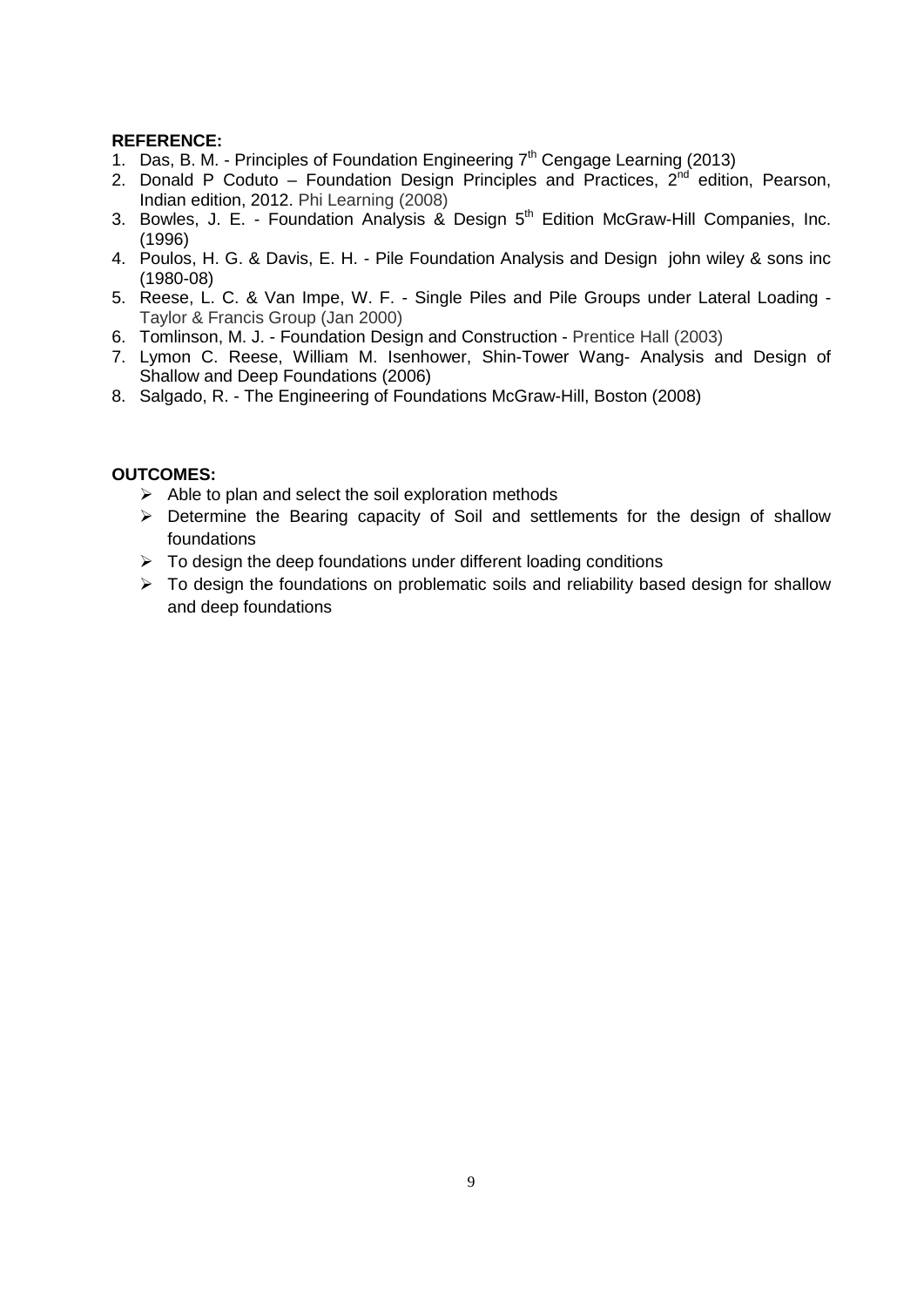#### **M.Tech. I Year I-Sem (Geotechnical Engineering) L T P C**

**3 0 0 3**

#### **SOIL-STRUCTURE INTERACTION**

**(Program Elective -I )**

#### **OBJECTIVES:**

This course will enable students to

- $\triangleright$  Understand soil structure.
- $\triangleright$  understand stress-strain characteristics of soils,
- $\triangleright$  To learn the mechanism of failure, the factors that affects the shear strength.
- $\triangleright$  To understand structural behavior with soils

#### **UNIT-I**

**Soil-Foundation Interaction**: Introduction to soil-foundation interaction problems, Soil behaviour, Foundation behaviour, Interface behaviour, Scope of soil foundation interaction analysis, soil response models, Winkler, Elastic continuum, Two parameter elastic models, Elastic-plastic behaviour, Time dependent behaviour.

#### **UNIT-II**

**Beam on Elastic Foundation**- Soil Models: Infinite beam, Two-parameters models, Isotropic elastic halfspace model, Analysis of beams of finite length, combined footings.

#### **UNIT-III**

**Plates on Elastic Continuum**: Thin and thick rafts, Analysis of finite plates, Numerical analysis of finite plates.

#### **UNIT-IV**

**Analysis of Axially and Laterally Loaded Piles and Pile Groups**: Elastic analysis of single pile, Theoretical solutions for settlement and load distributions, Analysis of pile group, Interaction analysis, Load distribution in groups with rigid cap, Load deflection prediction for laterally loaded piles, Subgrade reaction and elastic analysis, Interaction analysis, Pile-raft system.

#### **UNIT-V**

**Ground-Foundation-Structure Interaction**: Effect of structure on ground-foundation interaction, Static and dynamic loads.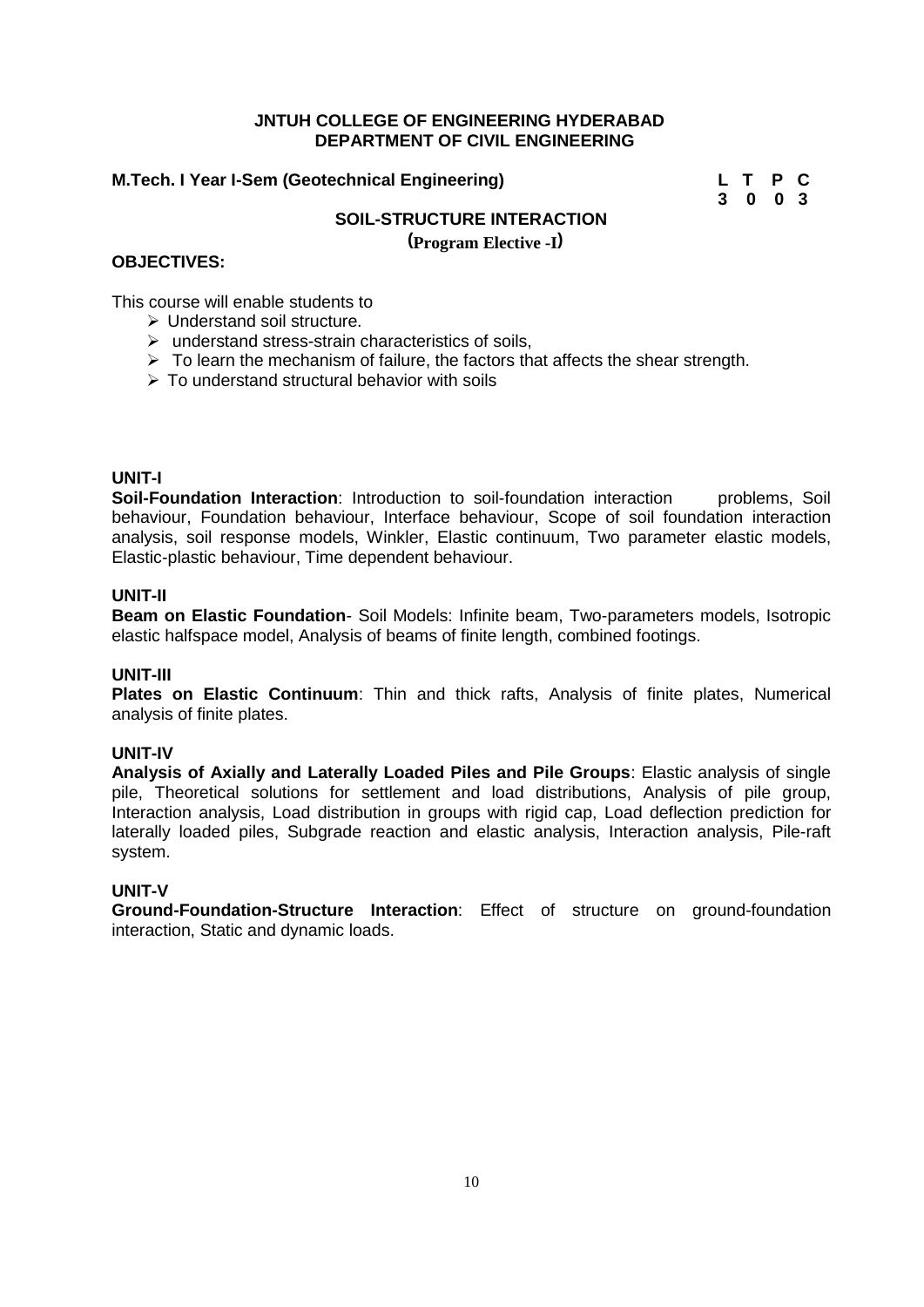- 1. Selvadurai, A. P. S. Elastic Analysis of Soil-Foundation Interaction, 1979
- 2. Rolando P. Orense, Nawawi Chouw & Michael J. Pender Soil-Foundation-Structure Interaction, CRC Press, 2010 Taylor & Francis Group, London, UK.
- 3. Soil Structure Interaction The real behaviour of structures, the institution of structural engineers, London, March 1989.
- 4. Poulos, H. G., and Davis, E. H. Pile Foundation Analysis and Design, 1980
- 5. Scott, R. F. Foundation Analysis, Prentice Hall, Englewood Cliffs, 1981
- 6. Bowles, J. E. Foundation Analysis & Design 5<sup>th</sup> Edition McGraw-Hill Companies, Inc. (1996)
- 7. Das, B. M. Principles of Foundation Engineering  $5<sup>th</sup>$  Edition Nelson Engineering

- $\triangleright$  Learn application of different soil response models for specific problem based on the Requirement.
- $\triangleright$  Students can analyze footings/rafts resting on soil as beams/plates on elastic foundation and work out design bending moments/shear and displacements.
- $\triangleright$  Learn to compute pile response for various loading condition for design purpose
- $\triangleright$  To estimate interaction parameters under static and dynamic loading conditions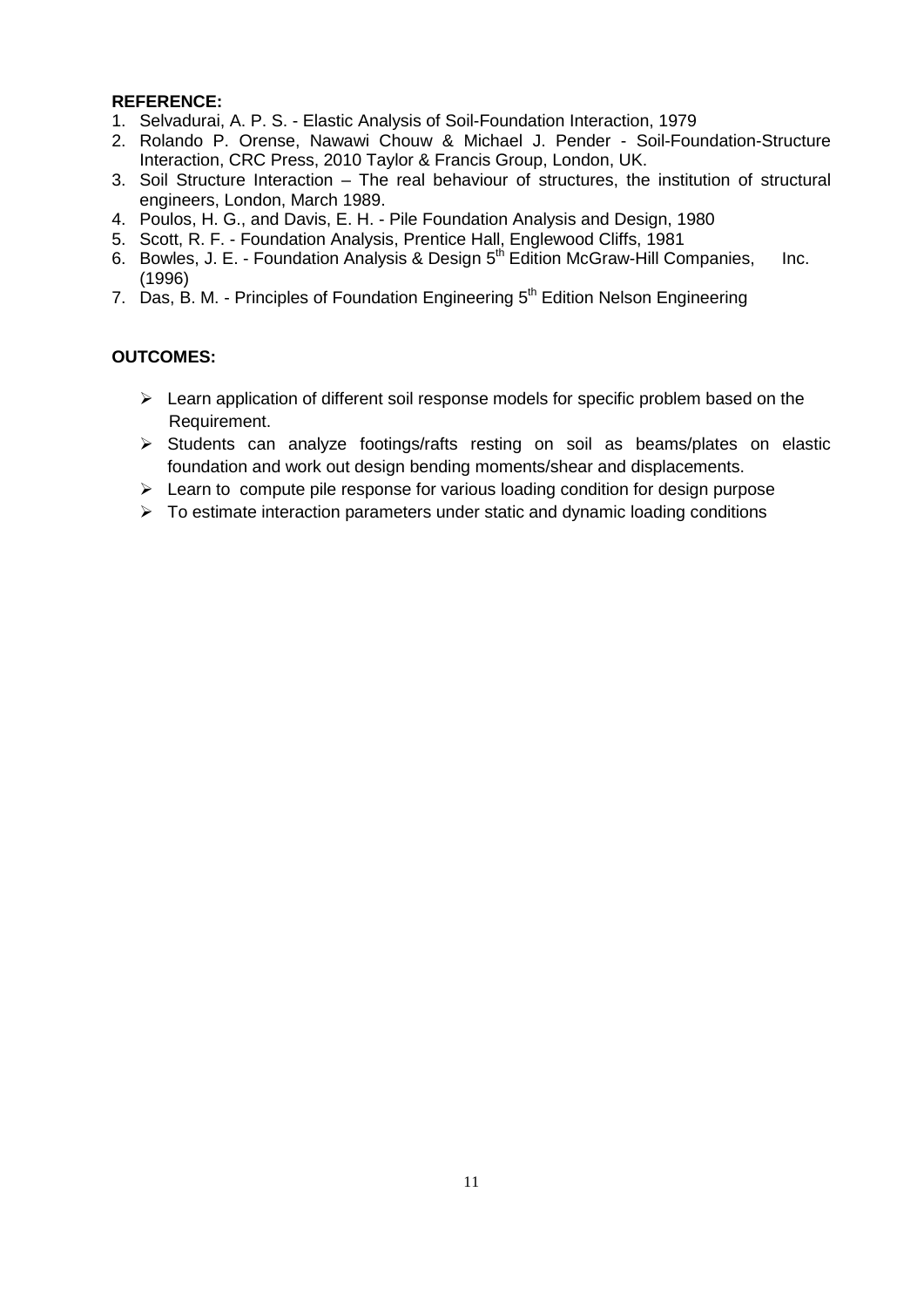#### **JNTUH COLLEGE OF ENGINEERING HYDERABAD DEPARTMENT OF CIVIL ENGINEERING M.Tech. I Year I-Sem (Geotechnical Engineering)**

**3 0 0 3**

#### **GROUND IMPROVEMENT TECHNIQUES (Program Elective – I)**

#### **OBJECTIVES:**

To enable the students

- $\triangleright$  To select suitable ground improvement techniques for problematic soils.
- $\triangleright$  To select suitable mechanical and hydraulic modifications.
- $\triangleright$  To select suitable physical and chemical modifications.
- $\triangleright$  To adept soil reinforcement Techniques.

#### **UNIT- I**

**Introduction to Engineering Ground Modification**: Need and objectives, Identification of soil types, In situ and laboratory tests to characterise problematic soils; Mechanical, Hydraulic, Physico-chemical, Electrical, Thermal methods, and their applications.

#### **UNIT- II**

**Mechanical Modification** – Deep Compaction Techniques- Blasting Vibrocompaction, Dynamic Tamping and Compaction piles.

#### **UNIT- III**

**Hydraulic Modification** – Objectives and techniques, traditional dewatering methods and their choice, Design of dewatering system, Electro-osmosis, Electro-kinetic dewatering.Filtration, Drainage and Seepage control with Geosynthetics, Preloading and vertical drains.

#### **UNIT- IV**

**Physical and Chemical Modification** – Modification by admixtures, Shotcreting and Guniting Technology, Modification at depth by grouting, Crack Grouting and compaction grouting, Jet grouting, Thermal Modification, Ground freezing.

#### **UNIT- V**

**Modification by Inclusions and Confinement** - Soil reinforcement, reinforcement with strip, and grid reinforced soil. In-situ ground reinforcement, ground anchors, rock bolting and soil nailing.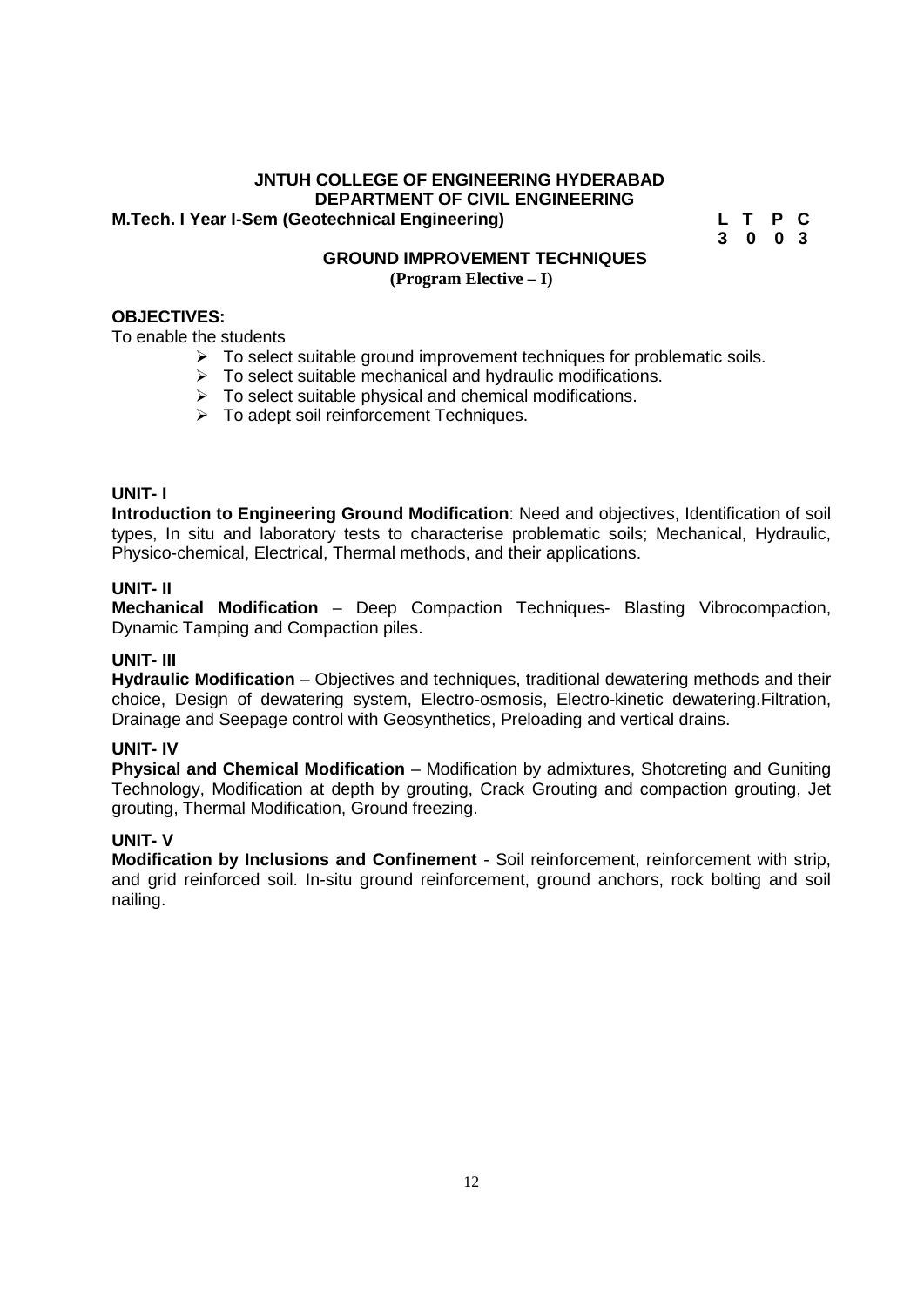- 1. Hausmann, M. R. (1990) Engineering Principles of Ground Modifications, McGraw Hill publications
- 2. M. P. Moseley and K. Krisch (2006) Ground Improvement, II Edition, Taylor and Francis
- 3. Koerner, R. M (1994) Designing with Geosynthetics Prentice Hall, New Jersey
- 4. Jones C. J. F. P. (1985) Earth Reinforcement and soil structures Butterworths, London.
- 5. Xianthakos, Abreimson and Bruce Ground Control and Improvement, John Wiley & Sons, 1994.
- 6. K. Krisch & F. Krisch (2010) Ground Improvement by Deep Vibratory Methods, Spon Press, Taylor and Francis
- 7. Donald P Coduto Foundation Design Principles and Practices,  $2^{nd}$  edition, Pearson, Indian edition, 2012.

- $\triangleright$  Able to understand the various ground improvement methods to selection suitable method for soil
- $\triangleright$  Able to design ground improvement technique suitable for coarse grained soils Through mechanical stabilization and dewatering techniques
- $\triangleright$  Learn the Suitability and methods such as grouting, Chemical modification and Inclusions to improve the ground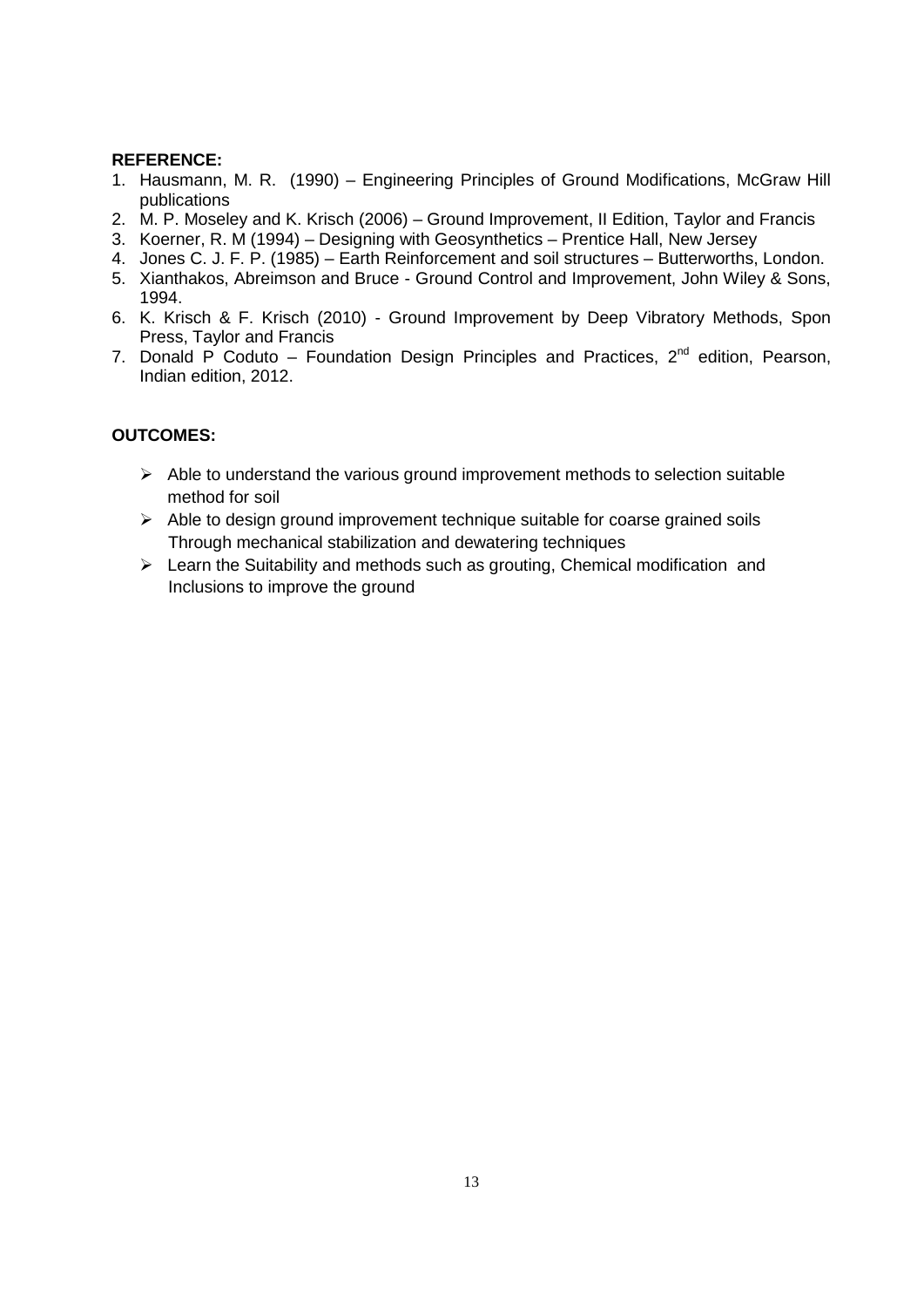#### **M.Tech. I Year I-Sem (Geotechnical Engineering) L T P C**

**3 0 0 3**

#### **THEORETICAL SOIL MECHANICS (Program Elective – I)**

#### **OBJECTIVES:**

- $\triangleright$  To impart knowledge required for computing stress and settlement at any point in the semi-infinite elastic soil medium, anisotropic medium and layered deposits due to foundation loads.
- $\triangleright$  To evaluate the stability of foundations, slopes, cuts and retaining structures both for the conditions of undrained and drained loading through theorems of plastic collapses.

#### **UNIT- I**

**Theory of Elasticity**: Basic concepts, definitions and notations of stress & strain components – Generalized Hooke's Law, Equilibrium and Compatible conditions in Cartesian, Polar coordinates – Principal stresses and strains

#### **UNIT- II**

**Theory of Plasticity**: Ideal Plastic substance strain hardening – yield criteria – Tresca, & Van Mises, Mohr & Coulomb, Drucker-Prager theories, Critical State Soil Mechanics, – applications to soil mechanics problems.

#### **UNIT- III**

**Stresses and Displacements due to Surface and Subsurface Loads** – Boussinesq, Cerutti, Mindlin Solutions, Stresses and Displacements in Finite Layer & Multi-Layered Systems. Stress-path methods; Rotation of Foundations.

#### **UNIT- IV**

**Critical state & constructive behavior of soils** – introduction to yield criteria, constructive modeling.

#### **UNIT- V**

**Underground Structures:** Stresses and Displacements around Underground Openings unlined and lined tunnels.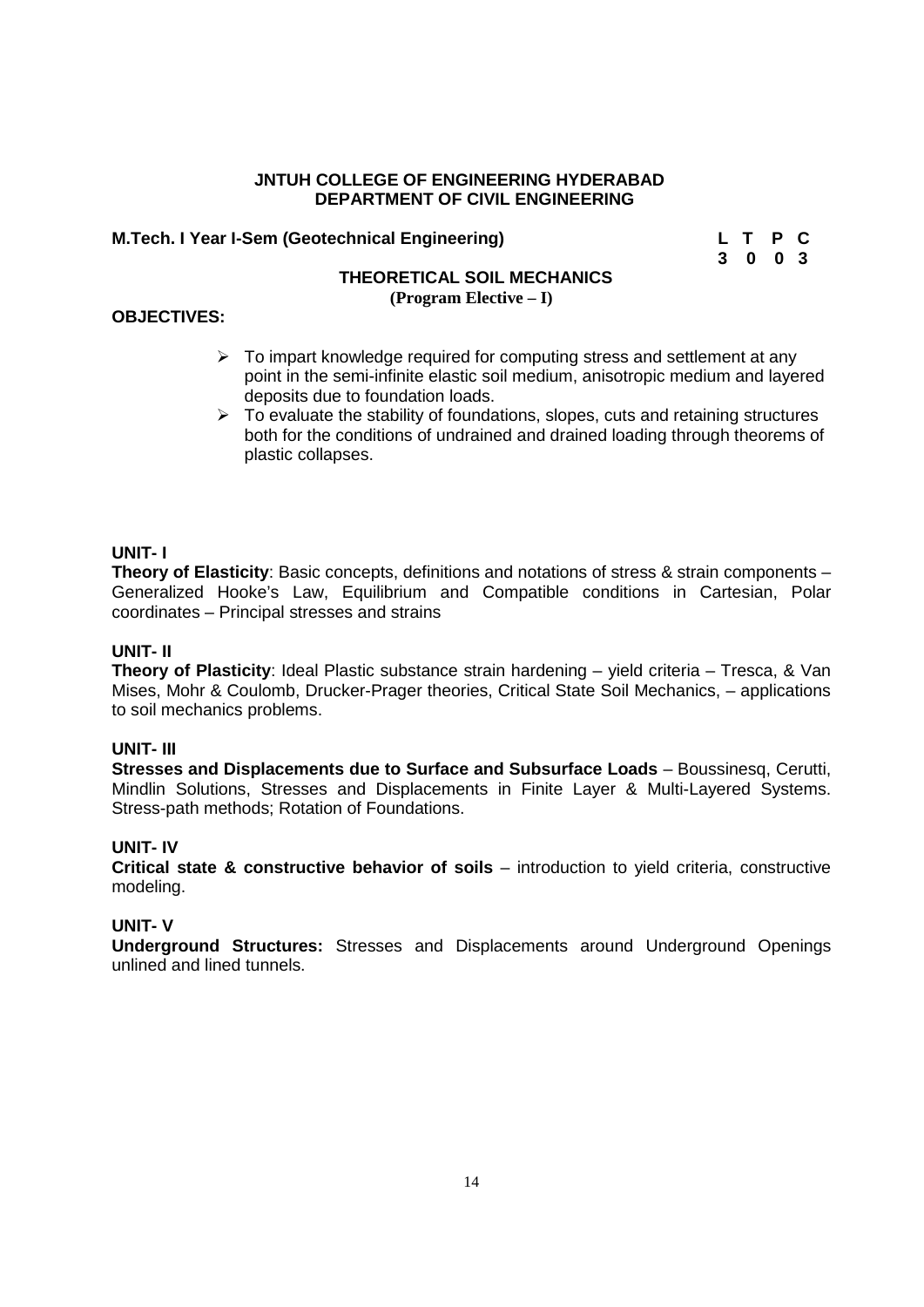- 1. Poulos, H. G. & Davis, E. H. "Elastic Solutions for Soil and Rock Mechanics, John Wiley and Sons, New York, 1974
- 2. Das, B. M. Principles of Foundation Engineering  $5<sup>th</sup>$  Edition Nelson Engineering (2004)
- 3. Harr,M.E. "Foundations of Theoretical Soil Mechanics" Mc Graw-Hill, 1966.
- 4. Atkinson J. H. An Introduction to the Mechanics of Soils and Foundation through critical state soil mechanics, McGraw- Hill Co. (1993)
- 5. Wood, D.M.- Soil Behavior and Critical State Soil Mechanics.cambridge university press (1991)

- $\triangleright$  At the completion of the course the students will be able to decide the type of mathematical models to be used for analyzing the behavior of soil mass at critical state
- $\triangleright$  Will be able to understand the elastic and plastic behavior of soils under various loads.
- $\triangleright$  Stress deformation behavior can be determined for various loads and subsoil conditions.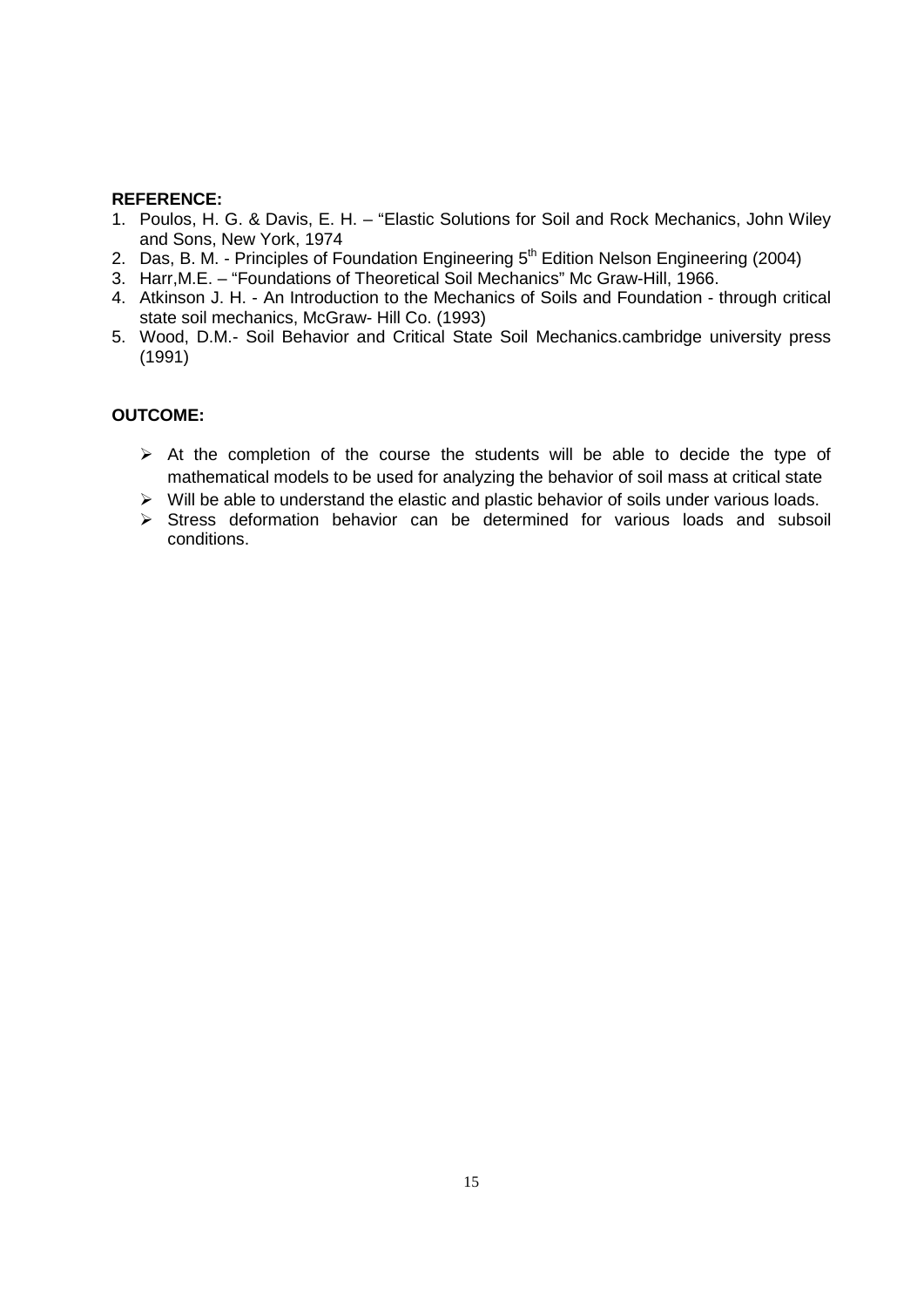#### **M.Tech. I Year I-Sem (Geotechnical Engineering) L T P C**

**3 0 0 3**

#### **APPLIED STATISTICS (Program Elective – II)**

#### **OBJECTIVES:**

#### **To enable the students**

- $\triangleright$  To apply statistics in various areas of Environmental *Mater Resources Engineering like* sampling and analysis, stochastic modeling etc.
- $\triangleright$  Use the most common statistical tests and understand their assumptions and limitations.
- $\triangleright$  Formulate and choose a suitable methodology for testing in a given situation.
- $\triangleright$  Use the most common estimation methods.
- $\triangleright$  Perform estimation in regression models and evaluate a proposed model.
- $\triangleright$  Evaluate results from statistical software.

#### **UNIT-I**

**Introduction & Sampling Techniques:** Histogram, Frequency diagram, Role of Probability and Statistics in Civil Engineering, Skewness; Kurtosis; Definitions and Applications; Simple random sampling; Stratified sampling; Systematic sampling; Sample Size determination; Collection & Presentation of data, Design of Experiment.

#### **UNIT-II**

**Statistical Distributions and Probability :** Random Variability, conditional probability, Uniform, Binomial, Poisson, Exponential and Normal distributions; Fitting of distributions; Skewness and Kurtosis, Mean and variance; Chi-square test of goodness-of-fit; lognormal, Beta distribution Probability - Laws of Probability; Conditional probability and Independent events; Kolmogorov – Smirnov (K-S test) Laws of expectation.

#### **UNIT-III**

**Regression And Correlation:** Linear/non-Linear and multiple linear correlation analysis, Linear regression and correlation; Multiple correlation; Multiple correlation coefficient; Standard error of estimate; Analysis of Variance; Curvilinear regression;

#### **UNIT-IV**

**Multi-Variate Data Analysis and Exact Sampling Distributions :**Types of data; Basic vectors and matrices; Simple estimate of centroid, Standard deviation, Dispersion, Variance and covariance; Correlation matrices; Principal component analysis; Time series analysis. Exact Sampling Distributions - Chi-square distribution; Students T-distribution;

#### **UNIT-V**

**Tests Of Significance & Confidence Interval Estimation & Statistical Testing – I & II:** Large sample and small sample tests; Tests for single mean, Means of two samples, Proportions, two variances, two observed correlation coefficients, paired T-tests, Applications. Tests Of Significance & Confidence Interval – Intervals for mean, variance and regression coefficients; Tests of Hypothesis, goodness of fit test.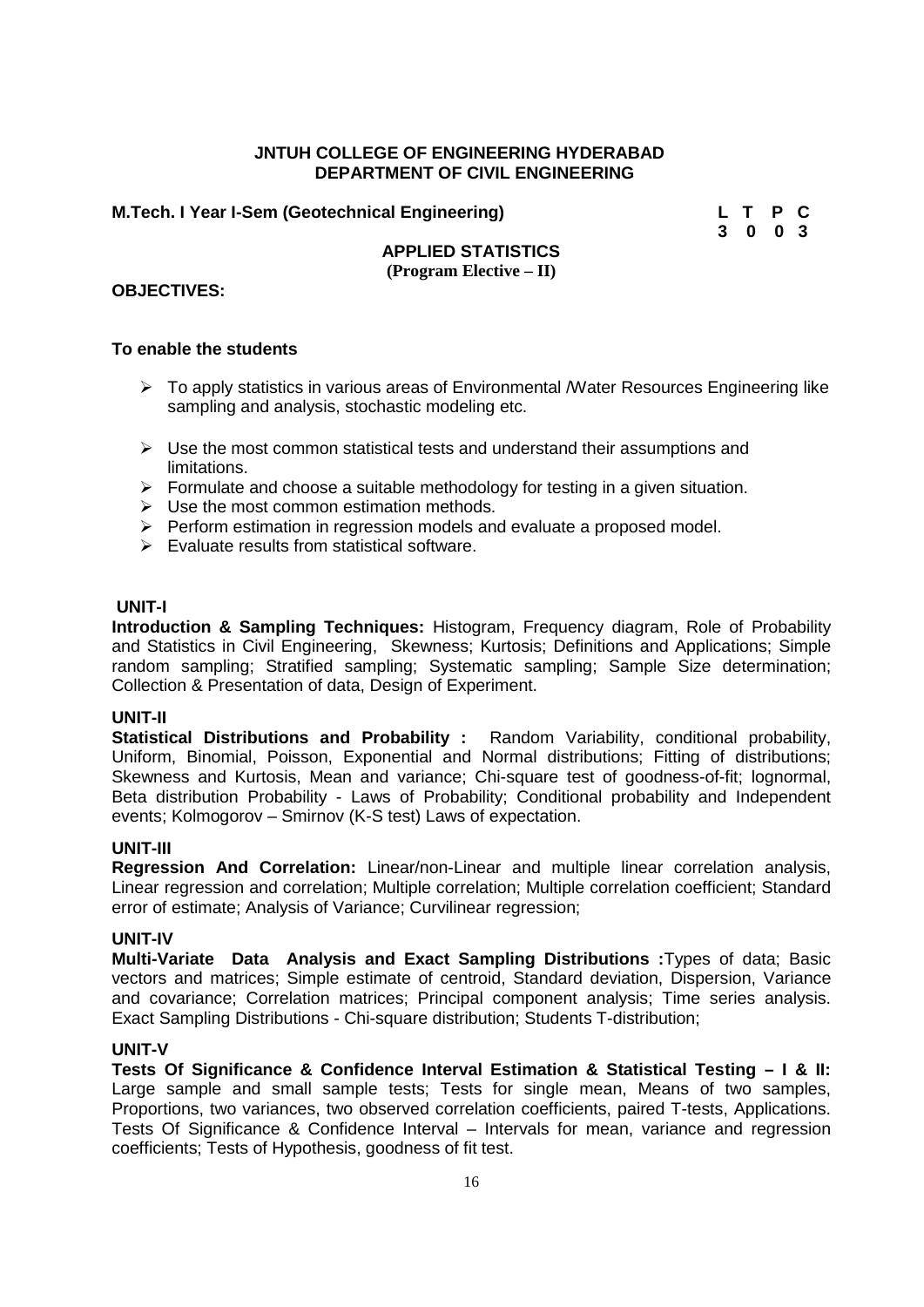- 1. Haldar, A.S. & Mahadevan,S., Probability, Reliability, Statistical Methods in Engineering Design, John Wiley and Sons Inc., New York, 2007.
- 2. Ang, A.H.S. & Tang, W.H. Probability Concepts in Engineering Emphasis on Applications to Civil Environmental Engineering, John Wiley and Sons Inc., New York, 2007.
- 3. Fenton, G.A. and Griffiths, D.V. Risk Assessment in Geotechnical Engineering, John Wiley and Sons Inc., New York, 2008.
- 4. Montgomery, D.C. and Runger, G.C. Applied Statistics

- $\triangleright$  students able to identify various methods of statistics to solve problems
- $\triangleright$  able to understand the different methods of probability and regression analysis
- $\triangleright$  able to analyse multiple data sets and sampling technique in statistics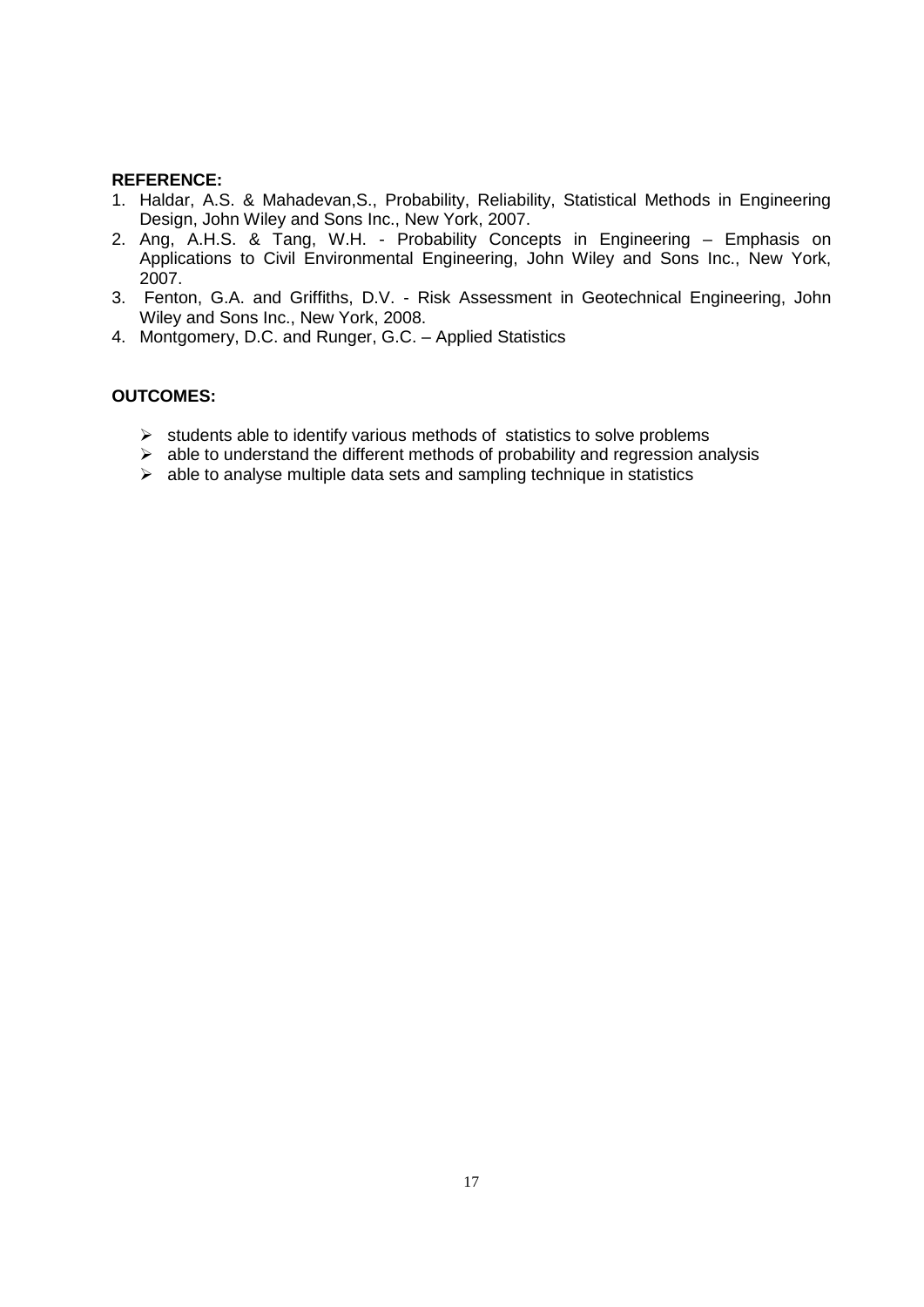#### **M.Tech. I Year I-Sem (Geotechnical Engineering) L T P C**

**3 0 0 3**

#### **ENVIRRONMENTAL GEOTECHNOLOGY (Program Elective – II)**

#### **OBJECTIVES:**

- $\triangleright$  To identify various sources of contamination and to characterize contaminated ground.
- $\triangleright$  To characterize solid and Hazardous waste.
- $\triangleright$  To model the contaminant transport.
- $\triangleright$  To identify suitable Remediation technique.
- $\triangleright$  To study the types of Landfills.

#### **UNIT-I.**

**Sources and Site Characterization:** Scope of Geoenvironmental Engineering, Various Sources of Contaminations, Need for contaminated site characterization; and Characterisation methods.

#### **UNIT-II.**

**Solid and Hazardous Waste Management**: Classification of waste, Characterisation of solid wastes, Environmental Concerns with waste, waste management strategies.

#### **UNIT-III**

**Contaminant Transport:** Transport process, Mass-transfer process, Modeling, Bioremediation, Phytoremediation.

#### **UNIT-IV**

**Remediation Techniques:** Objectives of site remediation, various active and passive methods, remediation of NAPL sites, Emerging Remediation Technologies.

#### **UNIT-V**

**Landfills:** Types of landfills, Site Selection, Waste Containment Liners, Leachate collection system, Cover system, Gas collection system.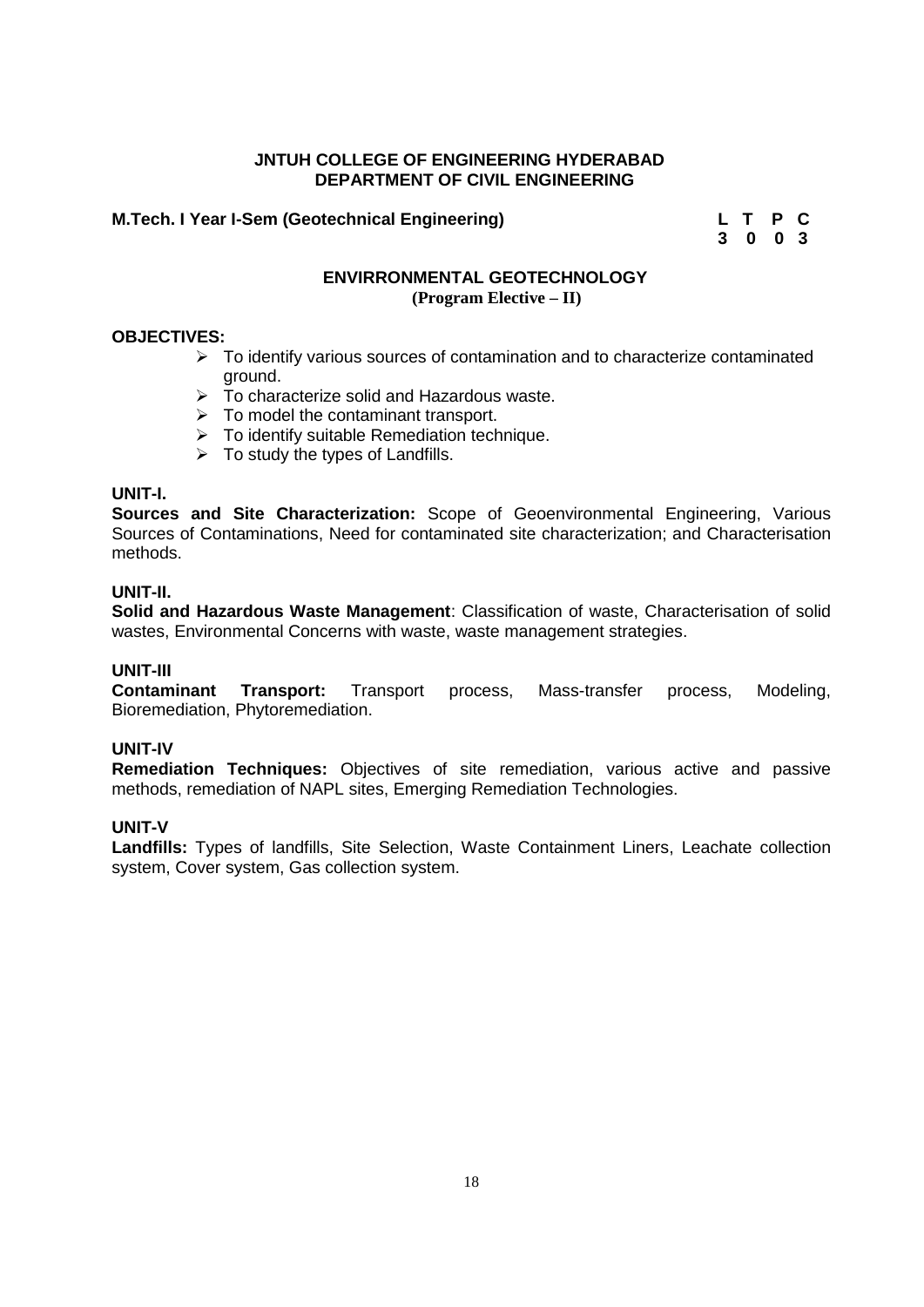- 1. Phillip B. Bedient, Refai, H. S. & Newell C. J. Ground Water Contamination Prentice Hall Publications, 4<sup>th</sup> Edition, 2008
- 2. Sharma, H. D. and Reddy, K. R. Geoenvironmental Engineering, John Wiley & Sons (2004)
- 3. Rowe, R. K. Geotechnical & Geoenvironmental Engineering Handbook, Kluwer Academic, 2001
- 4. Reddi, L. N. and Inyang, H. I. Geoenvironmental Engineering Principles and Applications, Marcel. Dekker, Inc., New York (2000).
- 5. LaGrega, M. D., Buckingham, P. L. and Evans, J. C. Hazardous Waste Management, New York: McGraw-Hill, 2001

- $\triangleright$  Can identify various sources of contamination of ground
- $\triangleright$  Characterize contaminated ground and to find extent of contamination
- Understand the various remediation methods for contaminant ground and identify most appropriate method of remediation for different sites..
- $\triangleright$  Understand the significance of components of landfills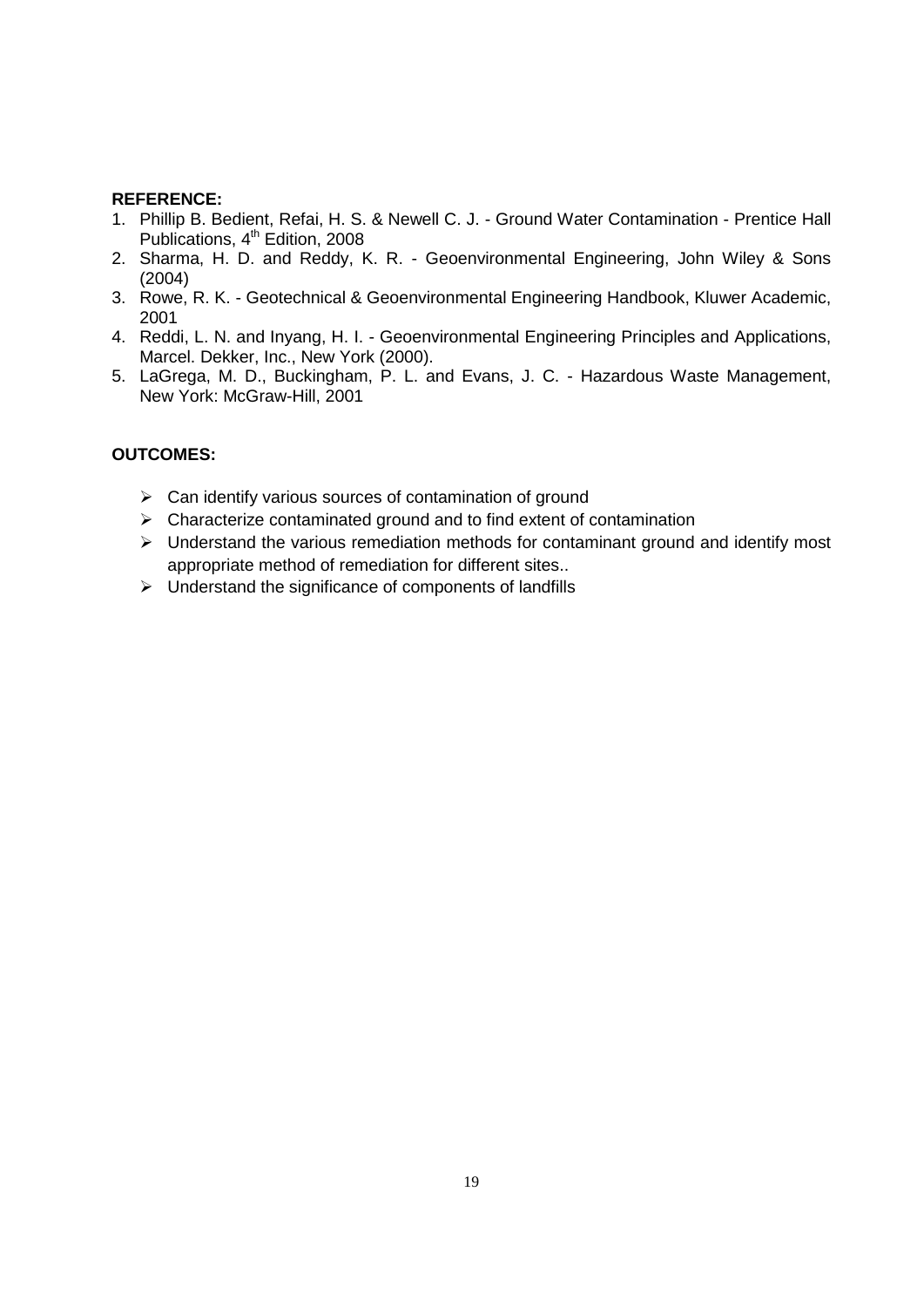#### **JNTUH COLLEGE OF ENGINEERING HYDERABAD DEPARTMENT OF CIVIL ENGINEERING M.Tech. I Year I-Sem (Geotechnical Engineering)**

| L T P C |  |  |
|---------|--|--|
| 3003    |  |  |

#### **ENVIRONMENTAL IMPACT ASSESSMENT (Program Elective – II)**

#### **OBJECTIVES:**

The objective of this course is

- $\triangleright$  To educate the students on the scope, steps involved and various methods related to assessment of environmental impact due to development projects.
- $\triangleright$  To Impart Knowledge On Environmental Management and Environmental Impact Assessment.

#### **UNIT-I**

**Basic concept of EIA:** Initial environmental Examination, Elements of EIA,- factors affecting EIA IMPACT evaluation and analysis, preparation of Environmental Base maps, Classification of environmental parameters.

#### **UNIT-II**

**E I A Methodologies:** Introduction, Criteria for the selection of EIA Methodology, E I A methods, Ad-hoc methods, matrix methods, Network method Environmental Media Quality Index method, overlay methods, Benefit Analysis.

#### **UNIT-III**

**Assessment of impact and Land use:** Assessment of impact of development activities on vegetation and wild life, environmental impact of deforestation- Causes and effects of deforestation.

#### **UNIT-IV**

**Environmental Audit & Environmental legislation:** Objectives of Environmental Audit, Types of environmental Audit, Audit protocol, stages of Environmental Audit, on-site activities, evaluation of Audit data and preparation of Audit report. Post Audit activities. evaluation of Audit data and preparation of Audit report, Post Audit

#### **UNIT-V**

**The Environmental protection Act**, The water Act, The Air (Prevention & Control of pollution Act.). Wild life Act. EIA Report preparation and Case studies. Statement for various industries.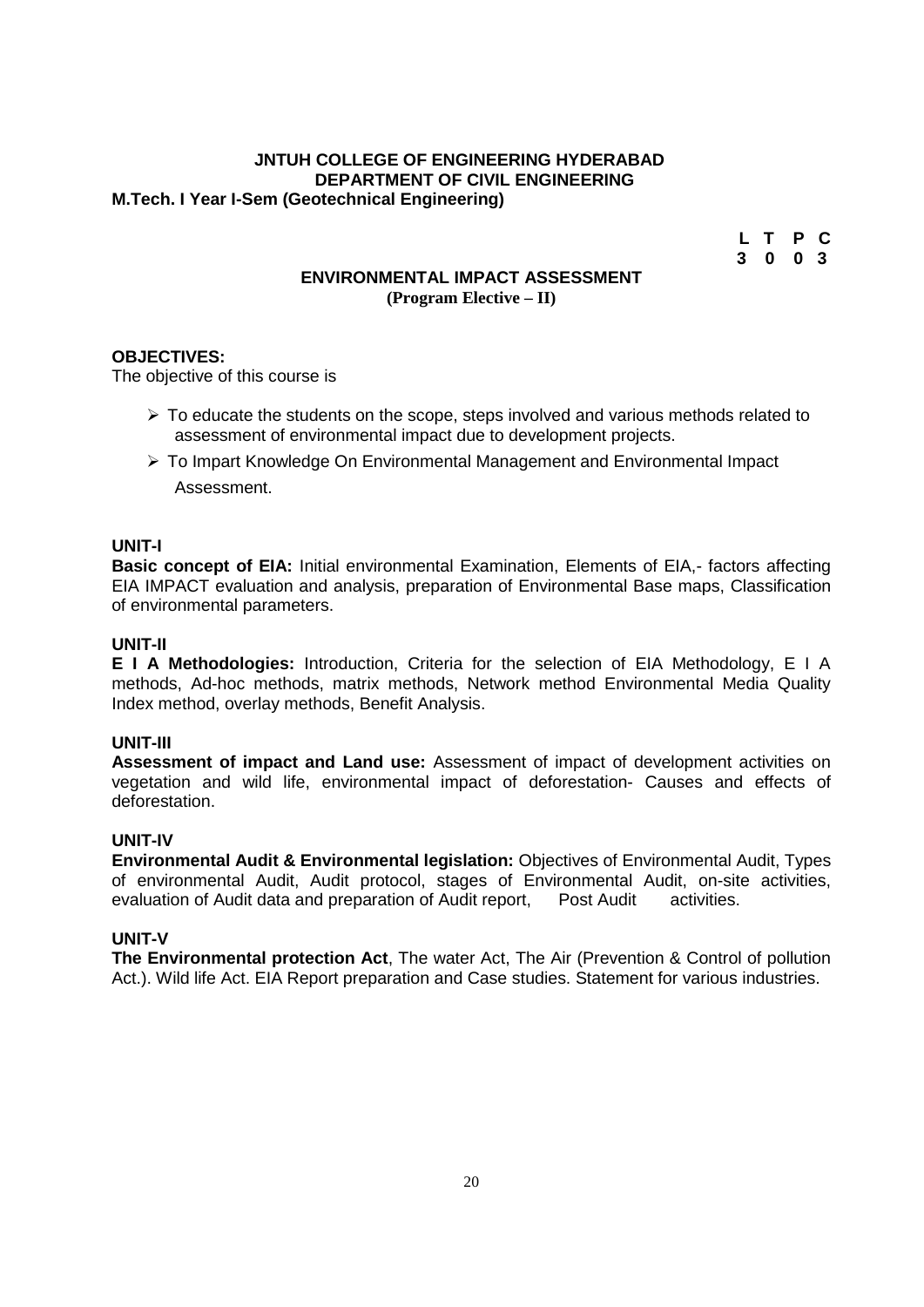- 1. Anjaneyulu, Y. Environmental Impact Assessment Methodologies, B. S. Publication, Sultan Bazar, Hyderabad
- 2. Glynn, J. and Gary, W. H. K. Environmental Science and Engineering, Prentice Hall Publishers, 1999
- 3. Suresh K. Dhaneja Environmental Science and Engineering, S.K.,Katania & Sons Publication., New Delhi.
- 4. Bhatia, H. S. Environmental Pollution and Control, Galgotia Publication(P) Ltd, Delhi, 2003.

- $\triangleright$  Knowledge on prediction and assessment of environmental impacts due to developmental activities
- Concepts on various environmental impact assessment methodologies
- Can have an outlook on legislations to safeguard environment.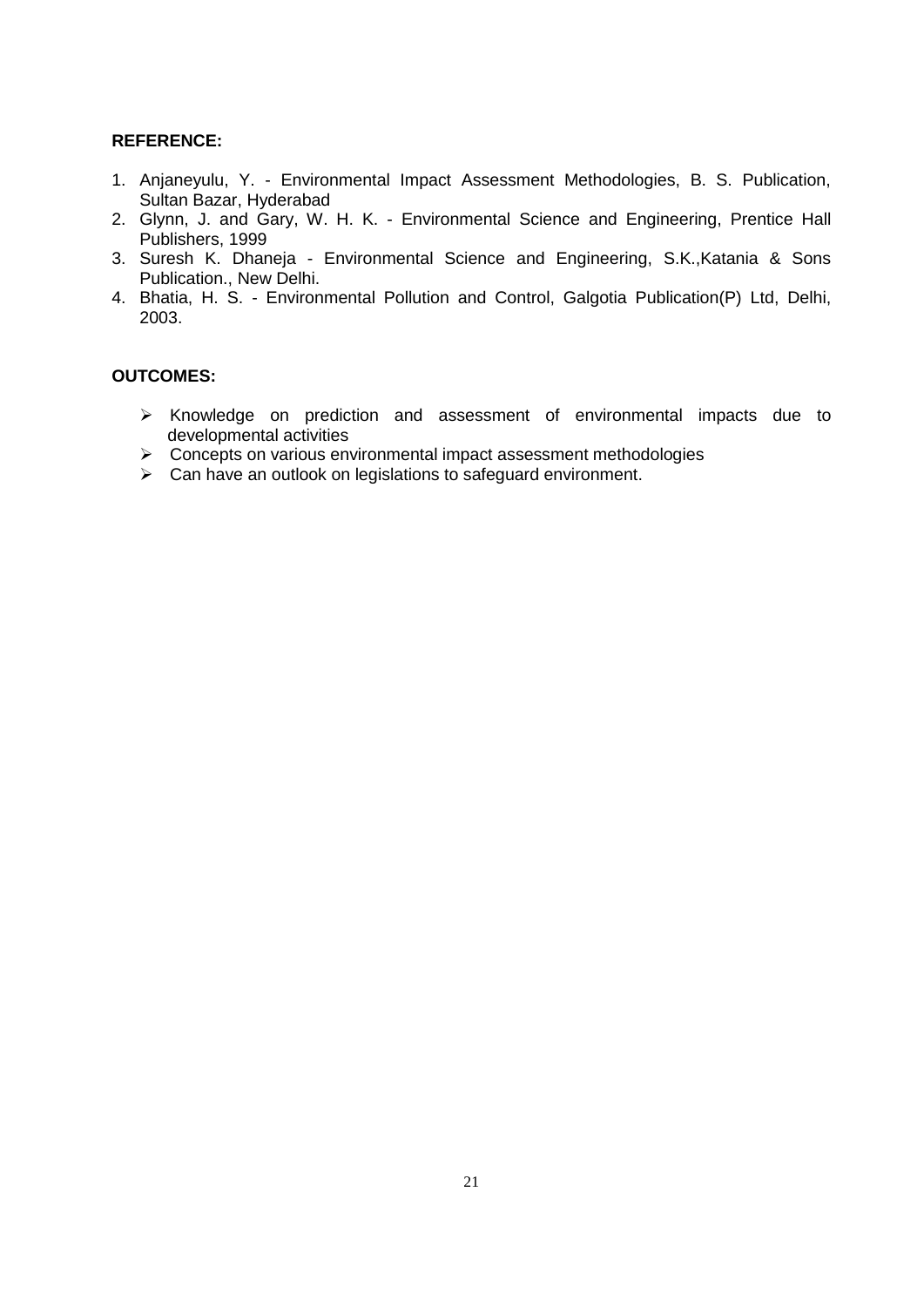#### **M.Tech. I Year I-Sem (Geotechnical Engineering) L T P C**

**0 1 2 3**

#### **ADVANCED GEOTECHNICAL ENGINEERING LABORATORY– I**

#### **OBJECTIVES:**

This course will enable students to

- $\triangleright$  To learn principles and design of experiments.
- $\triangleright$  To investigate the performance of various soils
- 1. Classification of soils
- 2. Hydrometer Analysis
- 3. Determination of insitu density by core cutter and sand replacement methods
- 4. Scale effect of permeability
- 5. Effect of compactive effort on compaction of different soils
- 6. Variation of CBR values for different soils in soaked and unsoaked conditions
- 7. Effect of saturation on shear parameters from direct shear tests (tests to be conducted in unsaturated as well as saturated condition)
- 8. Determination of shear parameters from unconfined compression tests
- 9. Determination of shear parameters from Triaxial Tests- UU Test
- 10. Triaxial Tests- CU Test with pore pressure

#### **OUTCOMES:**

 $\triangleright$  Enables the Students to learn and conduct appropriate laboratory tests on soil, so as to apply the obtained results for a specific Civil Engineering project.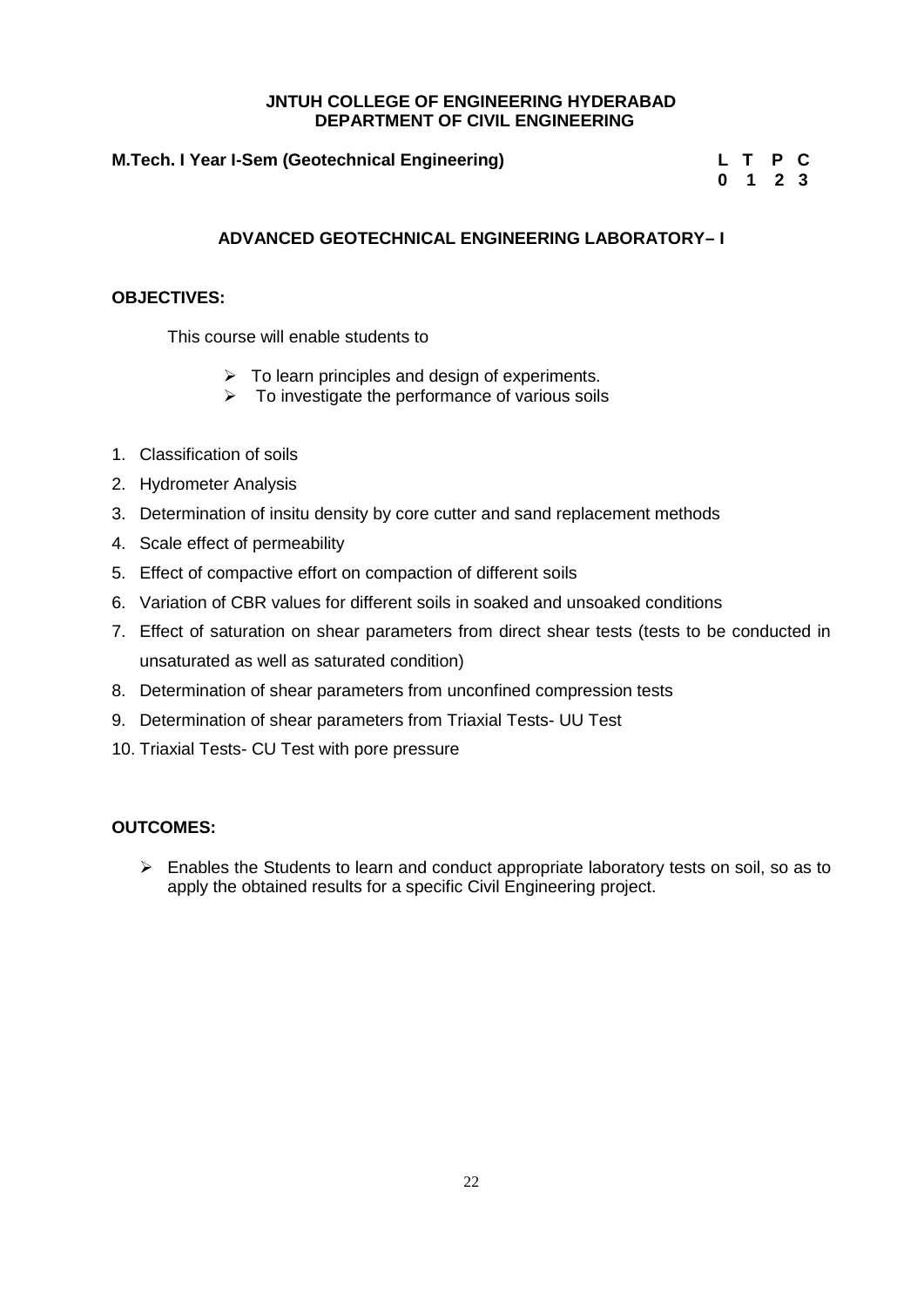#### **L T P C 0 1 2 2**

#### **M.Tech. I Year I-Sem (Geotechnical Engineering)**

#### **GEOTECHNICAL ENGINEERING COMPUTATIONAL LAB.**

#### **OBJECTIVES:**

Using software student should be able

- $\triangleright$  To determine bearing capacity of substrata and vertical stress distribution
- $\triangleright$  To Analyze settlements of shallow foundations
- $\triangleright$  To determine Load carrying capacity of piles
- $\triangleright$  To check the stability of reinforced soil walls
- 1. Presentation of field test data and borelog preparation
- 2. Bearing capacity of shallow foundations using different theories for different soils
- 3. Determination of Vertical Stress distribution under different loading conditions and planes
- 4. Settlement analysis of shallow foundations for different soils
- 5. Determination of Pile load carrying capacity under compression
- 6. Determination of lateral pile load capacity
- 7. Design of underreamed pile foundation
- 8. Design of Reinforced soil walls

#### **OUTCOME:**

Students can determine design/ check the stability of Geotechnical structures using software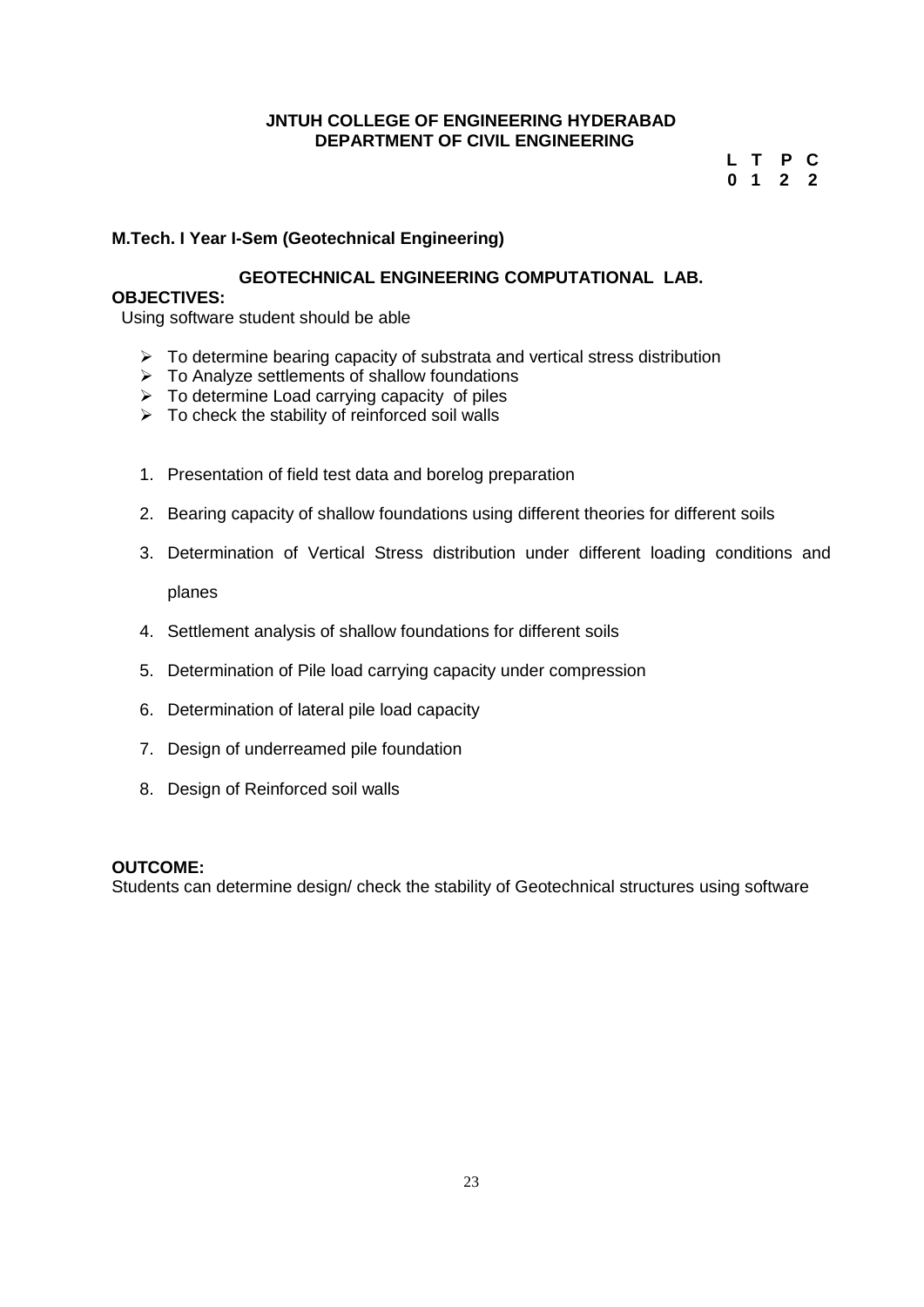#### **JNTUH COLLEGE OF ENGINEERING HYDERABAD DEPARTMENT OF CIVIL ENGINEERING**<br> **DepartMent of Civil Engineering M.Tech. I Year I-Sem (Geotechnical Engineering)**

**2 0 0 2**

#### **RESEARCH METHODOLOGY AND IPR (MLC)**

#### **OBJECTIVES:** To expose the student to,

- $\triangleright$  The scientific research process and the various steps involved
- $\triangleright$  Formulation of research problem and research design
- $\triangleright$  Thesis preparation and presentation.
- $\triangleright$  Research proposals, publications and ethics
- $\triangleright$  Important research methods in engineering.

#### **UNIT- I**

Meaning of research problem, Sources of research problem, Criteria Characteristics of a good research problem, Errors in selecting a research problem, Scope and objectives of research problem. Approaches of investigation of solutions for research problem, data collection, analysis, interpretation, Necessary instrumentations

#### **UNIT- II**

Effective literature studies approaches, analysis Plagiarism, Research ethics.

#### **UNIT- III**

Effective technical writing, how to write report, Paper Developing a Research Proposal, Format of research proposal, a presentation and assessment by a review committee

#### **UNIT- IV**

Nature of Intellectual Property: Patents, Designs, Trade and Copyright. Process of Patenting and Development: technological research, innovation, patenting, development. International Scenario: International cooperation on Intellectual Property. Procedure for grants of patents, Patenting under PCT

#### **UNIT- V**

Patent Rights: Scope of Patent Rights. Licensing and transfer of technology. Patent information and databases. Geographical Indications.

#### **UNIT- VI**

New Developments in IPR: Administration of Patent System. New developments in IPR; IPR of Biological Systems, Computer Software etc. Traditional knowledge Case Studies, IPR and IITs.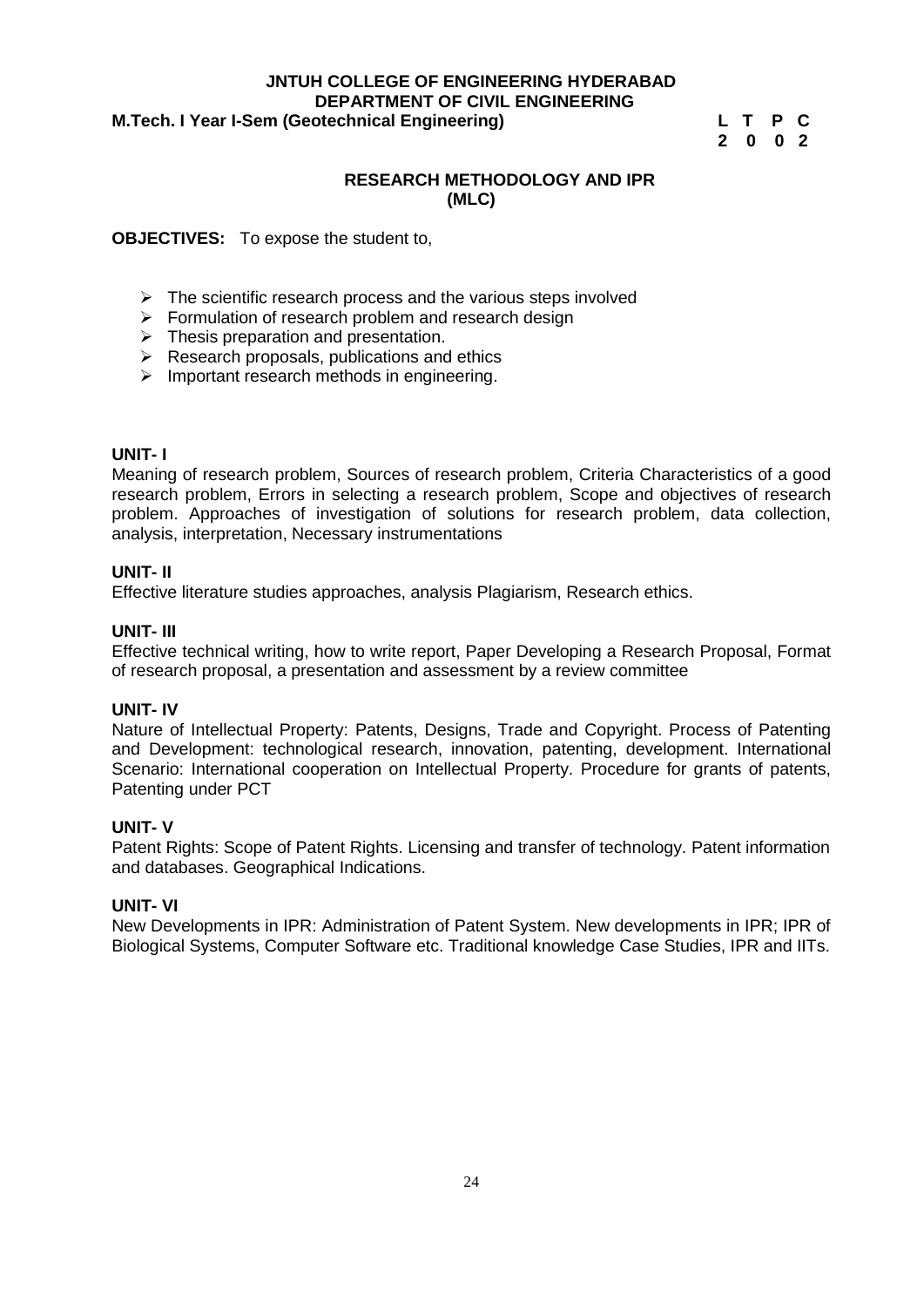- 1. Stuart Melville and Wayne Goddard, "Research methodology: an Introduction for science & engineering students
- 2. Wayne Goddard and Stuart Melville, "Research Methodology: An Introduction"
- 3. Ranjit Kumar, 2nd Edition, "Research Methodology: A Step by Step Guide for beginners"
- 4. Halbert, "Resisting Intellectual Property", Taylor & Francis Ltd, 2007.
- 5. Mayall, "Industrial Design", McGraw Hill, 1992.
- 6. Niebel, "Product Design", McGraw Hill, 1974.
- 7. Asimov, "Introduction to Design", Prentice Hall, 1962.
- 8. Robert P. Merges, Peter S. Menell, Mark A. Lemley, " Intellectual Property in New Technological Age", 2016.
- 9. T. Ramappa, "Intellectual Property Rights Under WTO", S. Chand, 2008

- $\triangleright$  Understand research problem formulation.
- $\triangleright$  Analyze research related information
- $\triangleright$  Follow research ethics Understand that today's world is controlled by Computer, Information
- Fechnology, but tomorrow world will be ruled by ideas, concept, and creativity.
- $\triangleright$  Understanding that when IPR would take such important place in growth of individuals & nation, it is needless to emphasis the need of information about Intellectual Property Right to be promoted among students in general & engineering in particular.
- $\triangleright$  Understand that IPR protection provides an incentive to inventors for further research work and investment in R & D, which leads to creation of new and better products, and in turn brings about, economic growth and social benefits.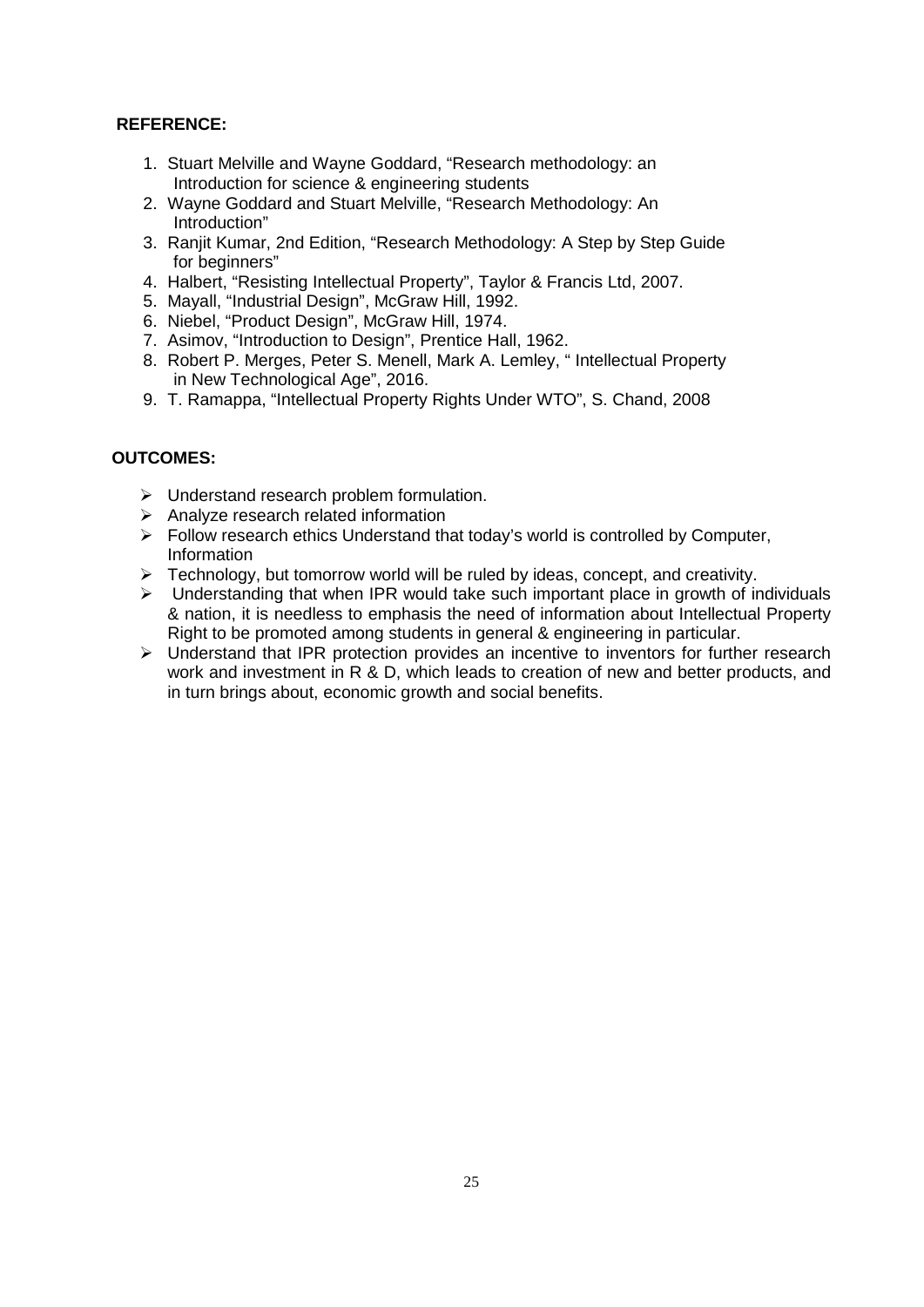#### **M.Tech. I Year II-Sem (Geotechnical Engineering)**

| L T P C                     |  |  |
|-----------------------------|--|--|
| $3 \quad 0 \quad 0 \quad 3$ |  |  |

#### **SOIL DYNAMICS AND MACHINE FOUNDATIONS**

#### **OBJECTIVES:**

- $\triangleright$  To study vibration concepts in soils like damping, wave propagation, resonance and effect of modes of vibrations.
- > To study dynamic soil properties. Determination of dynamic properties by field and laboratory tests.
- $\triangleright$  To study the effect of liquefaction and anti liquefaction measures.
- $\triangleright$  To study vibration isolation, machine foundation design.

#### **UNIT- I**

**Fundamentals of Vibration**: Definitions, Simple harmonic motion, Response of SDOF systems of Free and Forced vibrations with and without viscous damping, Frequency dependent excitation, Logarithmic decrement, Determination of viscous damping, Systems with Two degrees of freedom, Vibration measuring instruments.

#### **UNIT- II**

**Wave Propagation and Dynamic Soil Properties**: Propagation of seismic waves in soil deposits - Attenuation of stress waves, Stress-strain behavior of cyclically loaded soils, Liquefaction Dynamic soil properties - Laboratory and field testing techniques, Elastic constants of soils, Correlations for shear modulus and damping ratio in sands and clays.

#### **UNIT- III**

**Foundation Vibration Analyses**: Types, General Requirements, Permissible amplitude, Allowable soil pressure, Modes of vibration of a rigid foundation block, Vertical vibration of circular foundations resting on Elastic Half Space- Lambs, Reissner, Quinlan & Sungs analogies.

#### **UNIT- IV**

**Design of Machine Foundations**: Analysis and design of block foundations for reciprocating engines, IS code of practice design procedure for foundations of reciprocating and impact type machines. Vibration isolation and absorption techniques.

#### **UNIT- V**

**Machine Foundations on Piles**: Introduction, Analysis of piles under vertical vibrations, Design procedure for a pile group supported machine foundation.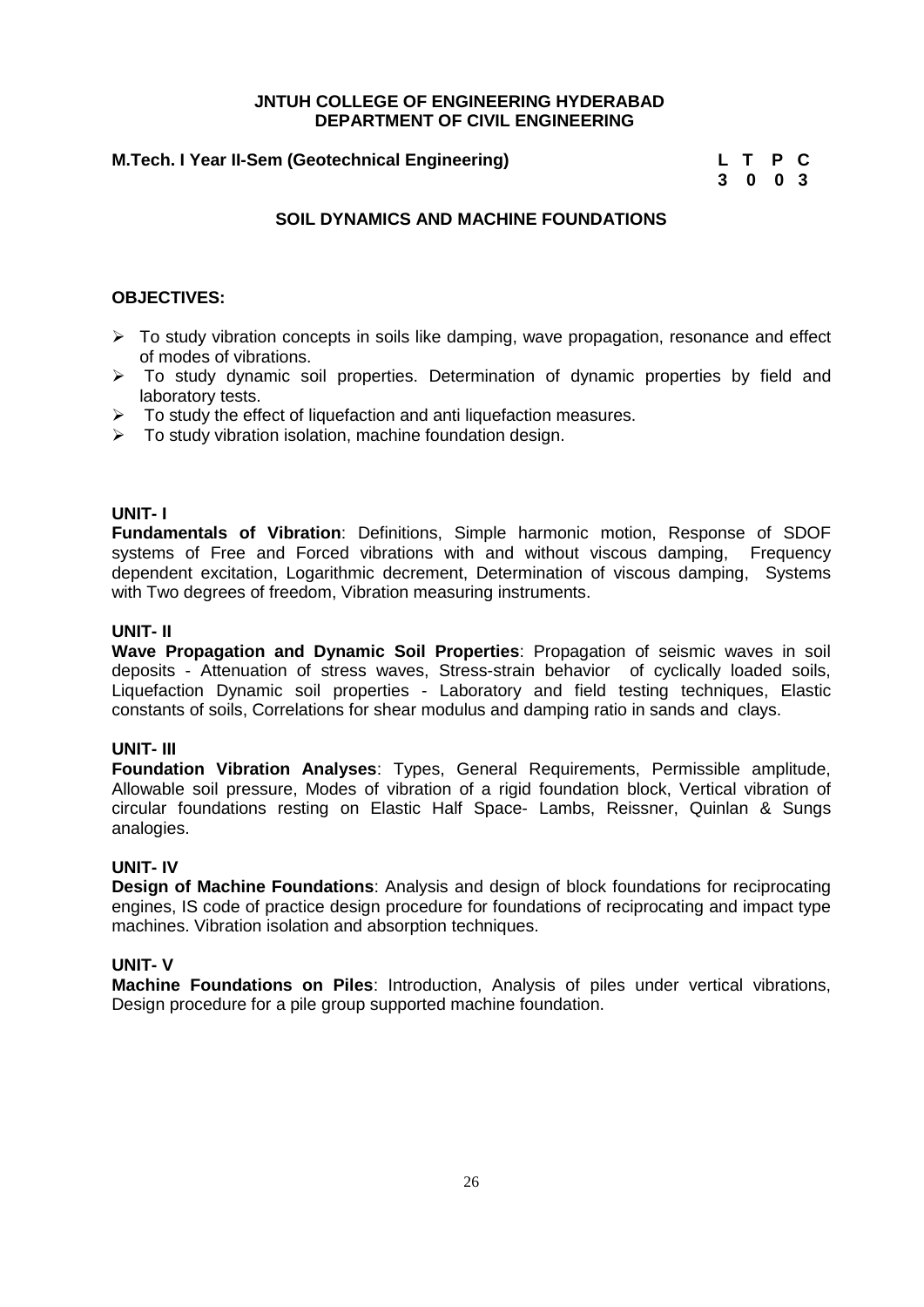- 1. Swami Saran Soil Dynamics and Machine Foundation, Galgotia Publications Pvt. Ltd. (2010)
- 2. Prakash, S. Soil Dynamics, McGraw Hill Book Company (1981)
- 3. I.Chowdhary and S P Dasgupta Dynamics of Structures and Foundation, 2009.
- 4. Arya, S. D, O'Neil, M. and Pincus, G.- Design of Structures and Foundations for Vibrating Machines, Gulf Publishing Co., 1979.
- 5. Prakash, S. and Puri, V. K. Foundation for Machines: Analysis and Design, John Wiley & Sons, 1998.
- 6. Kameswara Rao, N. S. V. Vibration Analysis and Foundation Dynamics, Wheeler Publication Ltd., 1998.
- 7. Richart, F. E. Hall J. R and Woods R. D. Vibrations of Soils and Foundations, Prentice Hall Inc., 1970.
- 8. Das, B. M. Principles of Soil Dynamics, PWS KENT publishing Company, Boston.2002
- 9. Bharat Bhushan Prasad Advanced Soil Dynamics and Earthquake Engineering, PHI Learning Pvt. Limited, New Delhi, 2011.

- $\triangleright$  Students understands theory of vibration and resonance phenomenon, Amplification.
- $\triangleright$  Students understand propagation of body waves and surface waves through soil.
- $\triangleright$  Students learn determination estimation of dynamic soil properties required for design purpose.
- $\triangleright$  Students can learn the assess liquefaction potential of any site.
- $\triangleright$  Students apply theory of vibrations to design machine foundation based on dynamic soil properties and bearing capacity.
- $\triangleright$  Students can Learn the effect of dynamic load /vibration on bearing capacity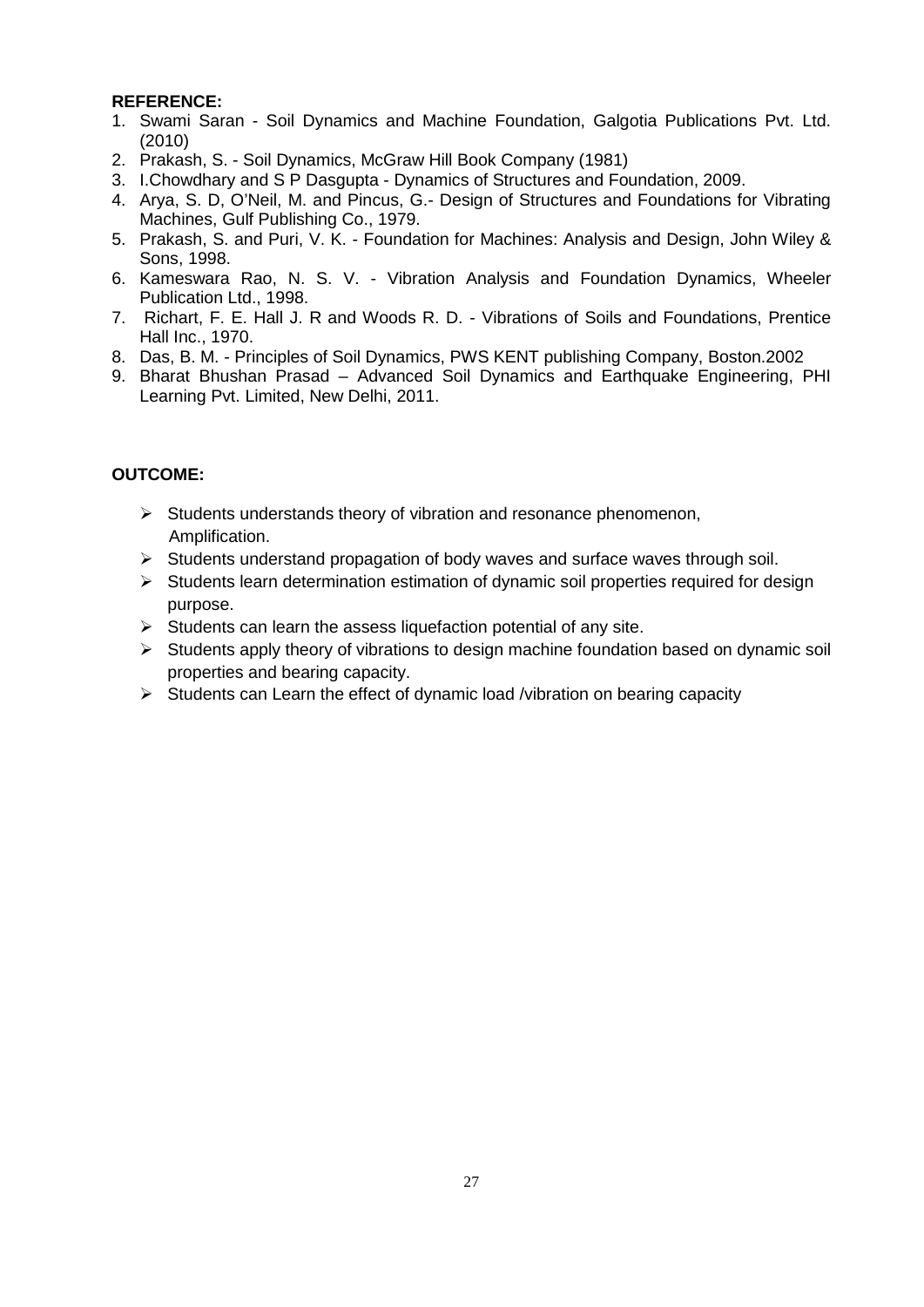#### **M.Tech. I Year II-Sem (Geotechnical Engineering) L T P C**

**3 0 0 3**

#### **EARTH RETAINING STRUCTURES**

#### **OBJECTIVES:**

To enable the student

- $\triangleright$  To calculate earth pressure under different loads and conditions
- $\triangleright$  To check the stability of gravity and cantilever Retaining walls
- $\triangleright$  To design sheet pile walls and bracings
- $\triangleright$  To design Reinforced soil walls

#### **UNIT-I**

**Earth Pressure Theories:** Rankine's and Coulomb's Earth pressure theories for cohesive and cohesionless soils, stresses due to compaction and surcharge loads.

#### **UNIT-II**

**Conventional Retaining Wall**: Types of retaining walls, Stability (sliding, overturning, bearing capacity & overall) of gravity and cantilever walls, Proportioning of retaining walls, Backfill material and drainage.

#### **UNIT-III**

**Flexible Walls:** Sheet pile walls, Construction methods**-** Cantilever and Anchored (Free and Fixed support methods) sheet pile walls in coarse and fine grained soils, moment reduction method.

#### **UNIT-IV**

**Reinforced Soil Walls/Mechanically Stabilised Earth: -** Failure mechanisms-bond and rupture failures, Analysis methods, Limit equilibrium method- Internal and external stability, Static analyses.

#### **UNIT-V**

**Braced Cuts and Soil Nailing:** Lateral earth pressure in braced cuts. Design of various components, Stability of braced cuts, base heave and stability, yielding and settlement of ground surrounding excavation, Soil Nailing.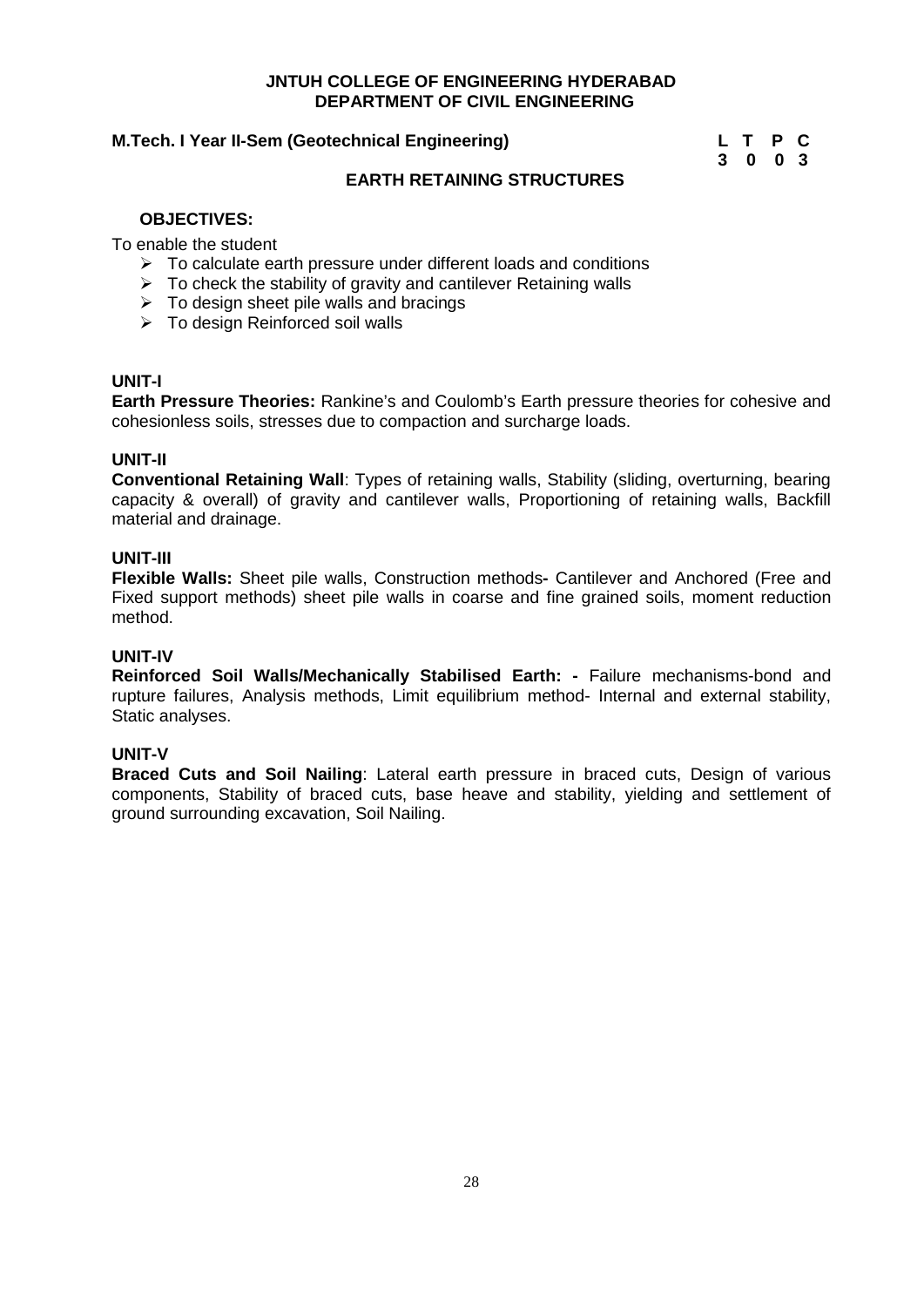- 1. Das, B. M. Principles of Foundation Engineering 5<sup>th</sup> Edition Nelson Engineering (2004)
- 2. Bowles, J. E. Foundation Analysis & Design 5<sup>th</sup> Edition McGraw-Hill Companies, Inc. (1996)
- 3. Rowe, R. K. Geotechnical & Geoenvironmental Engineering Hand Book -Springer (2001)
- 4. Hans Friedrich Winterkorn, Hsai-Yang Fang Foundation Engineering Handbook, Van Nostrand Reinhold, 1975
- 5. Donald P Coduto Foundation Design Principles and Practices,  $2^{nd}$  edition, Pearson, Indian edition, 2012.

- $\triangleright$  Able to calculate the earth pressures under different vertical loads and conditions
- $\triangleright$  Able to design conventional retaining walls and check the stability
- $\triangleright$  Able to design flexible retaining walls such as sheet pile walls and reinforced earth walls
- $\triangleright$  To design the supporting systems for excavations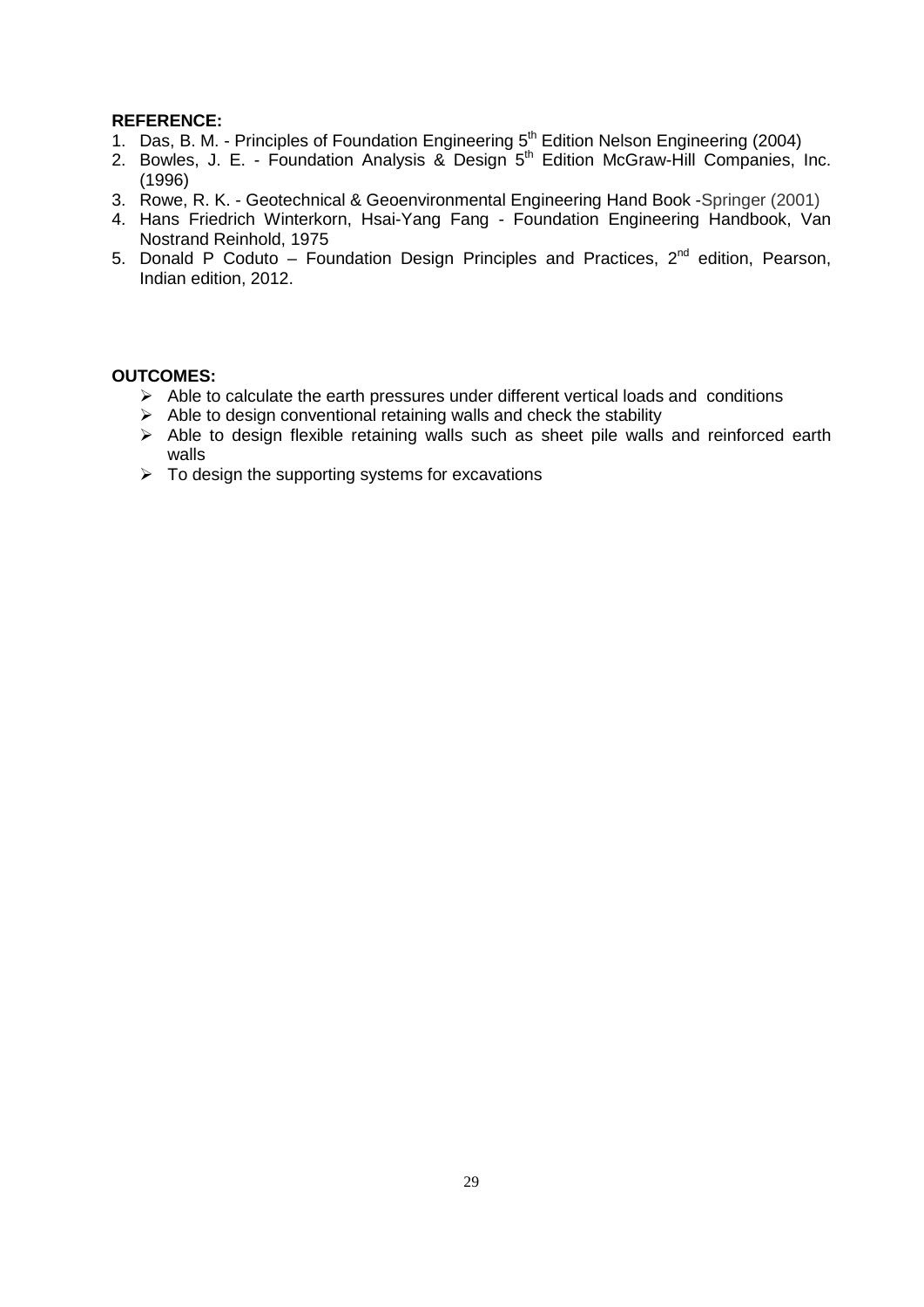#### **JNTUH COLLEGE OF ENGINEERING HYDERABAD DEPARTMENT OF CIVIL ENGINEERING<br>|-<br>| L T P C M.Tech. I Year II-Sem (Geotechnical Engineering)**

**3 0 0 3**

#### **OFFSHORE GEOTECHNICAL ENGINEERING (Program Elective – III)**

#### **OBJECTIVES:**

- $\triangleright$  Understand the type of soil strata available in offshore.
- $\triangleright$  Develop a structure under different environmental condition.
- $\triangleright$  Design the anchors in the sea.

#### **UNIT- I**

**The nature of Submarine Soils:** origin, classification and distribution of marine sediments; insitu stress state in submarine deposits; inorganic clay deposits; calcareous sediments; siliceous sediments. Offshore Geotechnical Investigations: phases of the investigation, geophysical survey, drilling and sampling procedures, in-situ testing techniques, laboratory testing.

#### **UNIT- II**

**Foundations for Offshore Gravity Structures**: construction, installation, instrumentation of gravity platforms, stability analysis, deformation analysis based on elastic theory, piping and erosion. Design of suction piles for offshore structure.

#### **UNIT- III**

**Foundations for Jack-up Rigs**: foundations types and design loads, Prediction of individual footing performance, prediction of mat footing performance, seabed anchors, load capacity of anchors, breakout forces, anchor systems for floating structures.

#### **UNIT- IV**

**Offshore Pile Foundations**: types of offshore piles, temporary support of piled structures, dynamic analysis of pile driving, axial load capacity, axial deformation analysis, Lateral loading, and dynamic response.

#### **UNIT -V**

**Seafloor Stability:** causes of seafloor instability, geological features of submarine slides, mechanisms of instability, slope stability under gravity forces and wave forces, Effects of soil instability on piles, installation and stability of submarine pipelines.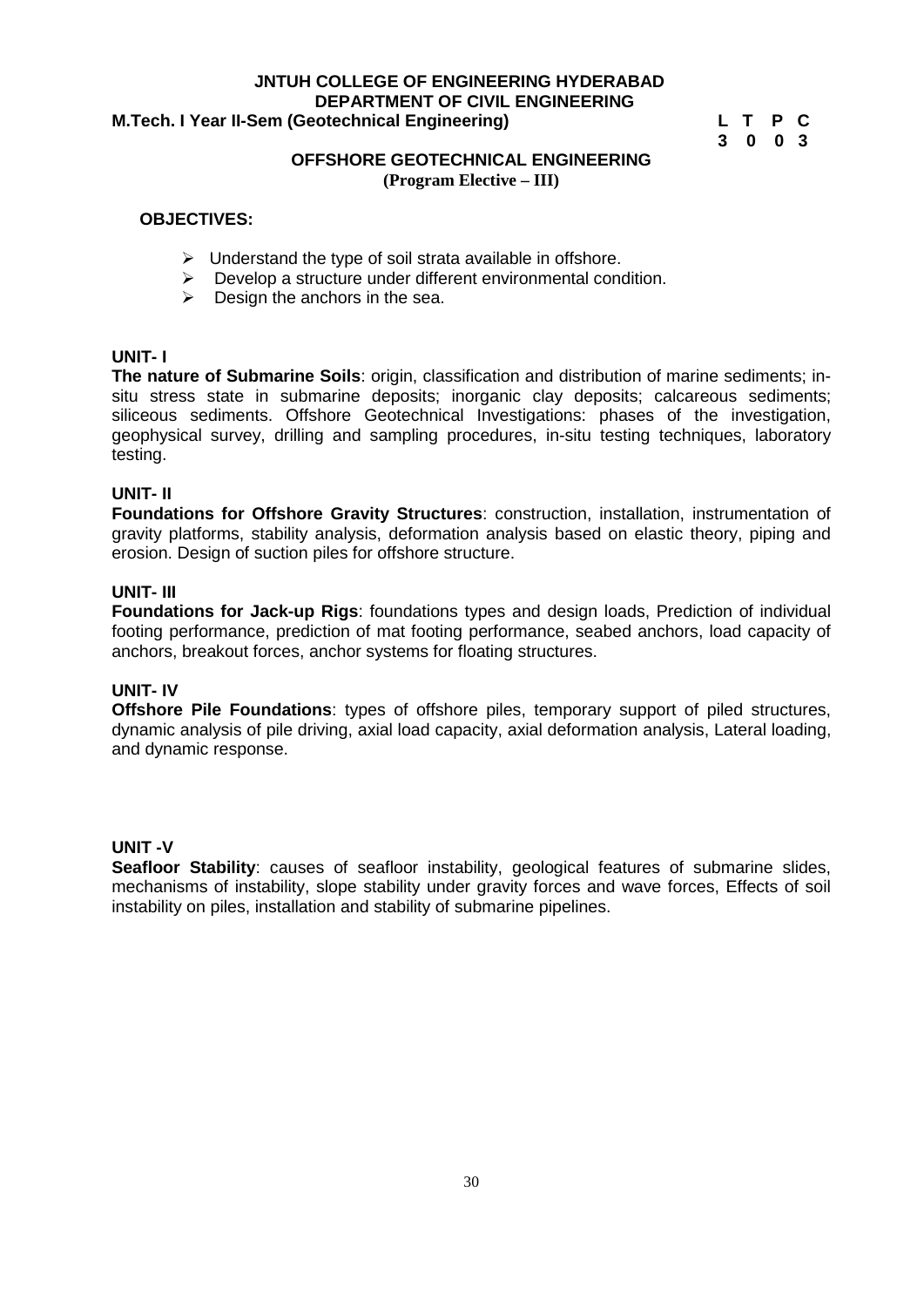- 1. Marine Geotechnics H.G. Poulos (1988), Prentice Hall Inc.
- 2. Construction of marine and offshore structures Ben C Gerwick, jr., CRC Press, Taylor and Francis Group.(2012)
- 3. Seabed Reconnaissance and Offshore Soil Mechanics (for the installation of petroleum structures) – Pierre LE Tirant (1979), Gulf Publishing Company, Houston, Texas.
- 4. API (2000) Recommended Practice for Planning, Designing and Constructing Fixed Offshore Platforms – API, RP2A.
- 5. Pile design and construction practice M J Tomlinson, View point Publications, Palladian Publications Limited.(1987)
- 6. Port Engineering planning, construction, maintenance and security George P Tsinker, John Wiley & Sons, Inc. (2004)

- $\triangleright$  understand the marine deposits and their behavior under different loading conditions
- $\triangleright$  able to design the shallow foundations and study the foundation stability of offshore structures.
- $\triangleright$  Able to design the piles for offshore structures and submarine pipe lines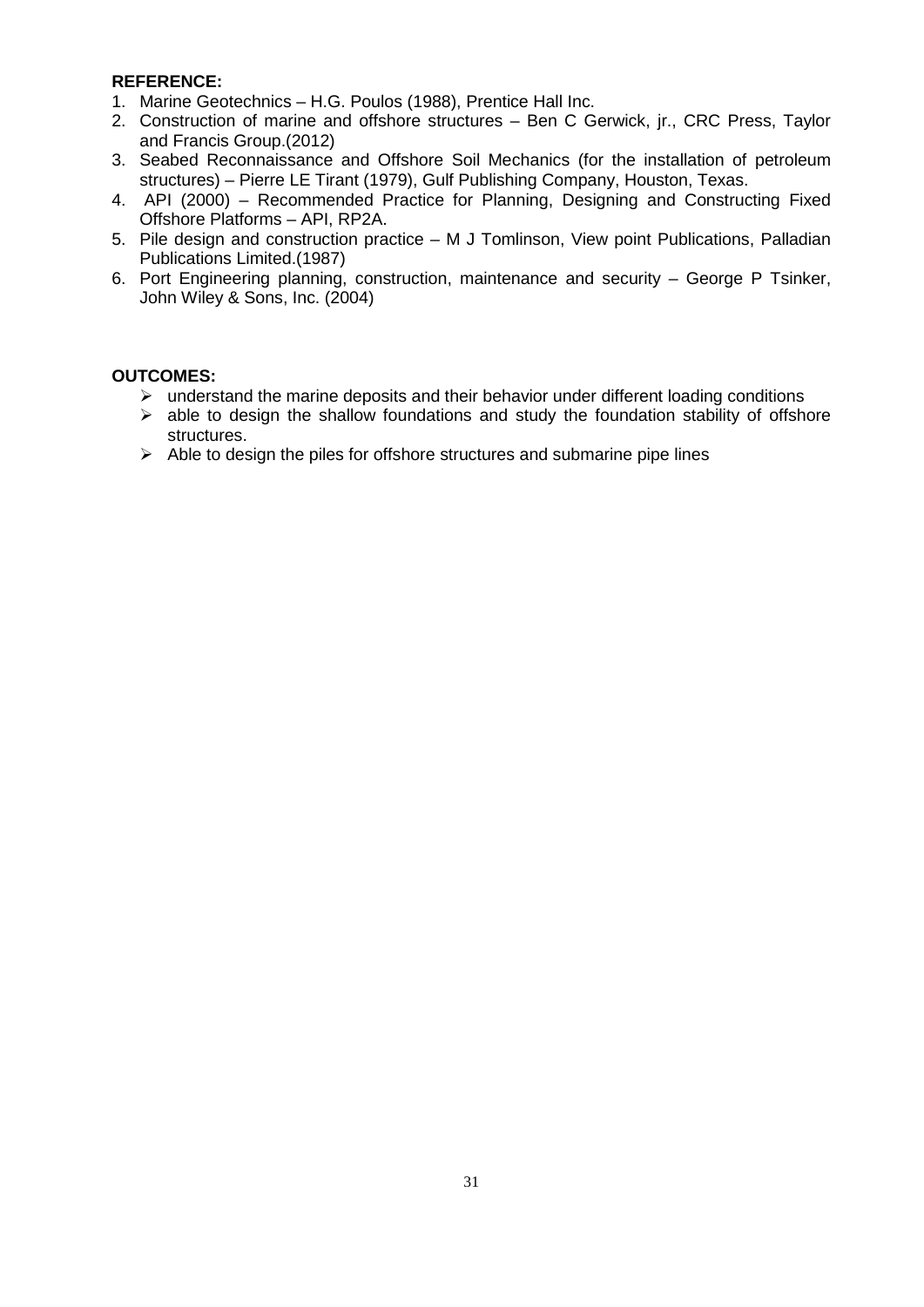#### **M.Tech. I Year II-Sem (Geotechnical Engineering)**

| L T P C |  |  |
|---------|--|--|
| 3003    |  |  |

#### **DESIGN OF SUBSTRUCTURES (Program Elective – III)**

#### **OBJECTIVES:**

- $\triangleright$  To gain familiarity with different types of foundation.
- $\triangleright$  To explore the students to the design of shallow foundations and deep foundations.
- $\triangleright$  To understand the concept of designing shallow and deep foundations, Machine

#### **UNIT – I**

 **Shallow Foundations:** Basic requirements of foundation –Types and selection of foundations. foundations and Special foundations.

Design of reinforced concrete isolated, combined, eccentric, strip, and strap footings used for infrastructure projects

#### **UNIT – II**

**Raft Foundations:** Types of rafts, Design of slab raft foundation and Design of beam and slab raft foundation used for infrastructure projects.

#### **UNIT – III**

**Pile Foundations:** Introduction, design of piles, pile caps and pile- raft foundation.

#### **UNIT – IV**

**Design of Retaining walls:** Stability Analysis and design of gravity, Cantilever retaining walls.

#### **UNIT – V**

**Machine Foundations:** Vibration analysis of machine foundation - Design of foundation for Reciprocating machines and Impact machines - as per l.S. Codes.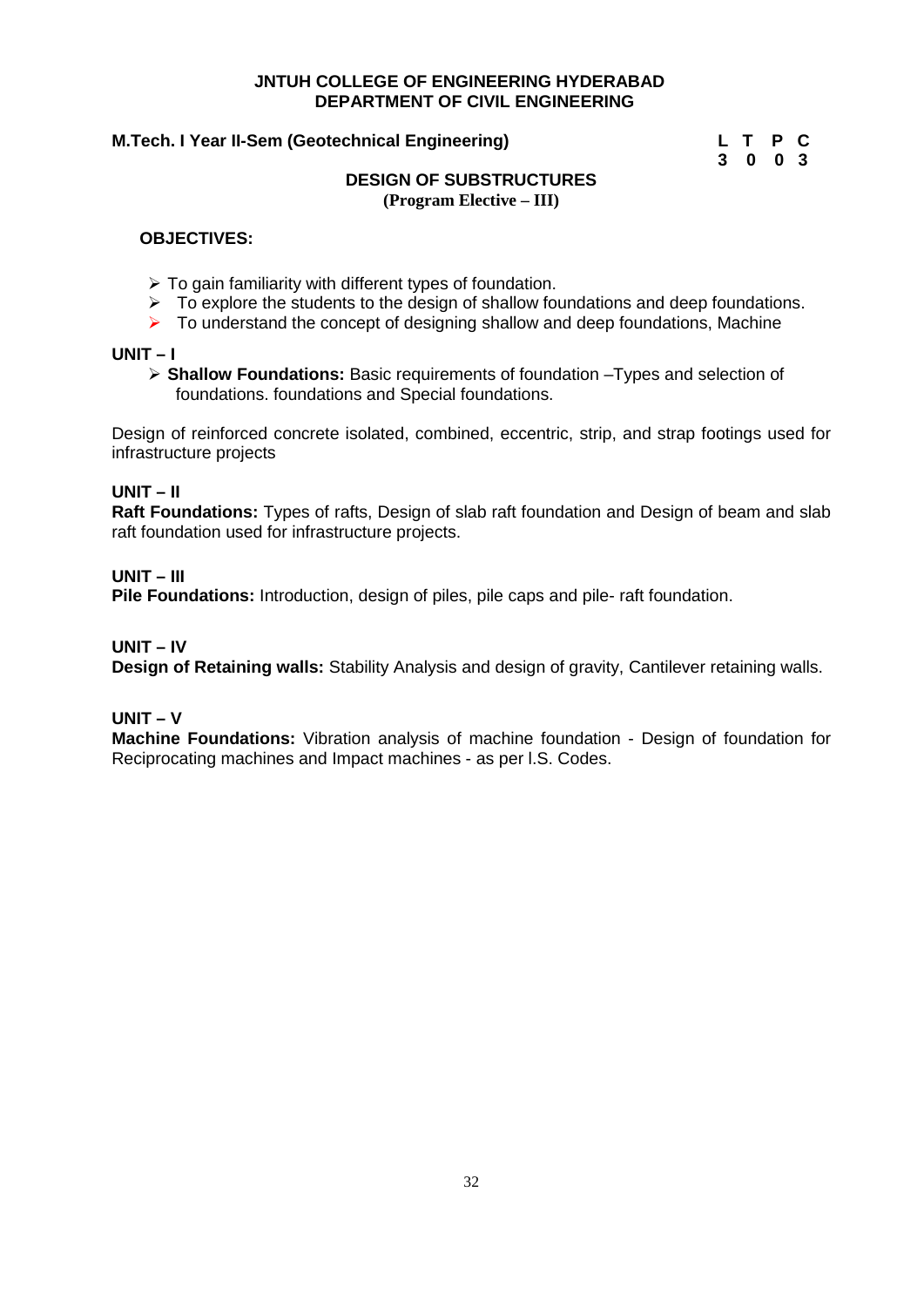- 1. Bowles .J.E., "Foundation Analysis and Design", McGraw Hill Publishing co., New York, 1986.
- 2. Tomlinson. M.J, "Foundation Design and Construction", Longman, Sixth Edition, New Delhi, 1995.
- 3. Das, B.M., Principles of Foundation Engineering, Design and Construction, Fourth Edition, PWS Publishing, 1999.
- 4. Narayan V. Nayak, Foundation design manual,Dhanpat Rai & Sons, 2006.
- 5. Prakash Shamsher and Puri Vijay K, Foundations for Machines, Analysis and Design" John Wiley and Sons, USA, 1988.
- 6. IS 2911: Part 1: Sec 1: 1979 Code of practice for design and construction of pile foundations: Part 1 Concrete piles, Section 1 Driven cast in-situ concrete piles.

- $\triangleright$  The learner will be able to design shallow and deep foundations for different loading conditions
- $\triangleright$  Design and check the stability of retaining walls
- $\triangleright$  Able to design machine foundations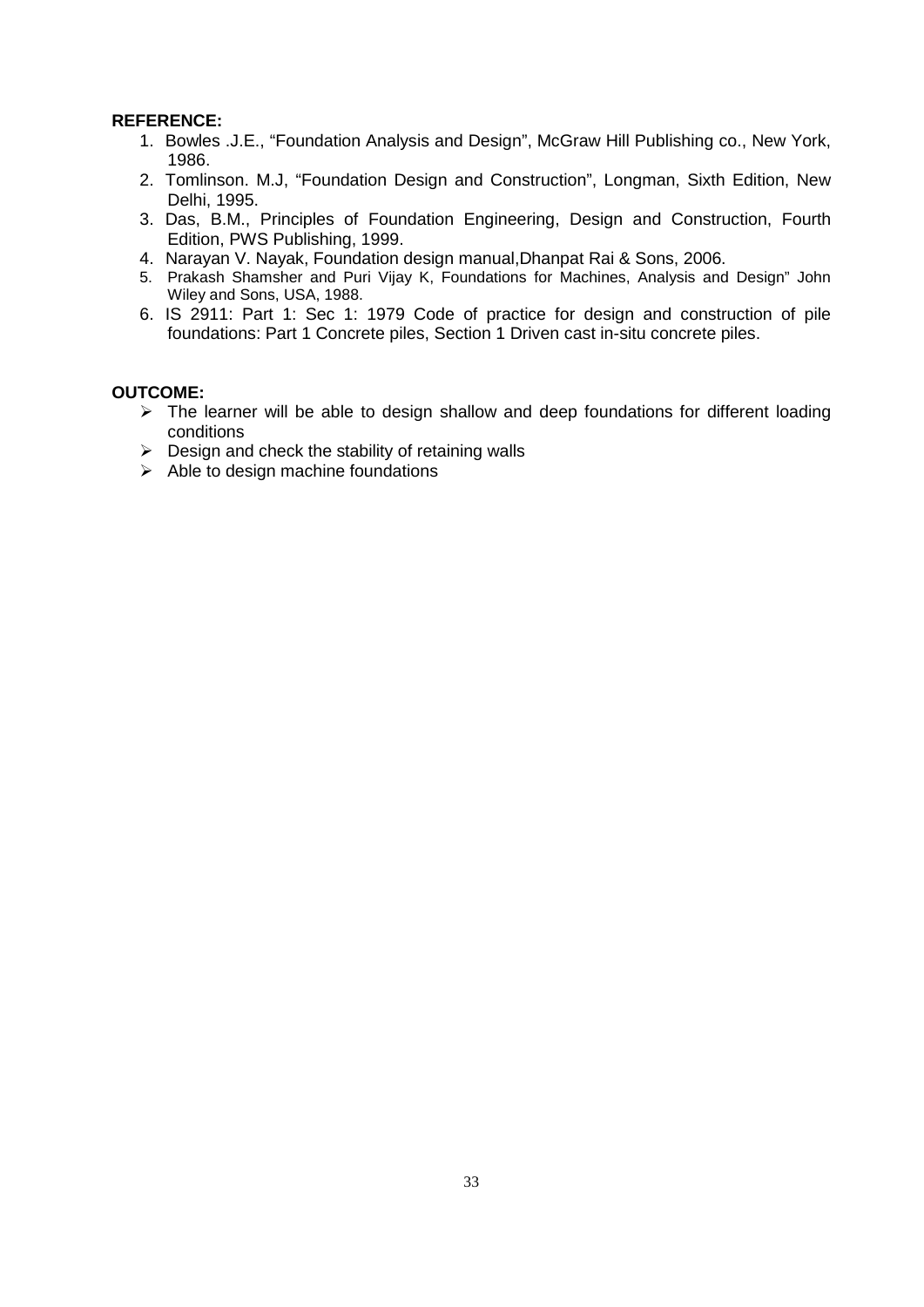#### **JNTUH COLLEGE OF ENGINEERING HYDERABAD DEPARTMENT OF CIVIL ENGINEERING M.Tech. I Year II-Sem (Geotechnical Engineering) L T P C**

**3 0 0 3**

#### **SUBSURFACE INVESTIGATIONS AND INSTRUMENTATIONS (Program Elective – III)**

#### **OBJECTIVES:**

Students can expect to

- $\triangleright$  Learn the soil and rock exploration procedures
- $\triangleright$  Develop the understanding of different soil and rock parameters required for design of foundations
- $\triangleright$  Learn about advanced soil exploration methods

#### **UNIT- I**

**Introduction:** Data required for soil investigation - Methods of Exploration - Planning the Exploration Program

#### **UNIT-II**

**Sampling and Programme:** Soil Boring - Soil Samplers and Sampling - Underwater Sampling Groundwater Table (GWT) Location - Number and Depth of Borings - Drilling and/or Exploration of Closed Landfills or Hazardous Waste Sites – Preparation of Soil Report

#### **UNIT-III**

**Penetration Tests**: Standard Penetration Test - SPT Correlations - Design *N* Values - Cone Penetration Tests - Field Vane Shear Testing - Borehole Shear Test - Flat Dilatometer Test - Pressuremeter Test.

#### **UNIT-IV**

**Rocks:** Rock Sampling – RQD – Strength and modulus from classifications, Classification based on strength & modulus and strength and fracture strain, Geoengineering classification.

**UNIT-V testing**: Techniques–sounding techniques, Rader techniques, Ultrasonic pulse wave tests, Bender elements etc.

#### **REFERENCE:**

- 1. Bowles, J. E. Foundation Analysis & Design 5<sup>th</sup> Edition McGraw-Hill Companies, Inc. (1996)
- 2. Das, B. M. Principles of Foundation Engineering  $5<sup>th</sup>$  Edition Nelson Engineering (2004)
- 3. Donald P Coduto Foundation Design Principles and Practices,  $2^{\overline{n}d}$  edition, Pearson, Indian edition, 2012.
- 4. Goodman Introduction to Rock mechanics, Willey International (1980).
- 5. Geotechnical Investigation Methods: A Field Guide for Geotechnical Engineers.Roy.E HUNT, Taylor & Francis, .2006.
- 6. Handbook of Geotechnical Investigation and Design Tables, Routledge, (2007).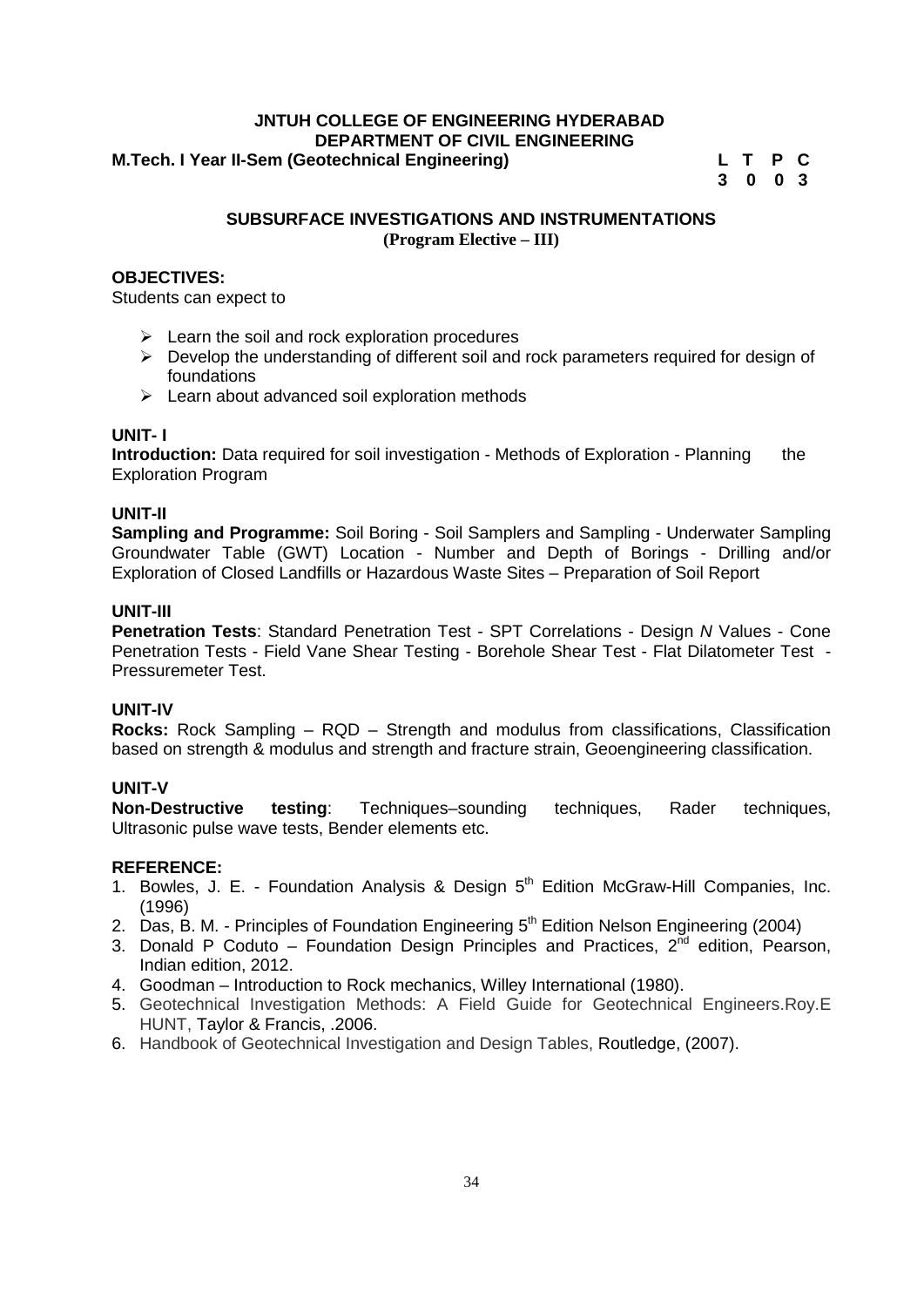- $\triangleright$  Students can lean to plan subsurface investigation based on the requirement of Civil Engineering project and site condition. Can finalize depth and number of boreholes
- $\triangleright$  Students can execute different subsurface exploration tests, collect disturbed/undisturbed samples for laboratory tests and can suggest design parameters.
- $\triangleright$  Student exposed to different methods for estimation of dynamic soil properties required for design purpose.
- $\triangleright$  Students can develop instrumentation scheme for monitoring of critical sites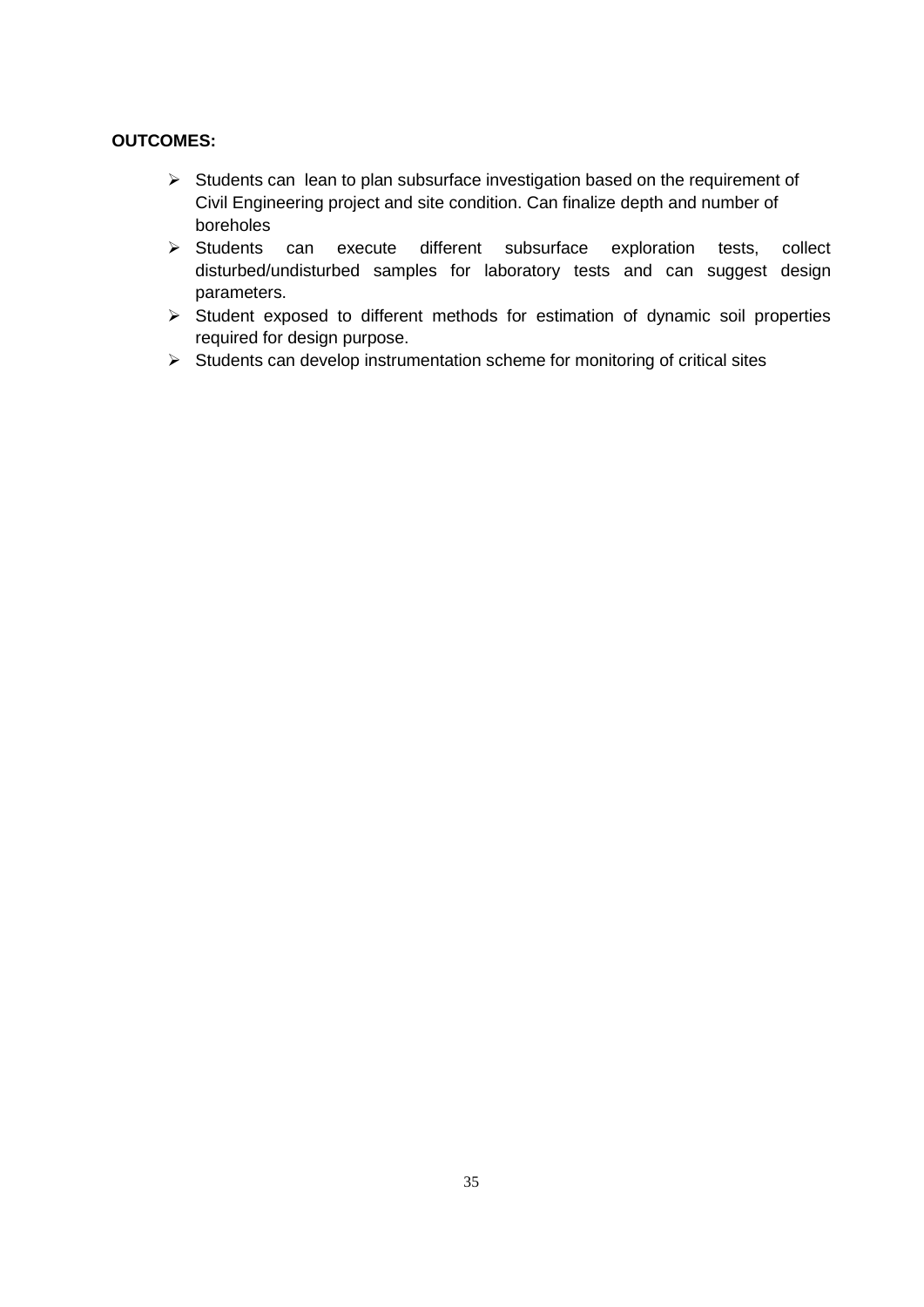#### **M.Tech. I Year II-Sem (Geotechnical Engineering) L T P C**

# **3 0 0 3**

## **ENGINEERING ROCK MECHANICS**

**(Program Elective – IV)**

#### **OBJECTIVES:**

Students can expect to

- $\triangleright$  Selection of type of classification of rock mass based on application tunneling, mining etc.
- $\triangleright$  Determination of strength parameters based on the nature of the rock man and predicting its behavior under loading condition settlement, bearing capacity etc.
- $\triangleright$  Check for stability of natural rock slopes & cuts in rock mass- predicting and checking the probable failure modes
- $\triangleright$  Blasting operations- suitable explosive products and blast determining selection of approximate method of blasting on site location and condition

#### **UNIT-I**

**Engineering Classification of Rocks**: Classification of intact rocks, Rock mass classifications, Rock Quality Designation (RQD), Rock Structure Rating (RSR), Rock Mass Rating (RMR), Norwegian Geotechnical Classification (Q-system), Strength and modulus from classifications, Classification based on strength & modulus and strength and fracture strain, Geoengineering classification.

#### **UNIT-II**

**Laboratory and In-Situ Testing of Rocks:** Physical properties, Compressive strength, Tensile strength, Direct shear test, Triaxial shear test, Slake durability test, Schmidt rebound hardness test, Sound velocity test, In-Situ Tests: Seismic methods, Electrical resistivity method, In situ stresses, Plate loading test, Goodman jack test, Plate jacking test, In-situ shear test, Field permeability test.

#### **UNIT-III**

**Strength, Modulus and Stresses-Strain Responses of Rocks**: Factors influencing rock response, Strength criteria for isotropic intact rocks, Modulus of intact rocks, effect of confining pressure, Uniaxial Compressive strength, Strength criteria for intact rocks, Strength due to induced anisotropy in rocks,. Stress Strain Models: Constitutive relationships, Elastic, Elasto plastic, Visco-elastic, Elasto-viscoplastic stress-strain models.

#### **UNIT-IV**

**Stability of Rock Slopes and Foundations on Rocks:** Rock slopes, Modes of failure, Rotational failure, Plane failure, Design charts, Wedge method of analysis, Buckling failure, Toppling failure, Improvement of slope stability and protection. Foundations on Rock: Introduction, Estimation of bearing capacity, Stress distribution, Sliding stability of dam foundations, strengthening measures, Settlements in rocks, Bearing capacity of pile/pier in rock, Remedial measures, Foundations located on edge of jointed slope.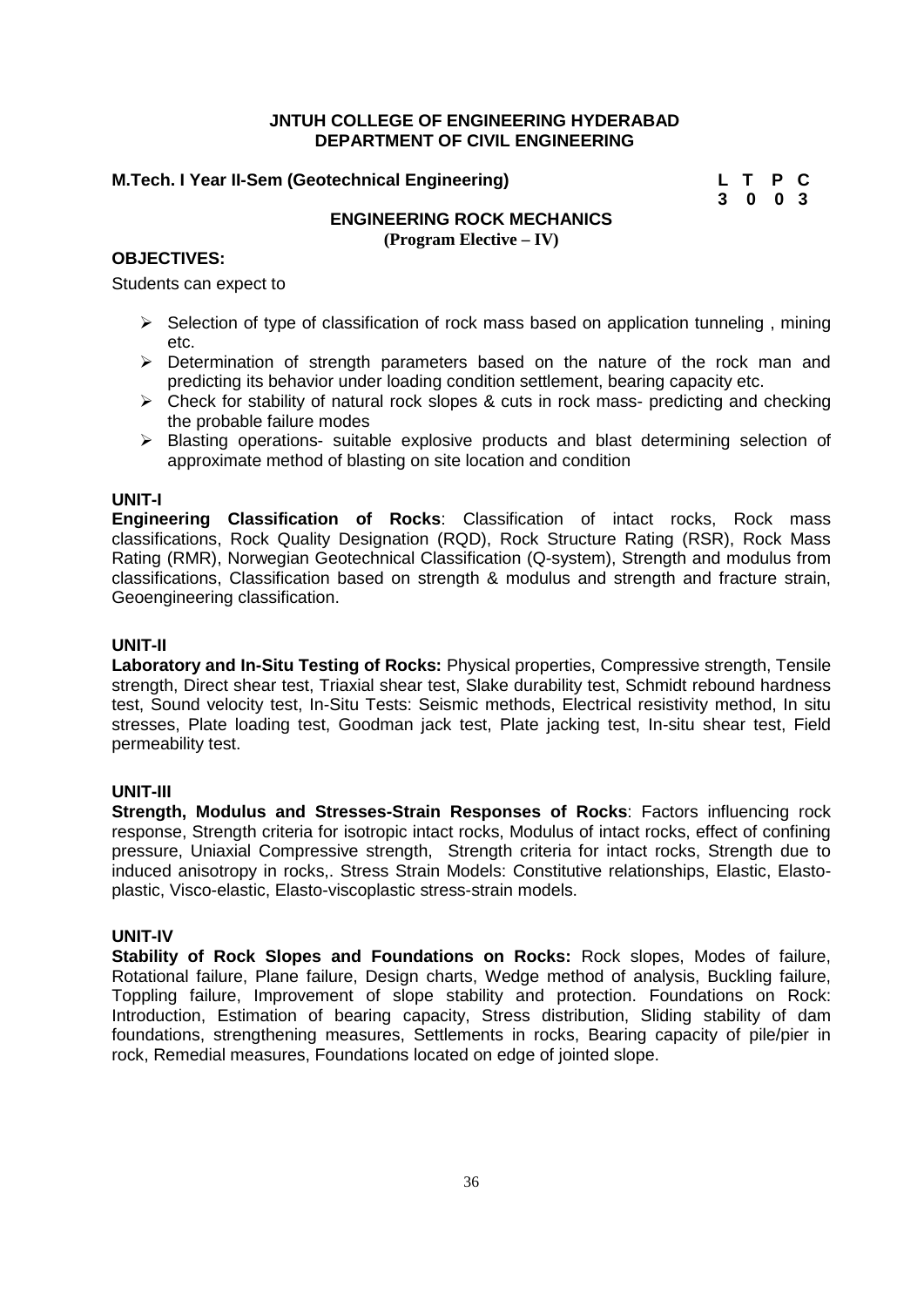#### **UNIT-V**

**Underground and Open Excavations:** Blasting operational planning, Explosive products, Blast Design, Underground blast design, Controlled blasting techniques, blasting damage and control, Safe practice with explosives and shots.

#### **REFERENCE:**

- 1. Goodman Introduction to Rock mechanics, Willey International (1980).
- 2. Ramamurthy, T. Engineering in Rocks for slopes, foundations and tunnels, Prenice Hall of India.(2007)
- 3. Jaeger, J. C. and Cook, N. G. W. Fundamentals of Rock Mechanics, Chapman and Hall, London.(1979)
- 4. Hoek, E. and Brown, E. T. Underground Excavation in Rock, Institution of Mining and Metallurgy, 1982.
- 5. Brady, B. H. G. and Brown, E. T. Rock Mechanics for Underground Mining, Chapman & Hall, 1993.

- $\triangleright$  Able to determine the required rock properties and classify rock mass
- $\triangleright$  Determination of bearing capacity of rocks,
- $\triangleright$  Checking the stability of slopes, and design underground and open excavation.
- > The students will be able to predict strength of rock mass with respect to various Civil Engineering applications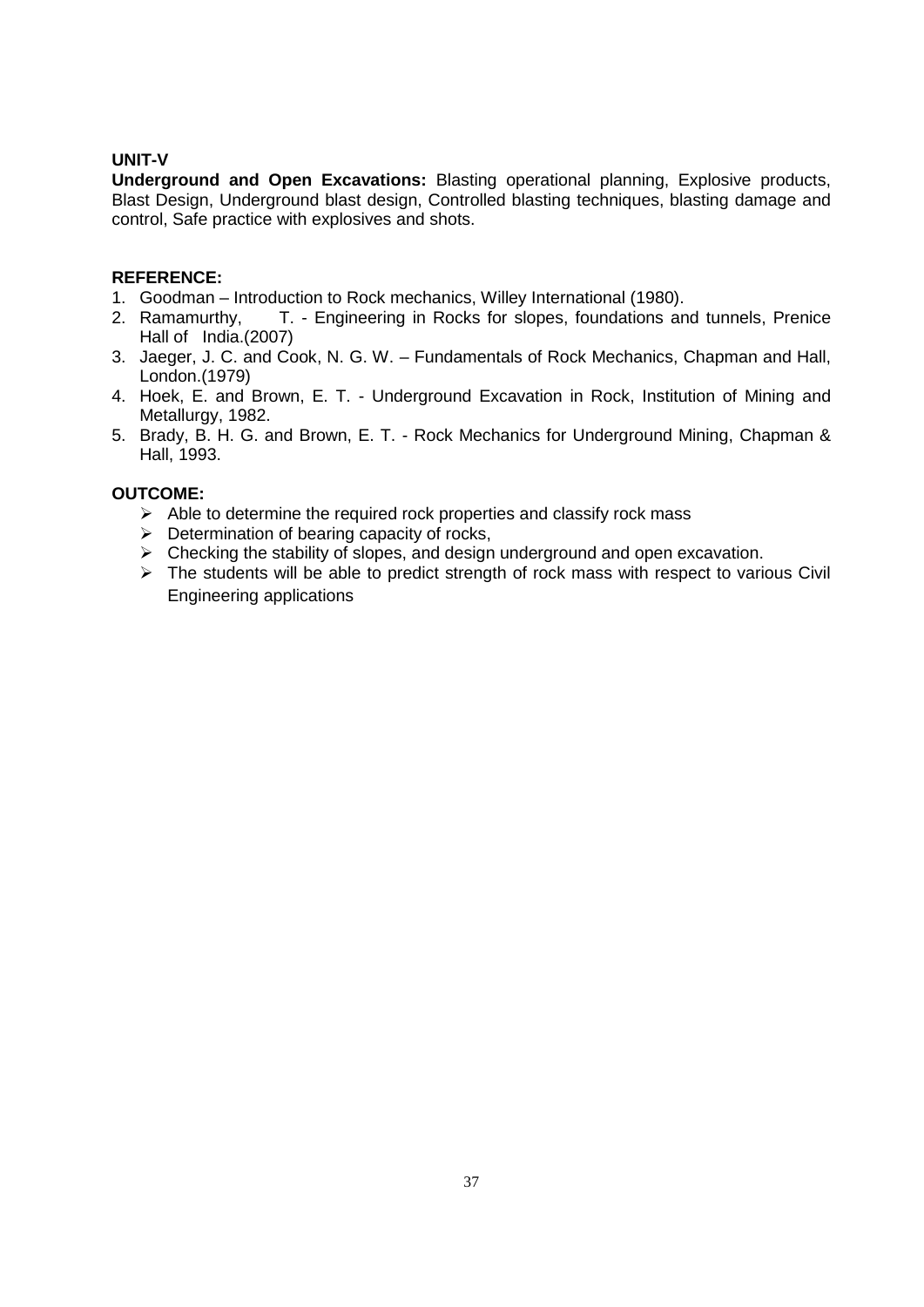#### **JNTUH COLLEGE OF ENGINEERING HYDERABAD DEPARTMENT OF CIVIL ENGINEERING M.Tech. I Year II-Sem (Geotechnical Engineering) L T P C**

**2 0 0 2**

#### **NUMERICAL METHODS FOR GEOTECHNICAL ENGINEERS (Program Elective – IV)**

#### **OBJECTIVES:**

- $\triangleright$  To impart the basic concepts of mathematical modeling of problems in Geotechnical engineering
- $\triangleright$  To learn procedures for solving different kinds of problems.
- $\triangleright$  To understand the various numerical techniques which provide solutions to non linear equations, partial differential equations etc that describe the mathematical models of problems.

#### **UNIT- I**

**Approximations and Errors in Numerical Methods** - Solutions of Algebraic and Transcendental Equations, Bisection, False Position, Secant & Iterative Methods, Newton- Raphson, Comparison of Iterative Methods.

#### **UNIT- II**

**Simultaneous Linear Algebraic Equations** – methods of solution using inverse of the matrix, method of successive elimination, Iterative methods – Gauss-Siedel method, Applications.

#### **UNIT- III**

**Interpolation** – Lagrange's, Newton's, Hermite's, Spline, Inverse Interpolation, Applications. Curve Fitting – Least Square regression

#### **UNIT- IV**

**Numerical Differentiation & Integration** – Finite differences, Newton's difference formulae- Derivatives, Maxima and Minima of a Tabulated Function; Integration – Quadrature, Romberg's, Euler-Maclaurin, Applications.

#### **UNIT- V**

**Numerical Solution of Ordinary Differential Equations** - Modified Euler's, Runge-Kutta's, Predictor-Corrector, Milne's Methods; Partial Differential Equations - Finite Difference Approximations, Elliptic, Laplace, Parabolic, Hyperbolic Equations; Applications.

#### **REFERENCE:**

- 1. Grewal, B. S. Numerical Methods in Engineering & Science, Khanna Publishers, 1999
- 2. Desai,C.Sand Christian J.T Numerical methods in Geotechnical Engineering-McGRAW- Hill
- 3. Chapra, S. C. & Canade, R. P. Numerical Methods for Engineers, McGraw Hill publications, 2011
- 4. by Joe D Hoffman, Hoffman D Hoffman, Steven Frankel, Numerical Methods For Engineers and Scientists Second Edition, 2001

- $\triangleright$  able to know the approximations in any calculations and give solutions to transcendental & simultaneous equations
- $\triangleright$  able to formulate equations for given data
- able to calculate differentiation and integration problems using numerical methods
- $\triangleright$  able to solve ordinary and partial differential equations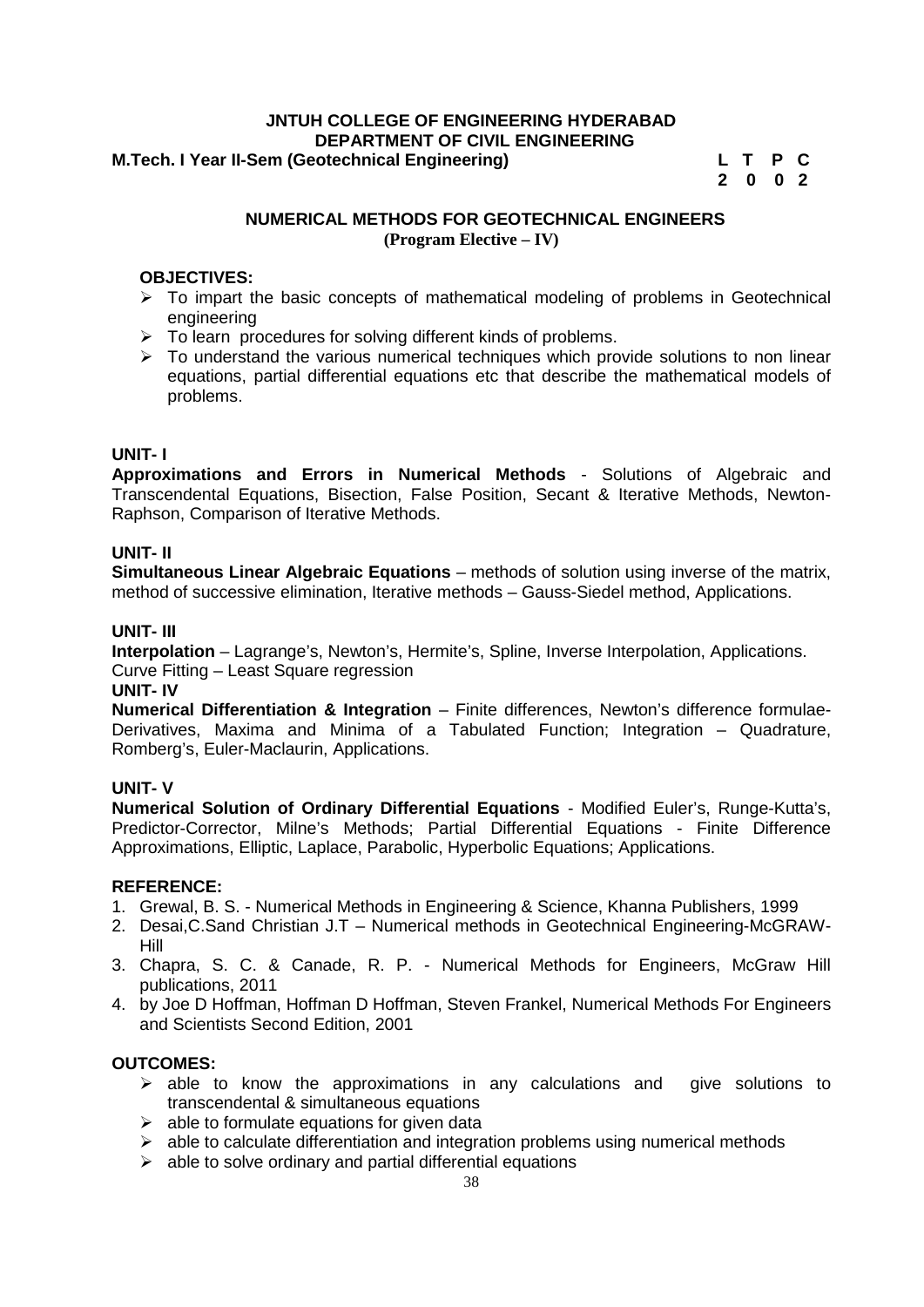#### **M.Tech. I Year II-Sem (Geotechnical Engineering) L T P C**

# **3 0 0 3**

#### **PHYSICAL AND CONSTITUTIVE MODELLING ON GEOMECHANICS (Program Elective – IV)**

#### **OBJECTIVES:**

To enable the students

- $\triangleright$  To understand geotechnical modeling considerations
- $\triangleright$  To select model to simulate field conditions
- $\triangleright$  To use and acquire data using various instruments
- To compare with recent development geotechnical modelling

#### **UNIT-I**

**Similitude and Modeling Principles:** Importance of physical Modeling, scaling laws, small scale model studies in 1-g and N-g, historical Perspectives.

#### **UNIT-II**

**Design of physical model and model ground preparation:** scale effects, flexible and rigid boundary conditions, preparation of sand/clay bed preparation, wet pluviation, dry pluviation, tamping techniques, slurry consolidation, uniformity of sand/clay beds.

#### **UNIT-III**

**Model planning and measurement strategy:** Selection of Model dimension, model containers, preparation of models to test shallow and deep foundations, pull-out behavior, retaining walls, shaking table studies, vertical and inclined loading system, Perspex walls, markers, digital analysis.

#### **UNIT-IV**

**Sensors and Data Acquisition: S**train gauges, Load cells, Earth Pressure Transducers, LVDTs, Linear Potentiometers, pore pressure transudes, accelerometers, Hydraulic jack, calibration methods, dead weight calibration, pneumatic calibration, frequency of calibration, calibration charts, calibration factor, In-soil & fluid calibration, data acquisition system.

#### **UNIT-V**

**Recent Developments in Physical Modelling**: Static behaviour of shallow and deep foundations, Piles subjected to lateral loading, behaviour of foundation subjected to earthquake loading, foundations subjected to cyclic loading, use of shaking table, behaviour of foundations on expansive soils.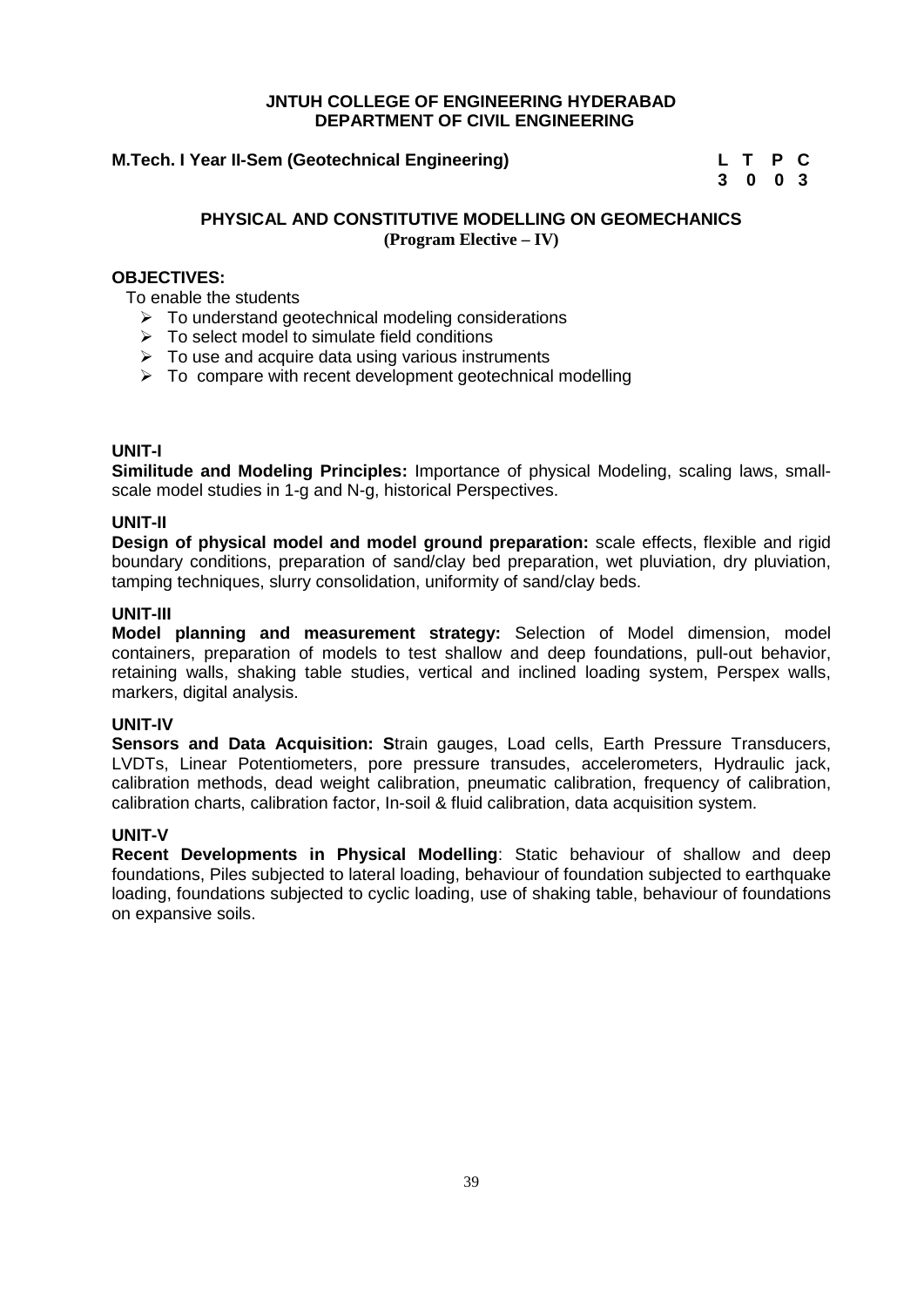- 1. David muir wood, Geotechnical Modelling, Spon Press, Taylor & Francis, 2004.
- 2. Madabhushi, G. Centrifuge Modeling for Civil Engineers, CRC Press, Taylor and Francis Group, 2015.
- 3. Taylor, R.N. Geotechnical Centrifuge Technology, Taylor and Francis Publication, 1995.
- 4. Charles Ng, Zhang, L.M., and Wang, Y.H.  $(2006)$  : Proceedings of  $6<sup>th</sup>$  International Conference on Physical Modeling in Geotechnics, Hong Kong.
- 5. S. Springman, J. Laue & L. Seward, Proceedings of the 7th International Conference on Physical Modelling in Geotechnics, Zurich, Switzerland, 2010.
- 6. Gaudin, C. & White, D. The Proceedings of the  $8<sup>th</sup>$  international conference on Physical modeling in Geotechnics, Perth, Australia, 2014.

- $\triangleright$  Student will be able to understand scaling laws and modeling considerations for physical modeling in geotechnical problems both for static and dynamic conditions.
- $\triangleright$  Able to comprehend physical modeling, scale effects, simulation of field conditions, conceptualization and fixing boundary conditions etc.
- $\triangleright$  Data acquisition for all the conditions
- $\triangleright$  Able to know new improvements in physical modeling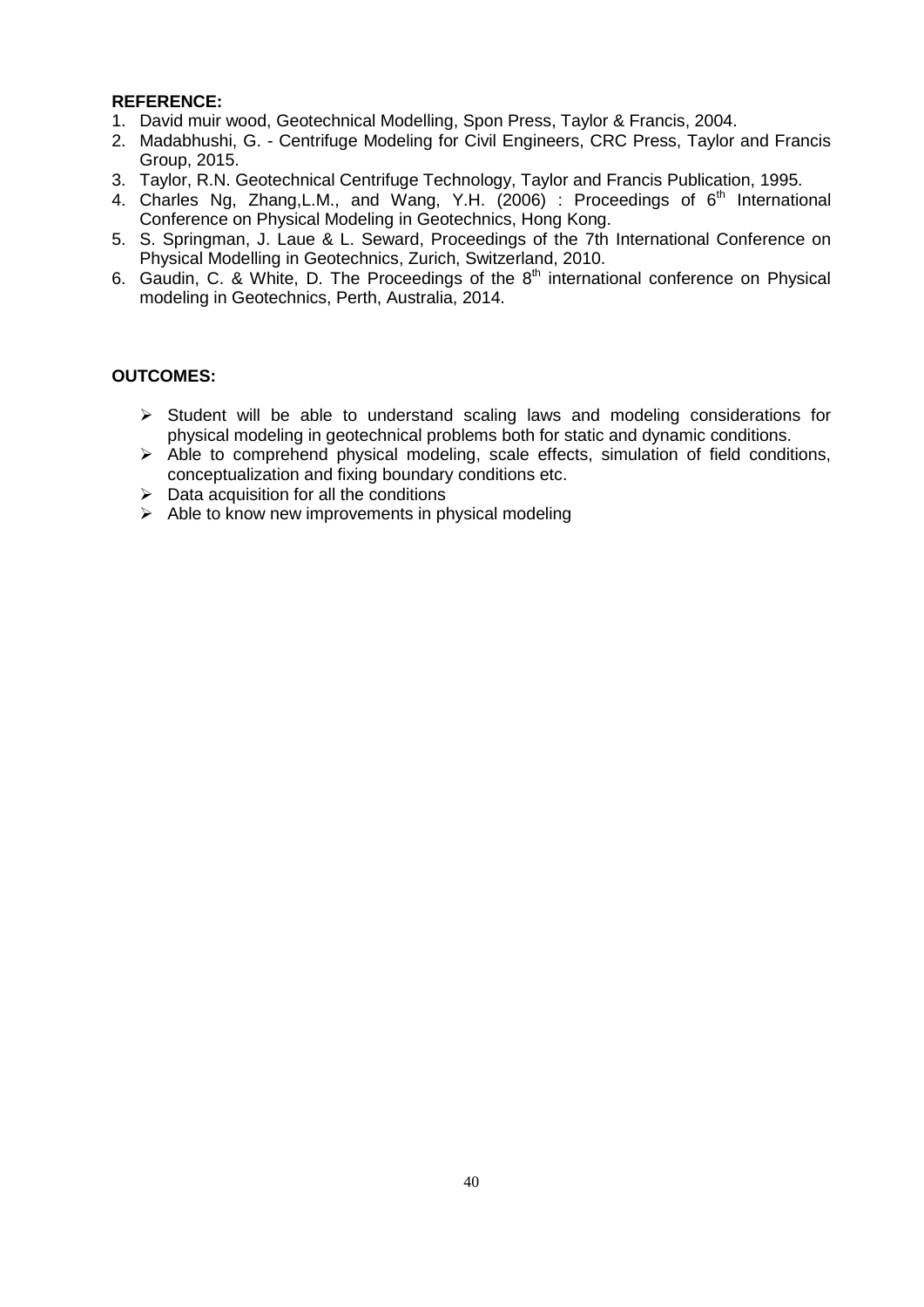#### **M.Tech. I Year II-Sem (Geotechnical Engineering)**

|  | L T P C                     |  |
|--|-----------------------------|--|
|  | $0 \quad 1 \quad 2 \quad 2$ |  |

#### **ADVANCED GEOTECHNICAL ENGINEERING LABORATORY - II**

#### **OBJECTIVES:**

To enable students to

- $\triangleright$  Conduct Field tests & Model field tests for interpretation of result and to understand the testing procedure
- $\triangleright$  To determine containment transport studies to understand various transport processes involved and the determination of parameters required for prediction of contamination
- 1. Preparation of borelog & Soil Investigation Report for a) SPT b)DCPT
- 2. Model Plate Load Test.
- 3. Model Pile Load Test.
- 4. Pressuremeter Test
- 5. Block Vibration Test & Hammer Test
- 6. MASW Test
- 7. Pollutant Transport using column test (Determination of R)
- 8. Determination of Chlorides in soils
- 9. Determination of Sulphates in soils
- 10. Study of pollutant transport under instant and continuous source (Determination of  $D_x$ )
- 11. Batch tests (Determination of  $K_d$ )
- 12. Tests on Geotextiles
	- a) Tensile Strength of Geotextiles
	- b) Cone Drop Test on geotextile
	- c) Interface friction between geotextile and soil
	- d) In-Plane and Cross-Plane Permeability of Geotextiles

- $\triangleright$  Students can conduct appropriate field tests on soil, so as to apply the obtained results for a specific Civil Engineering project.
- $\triangleright$  Can determine the dynamic soil properties of sub-soil
- $\triangleright$  Able to determine the chemical properties present in the soil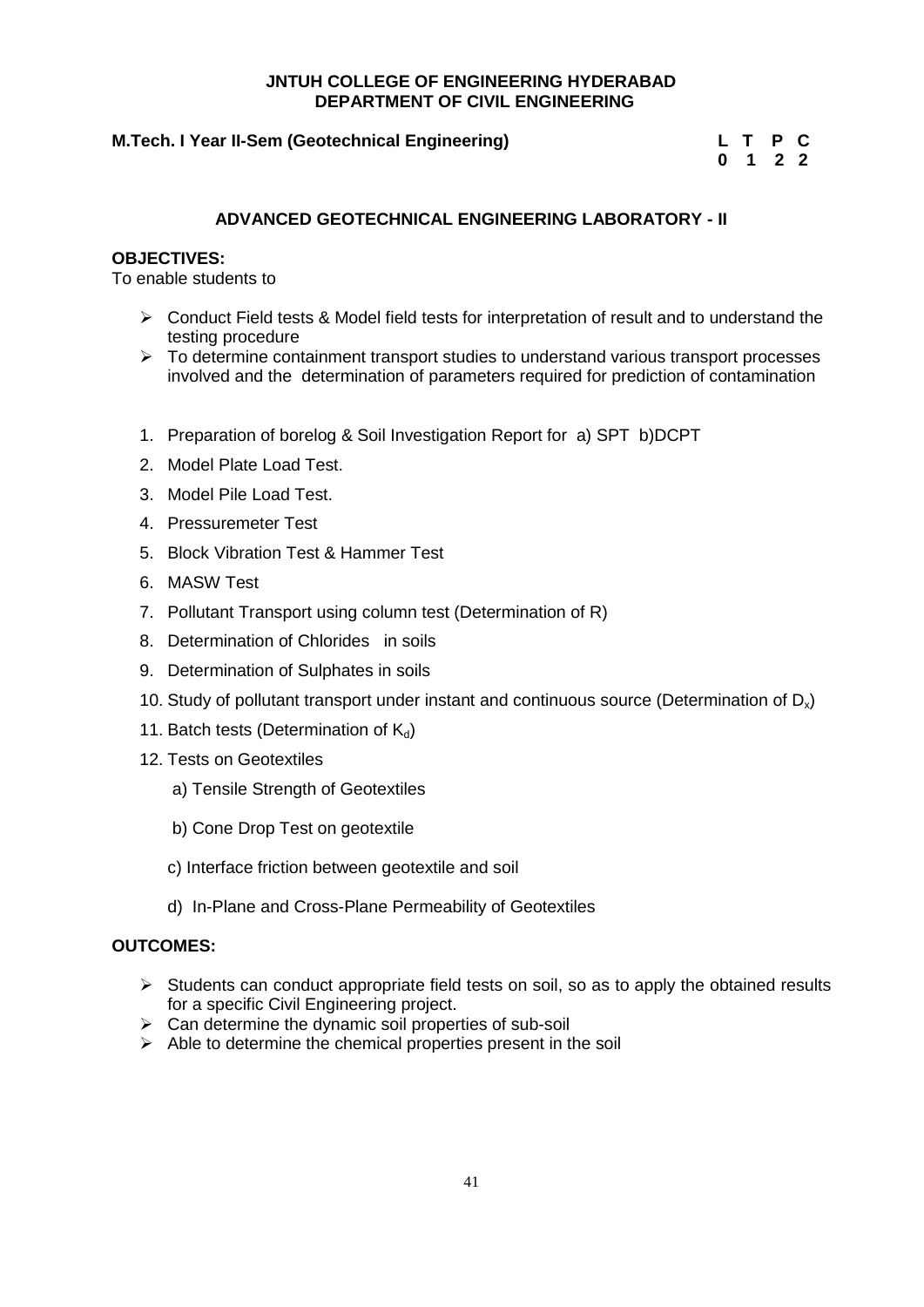#### **M.Tech. I Year II-Sem (Geotechnical Engineering) L T P C**

**0 1 2 2**

#### **ROCK MECHANICS LABORATORY**

#### **OBJECTIVES:**

To enable students to

Rock Mass:

- $\triangleright$  To learn determination of the parameters required for classification
- $\triangleright$  Strength & Modules determination Directly and indirectly for the design purpose

Geotextiles:

- $\triangleright$  To determine the strength and other properties required for geotextile when used for different applications in roads, RE walls, sand wicks etc.
- 1. Determination of basic properties of rock
	- a) Unit weight from mercury displacement method for irregular samples
	- b) Determination of unit weight for core samples
	- c) Void ratio, porosity and specific gravity of rock specimens
- 2. Determination of RQD
- 3. Determination of Slake Durability Index
- 4. Point Load Tests Determination of point load index value, compressive strength and

tensile strength for both core and irregular samples

- 5. Tensile strength of rock by Brazilian Test
- 6. Uniaxial compressive strength of rock and determination of modulus of elasticity
- 7. Determination of hardness of rock
	- a) Rebound Hammer Test (insitu)
	- b) Los Angeles abrasion test (Road materials)
- 8. Determination of toughness of rock material (road material)
- 9. Determination of  $V_p$  &  $V_s$  Through rock Sample

#### **OUTCOME:**

 $\triangleright$  Enable to understand the behavior of rocks and Geosynthetics for various loads, in order to use these properties in designs the geotechnical structures.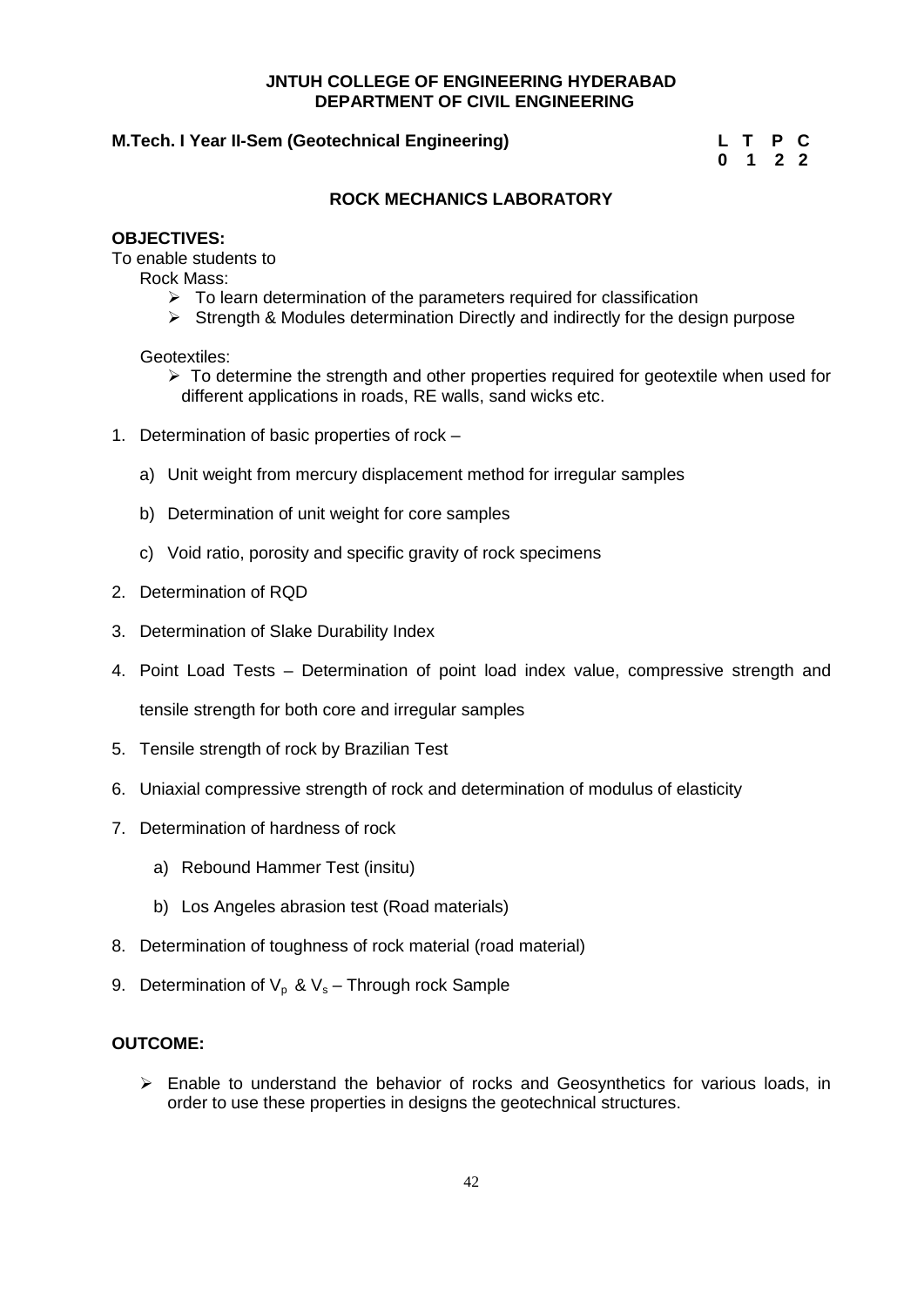#### **M.Tech. II Year III-Sem (Geotechnical Engineering) L T P C**

**3 0 0 3**

#### **STABILITY ANALYSIS OF SLOPES (Program Elective-V)**

#### **OBJECTIVES:**

#### To study

- $\triangleright$  . The basic concepts of stability.
- $\triangleright$  To make the students aware of various causes of failures of slopes and study the remedial measure

#### **UNIT-I**

**Earth and Rockfill Dams**: General features, Selection of site; Merits and demerits of the earth and rock fill dams. Classification of earth dams, Causes of failure, Safe design criteria. Instrumentation in earth dams: Pore pressure measurements, Settlement gauges, Inclinometers, Stress measurements, Seismic measurements.

#### **UNIT-II**

**Failures, Damages and Protection of Earth Dams**: Nature and importance of failure, piping through embankment and foundations, Methods of seepage control through embankments and foundations, Design Criteria for filters.

#### **UNIT-III**

**Slope Stability Analysis**: Types of Failure: Failure surfaces - Planar surfaces, Circular surfaces, Non-circular surfaces, Limit equilibrium methods, Total stress analysis versus effective Stress analysis, Use of Bishop's pore pressure parameters, Short term and Long term stability in slopes. Taylor Charts.

#### **UNIT-IV**

**Methods of Slope Stability**: Method of Slices, Effect of Tension Cracks, Vertical Cuts. Bishop's Analysis, Bishop and Morgenstern Analysis, Non-circular Failure Surfaces: Janbu Analysis, Sliding Block Analysis, Introduction to Seismic stability, Stabilization of slopes: Soil reinforcement (geosynthetics/soil nailing/micro piles etc), soil treatment (cement/lime treatment), surface protection (vegetation/erosion control mats/shotcrete).

#### **UNIT-V**

**Slope Protection and Rockfill Dams**: Stabilization of slopes: Soil reinforcement (geosynthetics/soil nailing/micro piles etc), soil treatment (cement/lime treatment), surface protection (vegetation/erosion control mats/shotcrete). Requirements of compacted rockfill, Shear strength of rockfill, Rockfill mixtures, Rockfill embankments, Earth-core Rockfill dams, Stability, Upstream & Downstream slopes.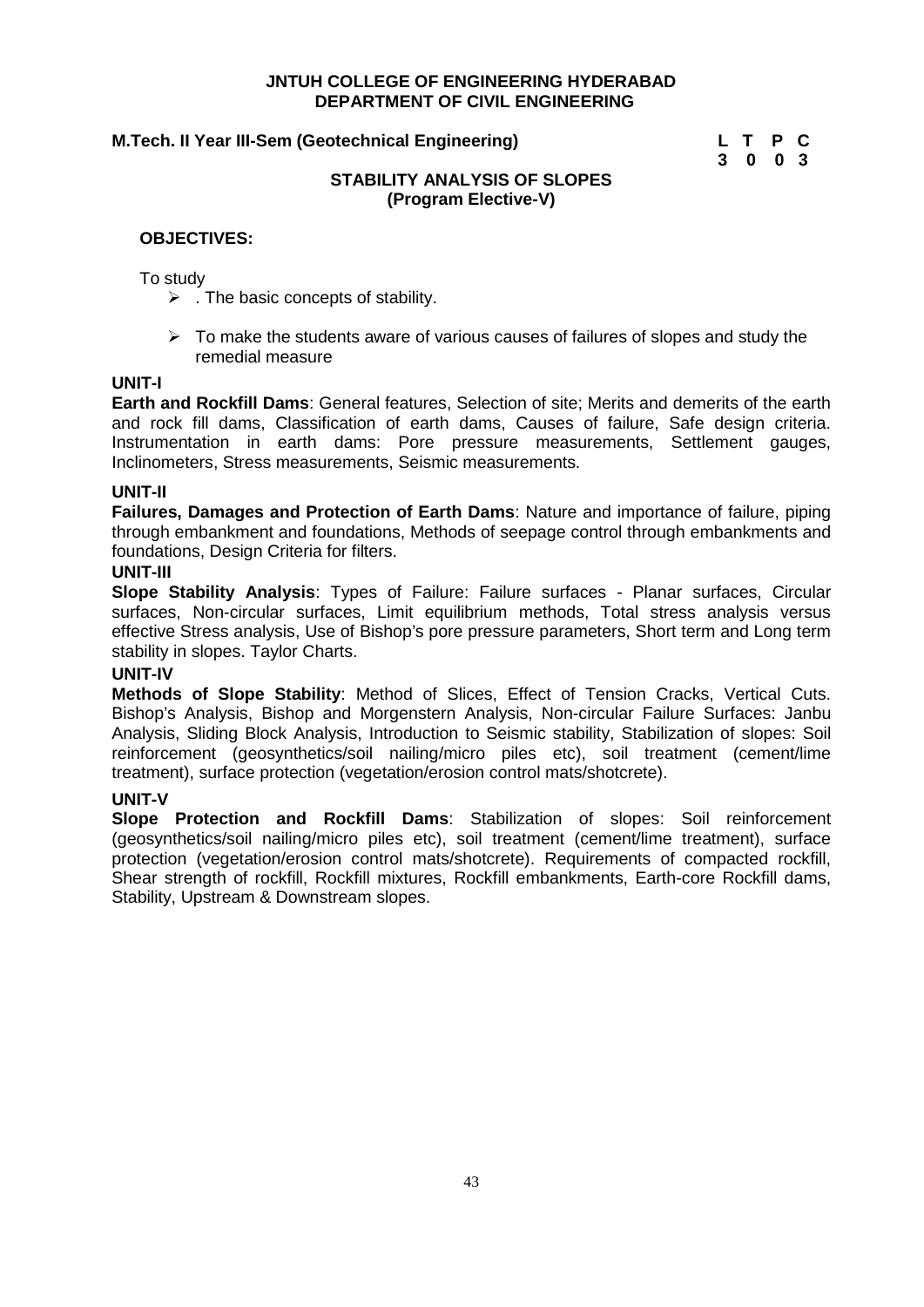- 1. Sherard, Woodward, Gizienski and Clevenger. Earth and Earth-Rock Dams. John Wiley &. Sons. 1963. Bharat Singh and Sharma, H. D. – Earth and Rockfill Dams, 1999.
- 2. Sowers, G. F. and Salley, H. I. Earth and Rockfill Dams, Willams, R.C., and Willace, T.S. 1965.
- 3. Abramson, L. W., Lee, T. S. and Sharma, S. Slope Stability and Stabilisation methods John Wiley & sons. (2002).
- 4. Bromhead, E. N. (1992). The Stability of Slopes, Blackie academic and professional, London.

- $\triangleright$  Can select Suitable materials for earth and rockfill dams, causes of failures
- $\triangleright$  Student will be able to check the stability of earthen dams,
- $\triangleright$  safety measures to be undertaken to prevent the instability of slopes, earthen dams and embankments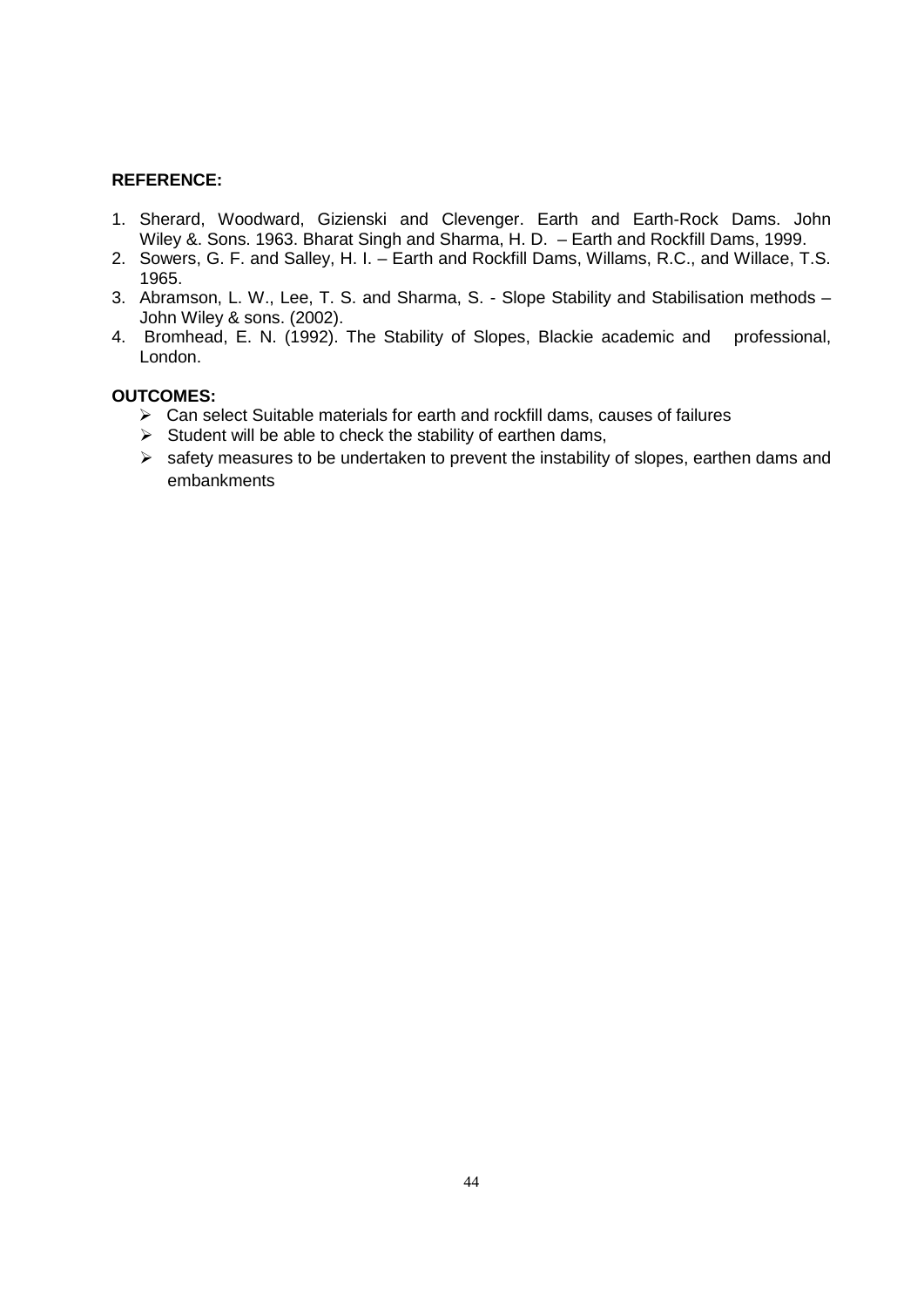#### **M.Tech. II Year III-Sem (Geotechnical Engineering) L T P C**

# **3 0 0 3**

#### **PAVEMENT ANALYSIS AND DESIGN (Program Elective-V)**

#### **OBJECTIVES:**

This course will enable students to

- $\triangleright$  Identify the type of pavement and to know the stress distribution
- $\triangleright$  Learn the deflection criteria in soils for different pavements
- To know the characteristics of the rigid pavements and flexible pavements
- $\triangleright$  To carry out design and evaluation of flexible and rigid pavements in varied field conditions.

#### **UNIT-I**

**Introduction:** Types and component parts of pavements, Factors affecting design and performance of pavements. Highway and airport pavements, field CBR, field plate load test, modulus of sub grade reaction, Resilient modulus, Suitability of soil, Compaction equipment and Compaction Control.

#### **UNIT-II**

**Stresses and strains in flexible pavements:** Stresses and strains in an infinite elastic half space use of Boussinesq's equations - Burmister's two layer and three layer theories; Wheel load stresses, various factors in traffic wheel loads; Equivalent single wheel load of multiple wheels. Repeated loads and EWL factors.

#### **UNIT-III**

**Flexible pavement design methods for highways and airports:** Empirical, semi-empirical and theoretical approaches; Development, principle, design steps of the different pavement design methods including AASHTO, Asphalt Institute, Shell Methods. IRC method of pavement design.

#### **UNIT-IV**

**Stresses in rigid pavements:** Types of stresses and causes; Introduction to Westergaard's equations for calculation of stresses in rigid pavement due to the influence of traffic and temperature; Considerations in rigid pavement analysis, EWL; wheel load stresses, warping stresses, frictional stresses, combined stresses.

#### **UNIT-V**

**Rigid pavement design:** Design of cement concrete pavement for highways and runways; Design of joints, reinforcements, tie bars, dowel bars. IRC method of design; Design of continuously reinforced concrete pavements.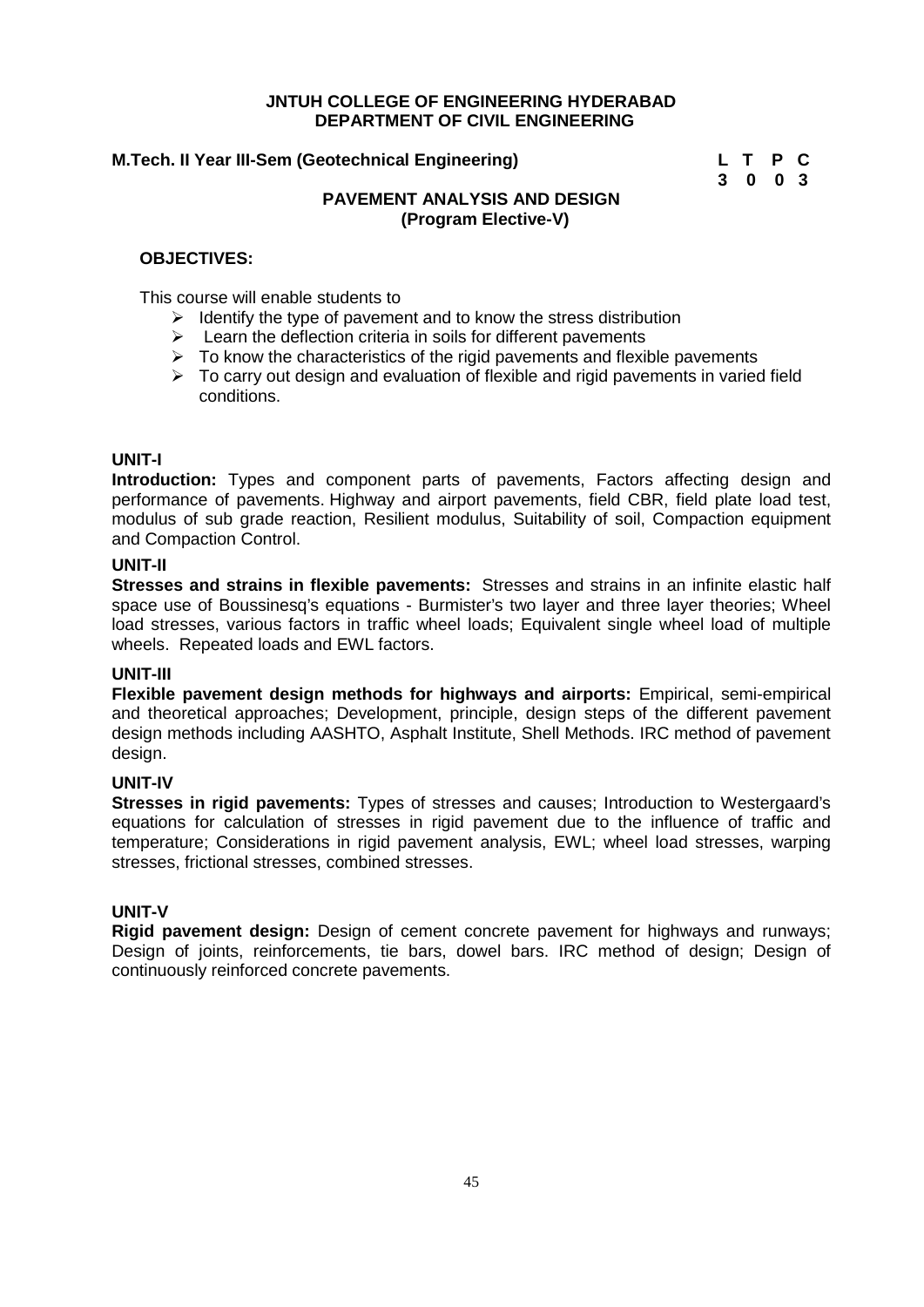- 1. Atkins, N. Harold, Highway Materials, Soils and Concretes, Fourth Edition, 2002, Prentice- Hall.
- 2. Yang H Huang Pavement Analysis and Design, 2<sup>nd</sup> Edition, Pearson Education
- 3. Yoder.J. & Witzorac Mathew, W. Principles of Pavement Design, John Wiley & Sons Inc
- 4. Kerbs Robert D. and Richard D. Walker, Highway Materials, McGraw-Hill, Design of Functional Pavements, Nai C. Yang, McGraw Hill Publications
- 5. Concrete Pavements, AF Stock, Elsevier, Applied Science Publishers
- 6. Pavement Analysis & Design, Yang H. Huang, Prentice Hall Inc.
- 7. Pavement and Surfacing for Highway & Airports, Micheal Sargious, Applied Science Publishers Limited.
- 8. IRC: 37 & 58 Codes for Flexible and Rigid Pavements Design.

- $\triangleright$  Student will be able to understand various pavement material characterization techniques
- Estimate the stresses and strains in pavements under different wheel load configurations and other conditions
- $\triangleright$  Design of flexible and rigid pavements as per specification such as Morth &IRC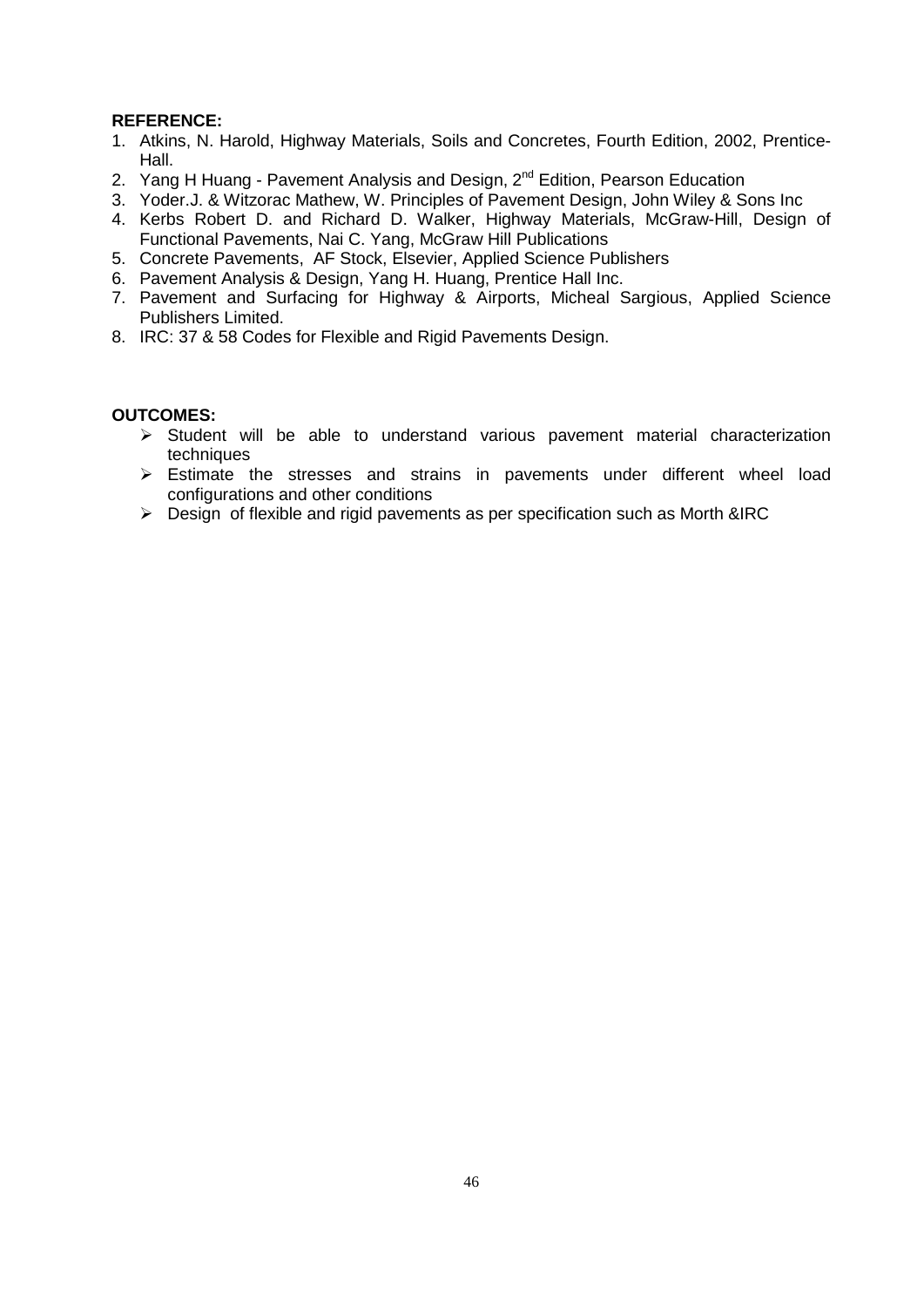#### **JNTUH COLLEGE OF ENGINEERING HYDERABAD DEPARTMENT OF CIVIL ENGINEERING M.Tech. II Year III-Sem (Geotechnical Engineering) L T P C**

# **3 0 0 3**

#### **GEOTECHNICAL EARTHQUAKE ENGINEERING (Program Elective-V)**

#### **OBJECTIVES:**

- $\triangleright$  To understand the dynamics of earth and its response, effect on earth structure and measures to mitigate the effects
- $\triangleright$  Students are able to develop the design ground motion for a site by suitable response analysis
- $\triangleright$  To analyze and design geotechnical structures.

#### **UNIT – I**

**Earthquake Seismology** – Causes of earthquake, Plate tectonics, Earthquake fault sources, Seismic waves, Elastic rebound theory, Earthquake, Intensity and magnitudes, Effects of earthquake, Modified Mercalis intensity scale and seismic instruments.

#### **UNIT – II**

**Earthquake Ground Motion** – Characteristics of ground motion, Effect of local site conditions on ground motions, Design earthquake, Design spectra, Development of site specification and code-based design.

#### **UNIT – III**

**Ground Response Analysis** – One-dimensional ground response analysis: Linear approach, Nonlinear approach, Comparison of one dimensional ground response analyses. Two dimensional ground response analysis: Equivalent linear approach, Nonlinear approach, Comparison of two dimensional ground response analyses.

#### **UNIT – IV**

**Liquefaction and Lateral Spreading** - Liquefaction related phenomena, Liquefaction susceptibility: Historical, Geological, Compositional and State criteria. Evaluation of liquefaction by cyclic stress and cyclic strain approaches, Lateral deformation and spreading, Soil improvement for remediation of seismic hazards.

#### **UNIT – V**

**Seismic Design of Foundations, Retaining Walls & Slopes** - Seismic design requirements for foundation, Seismic bearing capacity, Seismic settlement, Design loads. Seismic slope stability analysis - Internal stability and weakening instability, Seismic design of retaining walls: Dynamic response of retaining walls, Seismic displacement of retaining walls.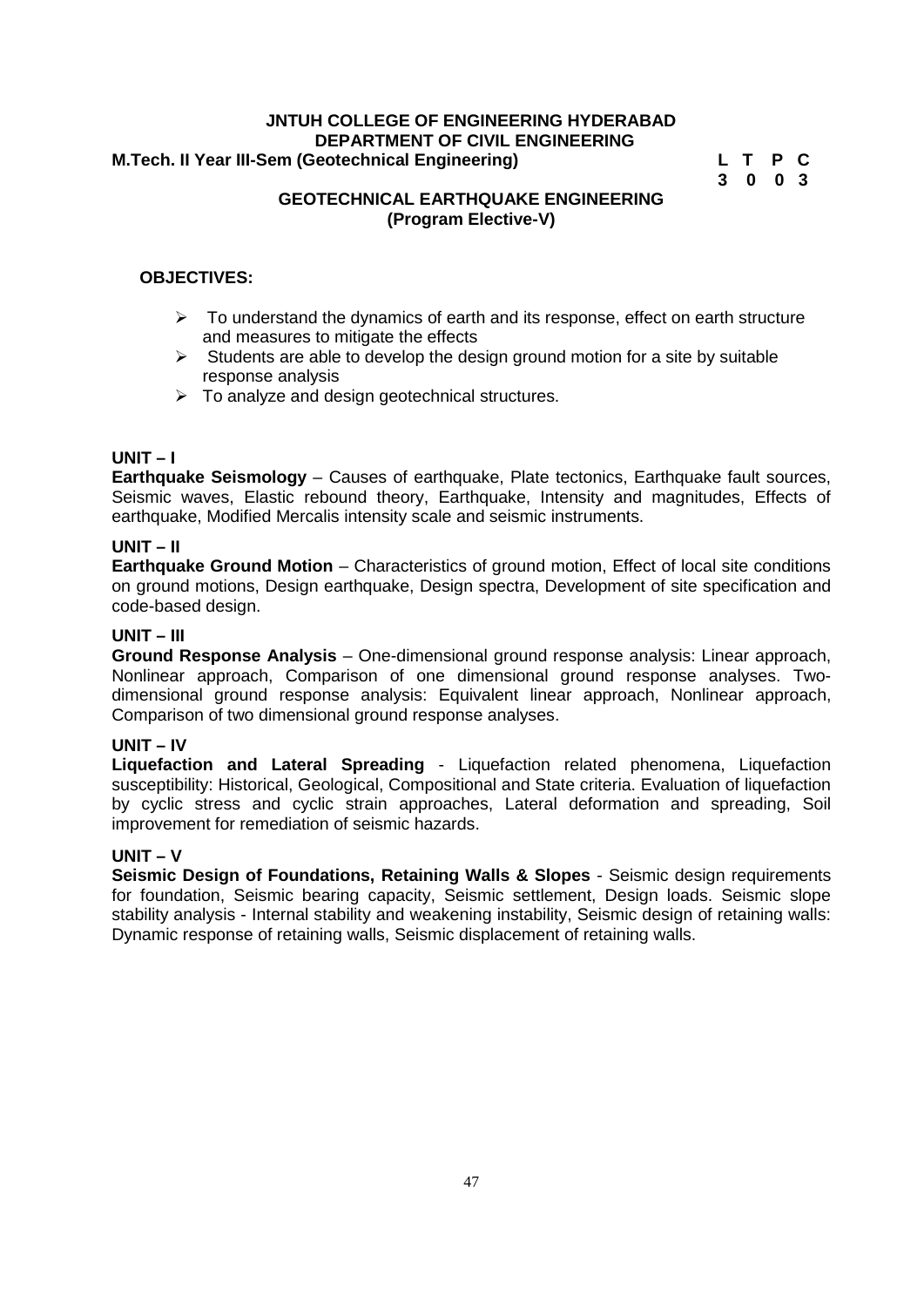- 1. Kramer S. L Geotechnical Earthquake Engineering, Prentice Hall, 1996.
- 2. Bharat Bushan Prasad- Advanced Soil Dynamics and Earthquake Engineering, PHI Learning Pvt. Ltd., New Delhi, 2011.
- 3. R. W. Day Geotechnical Earthquake Engineering Handbook, McGraw-Hill, 2002.
- 4. Naeim, F. The Seismic Design Handbook, Kluwer Academic Publication, 2nd Edition, 2001.
- 5. Bolt, B. A. Earthquakes, W. H. Freeman and Company, 4<sup>th</sup> Edition, 1999.
- 6. Lourie, W. Fundamentals of Geophysics, Cambridge University press, 1997.
- 7. Kamalesh Kumar Basic Geotechnical Earthquake Engineering New Age International Publishers, 1<sup>st</sup> Edition, 2008
- 8. Dowrick Earthquake Resistant Design, John Wiley & Sons.(2009)

- $\triangleright$  Students will know the causes and quantification of earthquake.
- $\triangleright$  To carryout ground response analysis
- $\triangleright$  To find liquefaction susceptibility and remedial measures for seismic hazards
- $\triangleright$  Design of foundations considering earthquake loads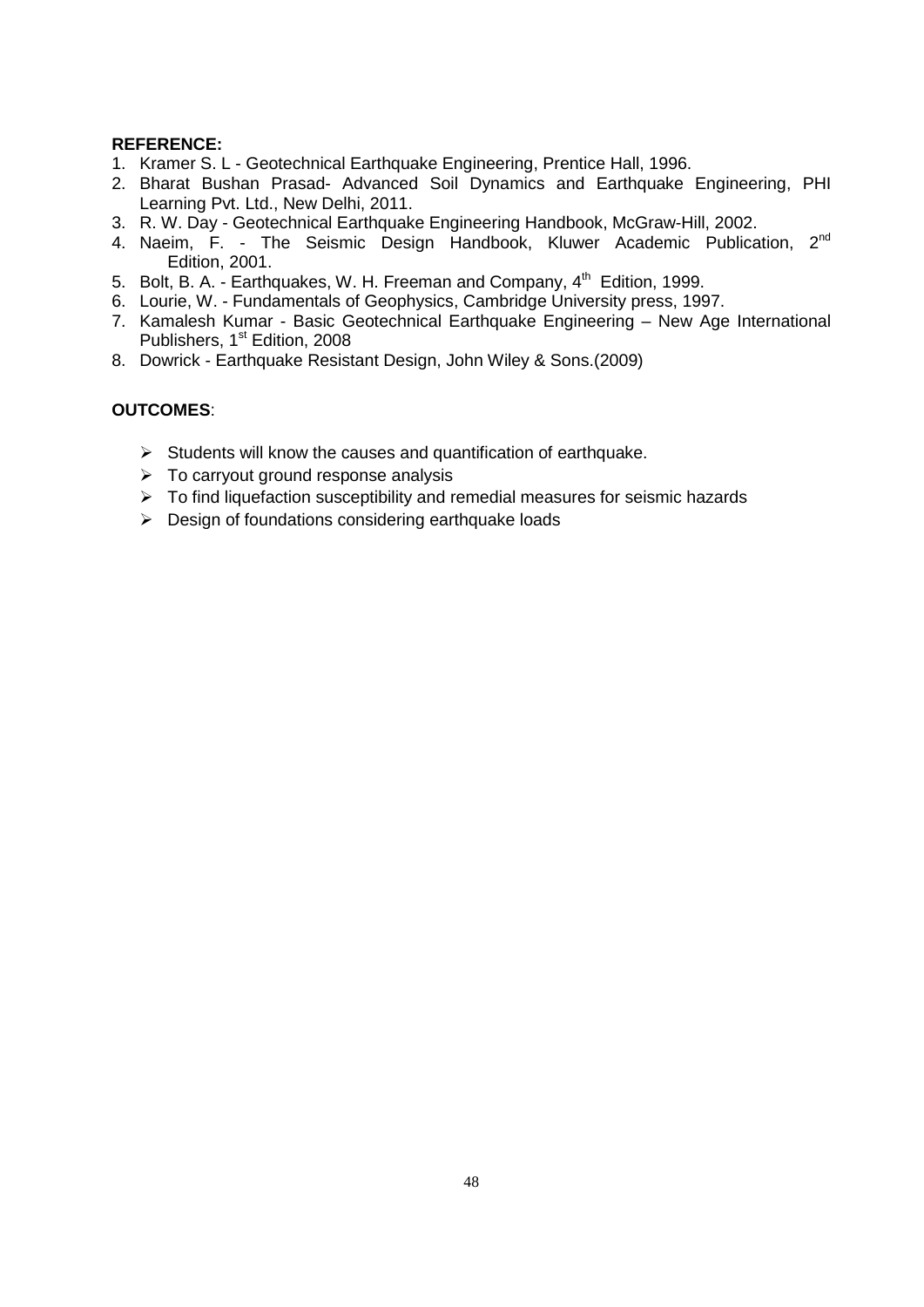#### **M.Tech. II Year III-Sem (Geotechnical Engineering) L T P C**

**3 0 0 3**

#### **GREEN BUILDING TECHNOLOGY (Open Elective) (Offered By Civil Engineering Department)**

#### **OBJECTIVES:**

- $\triangleright$  Exposure to the green building concepts and their significance.
- $\triangleright$  Understand the judicious use of energy and its management.
- $\triangleright$  Enhance awareness of end-user energy requirements in the society.
- $\triangleright$  Develop suitable technologies for energy management.

#### **UNIT-I**

**Overview of the significance** of energy use and energy processes in building - Indoor activities and environmental control - Internal and external factors on energy use and the attributes of the factors - Characteristics of energy use and its management - Macro aspect of energy use in dwellings and its implications.

#### **UNIT-II**

**Indoor environmental requirement and management** - Thermal comfort - Ventilation and air quality – Air-conditioning requirement - Visual perception - Illumination requirement - Auditory requirement.

#### **UNIT-III**

**Climate, solar radiation and their influences** - Sun-earth relationship and the energy balance on the earth's surface - Climate, wind, solar radiation, and temperature - Sun shading and solar radiation on surfaces - Energy impact on the shape and orientation of buildings.

#### **UNIT-IV**

**End-use, energy utilization and requirements** - Lighting and day lighting - End-use energy requirements - Status of energy use in buildings Estimation of energy use in a building. Heat gain and thermal performance of building envelope - Steady and non-steady heat transfer through the glazed window and the wall - Standards for thermal performance of building envelope - Evaluation of the overall thermal transfer.

#### **UNIT-V**

**Energy management options** - Energy audit and energy targeting - Technological options for energy management.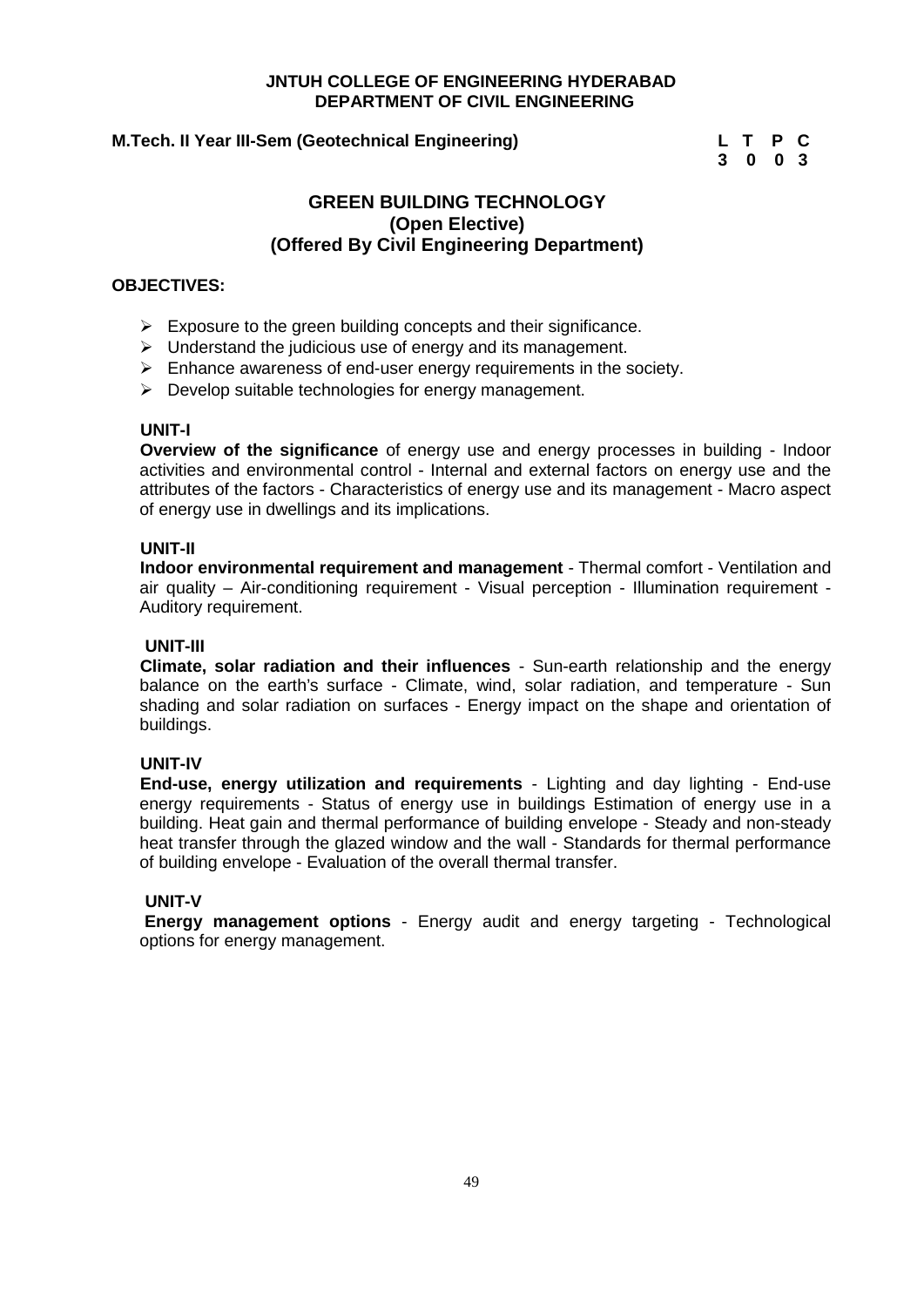- 1. Bryant Edwards (2005): Natural Hazards, Cambridge University Press, U.K.
- 2. Carter, W. Nick, 1991: Disaster Management, Asian Development Bank, Manila.
- 3. Sahni, Pardeep et.al. (eds.) 2002, Disaster Mitigation Experiences and Reflections,
- 4. Prentice Hall of India, New Delhi.
- 5. Bryant Edwards (2005): Natural Hazards, Cambridge University Press, U.K.

- $\triangleright$  Understand the fundamentals of energy use and energy processes in building.
- $\triangleright$  Identify the energy requirement and its management.
- $\triangleright$  Know the Sun-earth relationship vis-a-vis its effect on climate.
- $\triangleright$  Be acquainted with the end-user energy requirements
- $\triangleright$  Be familiar with the audit procedures of energy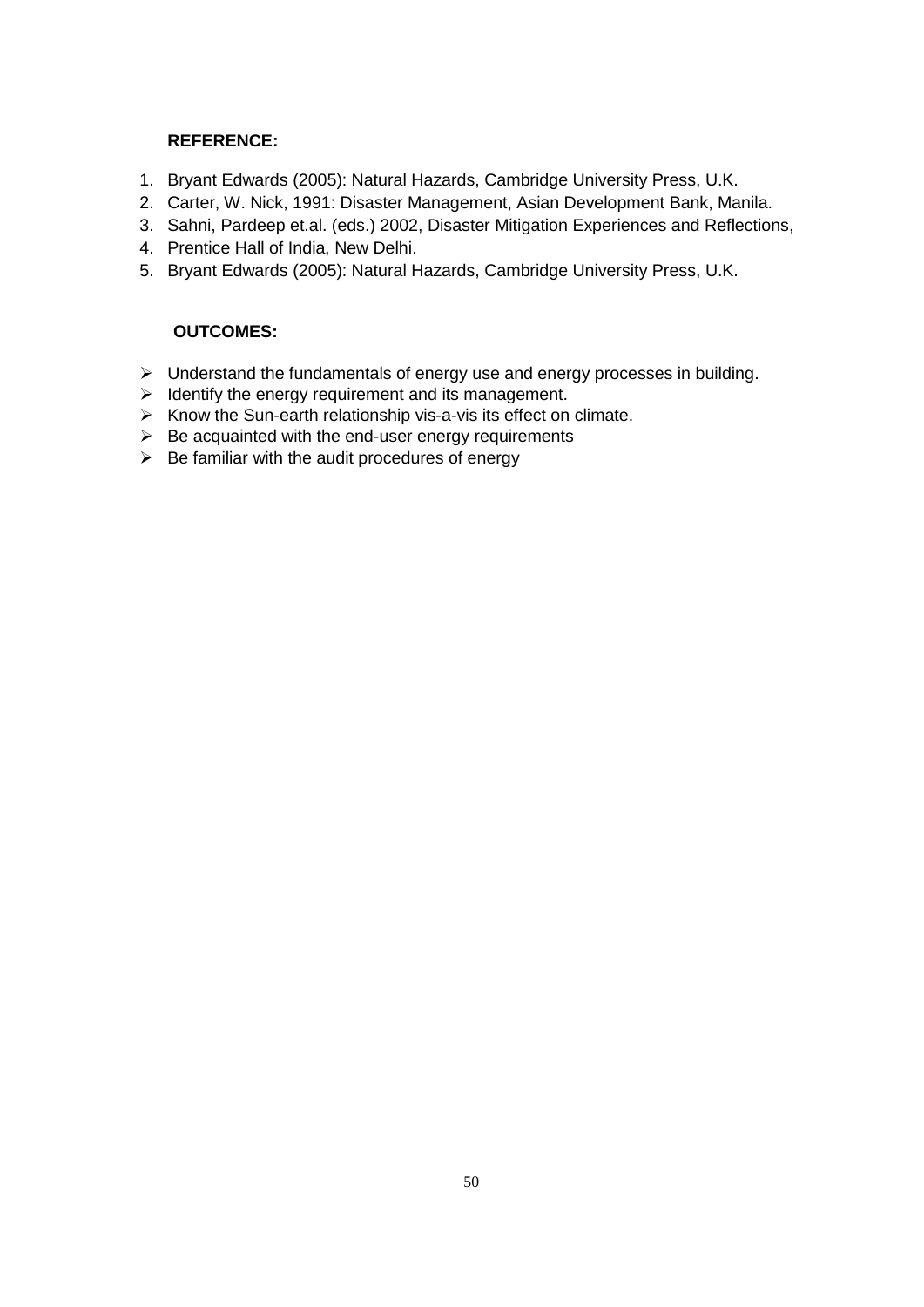#### **M.Tech. I Year (Geotechnical Engineering) L T P C**

**2 0 0 0**

#### **RESEARCH PAPER WRITING (AUDIT COURSE I and II)**

#### **OBJECTIVES:**

Students will be able to:

- $\triangleright$  Understand that how to improve your writing skills and level of readability.
- $\triangleright$  Learn about what to write in each section.
- $\triangleright$  Understand the skills needed when writing a Title

#### **UNIT- I**

**Planning and Preparation,** Word Order, Breaking up long sentences, Structuring Paragraphs and Sentences, Being Concise and Removing Redundancy, Avoiding Ambiguity and Vagueness

#### **UNIT- II**

**Clarifying Who Did What,** Highlighting Your Findings, Hedging and Criticising, Paraphrasing and Plagiarism, Sections of a Paper, Abstracts. Introduction

#### **UNIT- III**

**Review of the Literature,** Methods, Results, Discussion, Conclusions, Final Check.

#### **UNIT- IV**

**Key skills are needed when writing a Title**, key skills are needed when writing an Abstract, key skills are needed when writing an Introduction, skills needed when writing a Review of the Literature

#### **UNIT- V**

**Skills are needed when writing the methods**, skills needed when writing the Results, skills are needed when writing the Discussion, and skills are needed when writing the **Conclusions** 

#### **UNIT- VI**

**Useful phrases**, how to ensure paper is as good as it could possibly be the first- time submission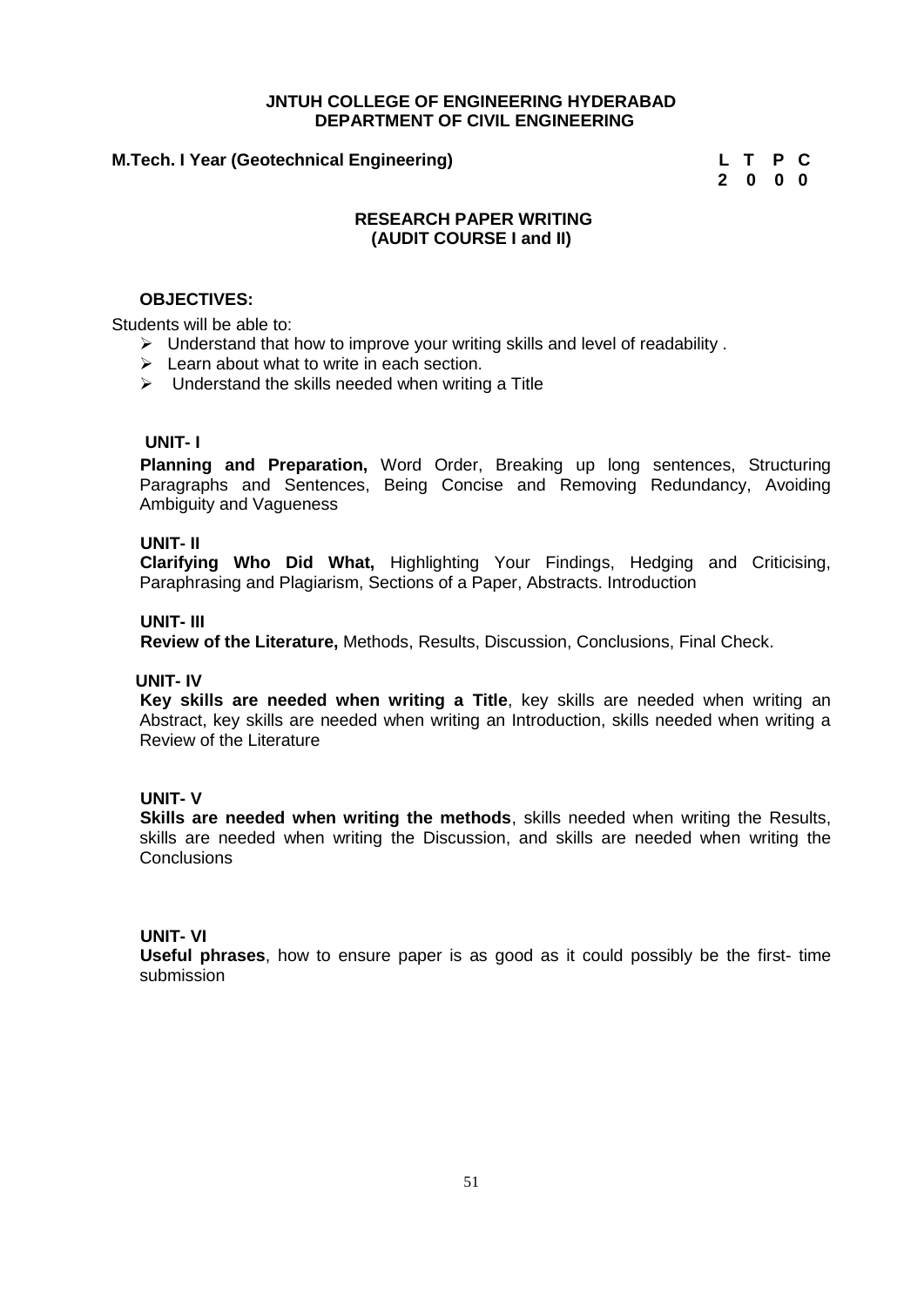- 1. Goldbort R (2006) Writing for Science, Yale University Press (available on Google Books)
- 2. Day R (2006) How to Write and Publish a Scientific Paper, Cambridge University Press
- 3. Highman N (1998), Handbook of Writing for the Mathematical Sciences, SIAM. Highman'sbook .
- 4. Adrian Wallwork , English for Writing Research Papers, Springer New York Dordrecht Heidelberg London, 2011

- $\triangleright$  To improve writing and readability levels for English.
- $\triangleright$  How to write and what to write according to section .
- $\triangleright$  To Acquire Skills in title writing .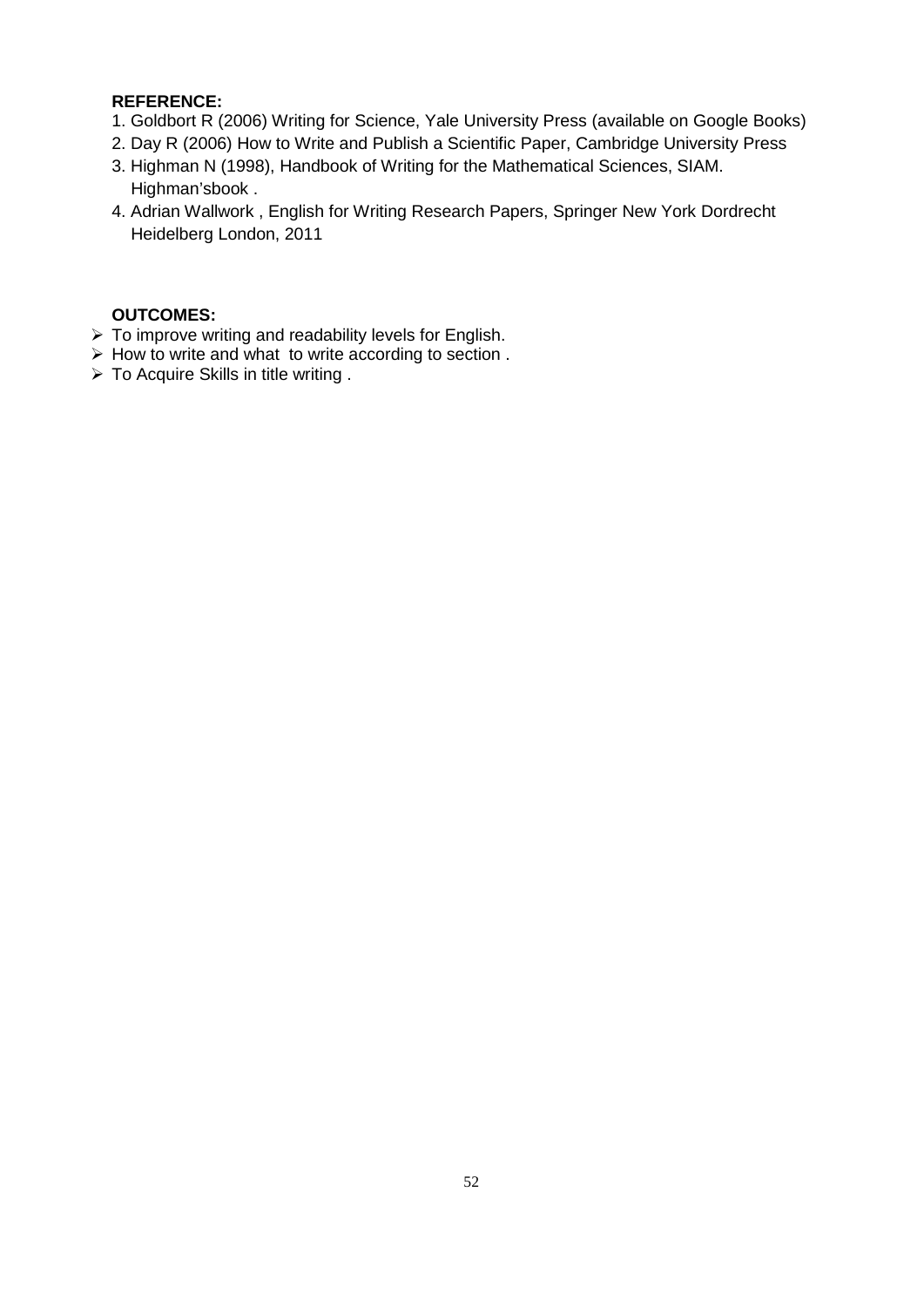#### **M.Tech. I Year (Geotechnical Engineering) L T P C**

**2 0 0 0**

#### **DISASTER MANAGEMENT (AUDIT COURSE I and II)**

#### **OBJECTIVES:**

To make student understand

- $\triangleright$  The nature of various types of Natural and Manmade Disasters.
- The concept of Disaster Risk Reduction(Global level, National level ,Local level.)
- Disaster Mitigation Strategies(Structural and non Structural Mitigation measures)

#### **UNIT- I**

**Introduction** Disaster: Definition, Factors And Significance; Difference Between Hazard And Disaster; Natural And Manmade Disasters: Difference, Nature, Types And Magnitude.

#### **UNIT- II**

**Repercussions of Disasters and Hazards**: Economic Damage, Loss of Human And Animal Life, Destruction Of Ecosystem. Natural Disasters: Earthquakes, Volcanisms, Cyclones, Tsunamis, Floods, Droughts and Famines, Landslides and Avalanches, Manmade disaster: Nuclear Reactor Meltdown, Industrial Accidents, Oil Slicks and Spills, Outbreaks of Disease and Epidemics, War and Conflicts.

#### **UNIT- III**

**Disaster Prone Areas in India** Study of Seismic Zones; Areas Prone To Floods and Droughts, Landslides and Avalanches; Areas Prone To Cyclonic and Coastal Hazards with Special Reference to Tsunami; Post-Disaster Diseases and Epidemics

#### **UNIT- IV**

**Disaster Preparedness and Management** Preparedness: Monitoring of Phenomena Triggering A disaster or Hazard; Evaluation of Risk: Application of Remote Sensing, Data from Meteorological and other Agencies, Media Reports governmental and Community Preparedness.

#### **UNIT- V**

**Risk Assessment** Disaster Risk: Concept and Elements, Disaster Risk Reduction, Global and National Disaster Risk Situation. Techniques of Risk Assessment, Global Co-Operation in Risk assessment and Warning, People's Participation in Risk Assessment. Strategies for Survival

#### **UNIT- VI**

**Disaster Mitigation** Meaning, Concept and Strategies of Disaster Mitigation, Emerging Trends in Mitigation. Structural Mitigation and Non-Structural Mitigation, Programs Of Disaster Mitigation in India.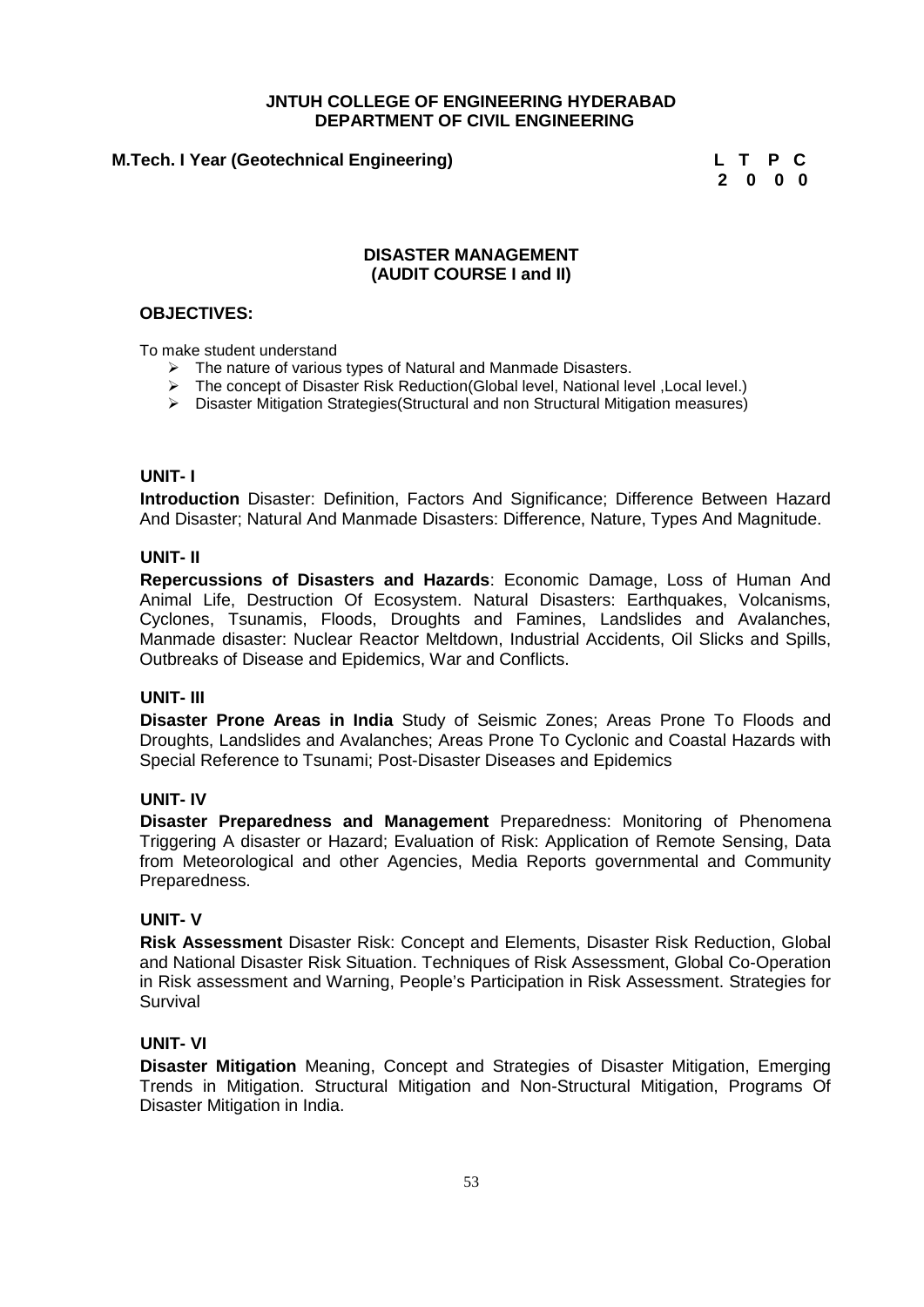- 1. R. Nishith, Singh AK, "Disaster Management in India: Perspectives, issues and strategies "'New Royal book Company.
- 2. Sahni, Pardeep Et.Al. (Eds.)," Disaster Mitigation Experiences and Reflections", Prentice Hall of India, New Delhi.
- 3. Goel S. L., Disaster Administration and Management Text and Case Studies", Deep & Deep Publication Pvt. Ltd., New Delhi.

- $\triangleright$  Learn to demonstrate a critical understanding of key concepts in disaster risk reduction and humanitarian response.
- $\triangleright$  Critically evaluate disaster risk reduction and humanitarian response policy and practice from multiple perspectives.
- $\triangleright$  Develop an understanding of standards of humanitarian response and practical relevance in Specific types of disasters and conflict situations.
- Critically understand the strengths and weaknesses of disaster management approaches, Planning and programming in different countries, particularly their home country or the countries they work in.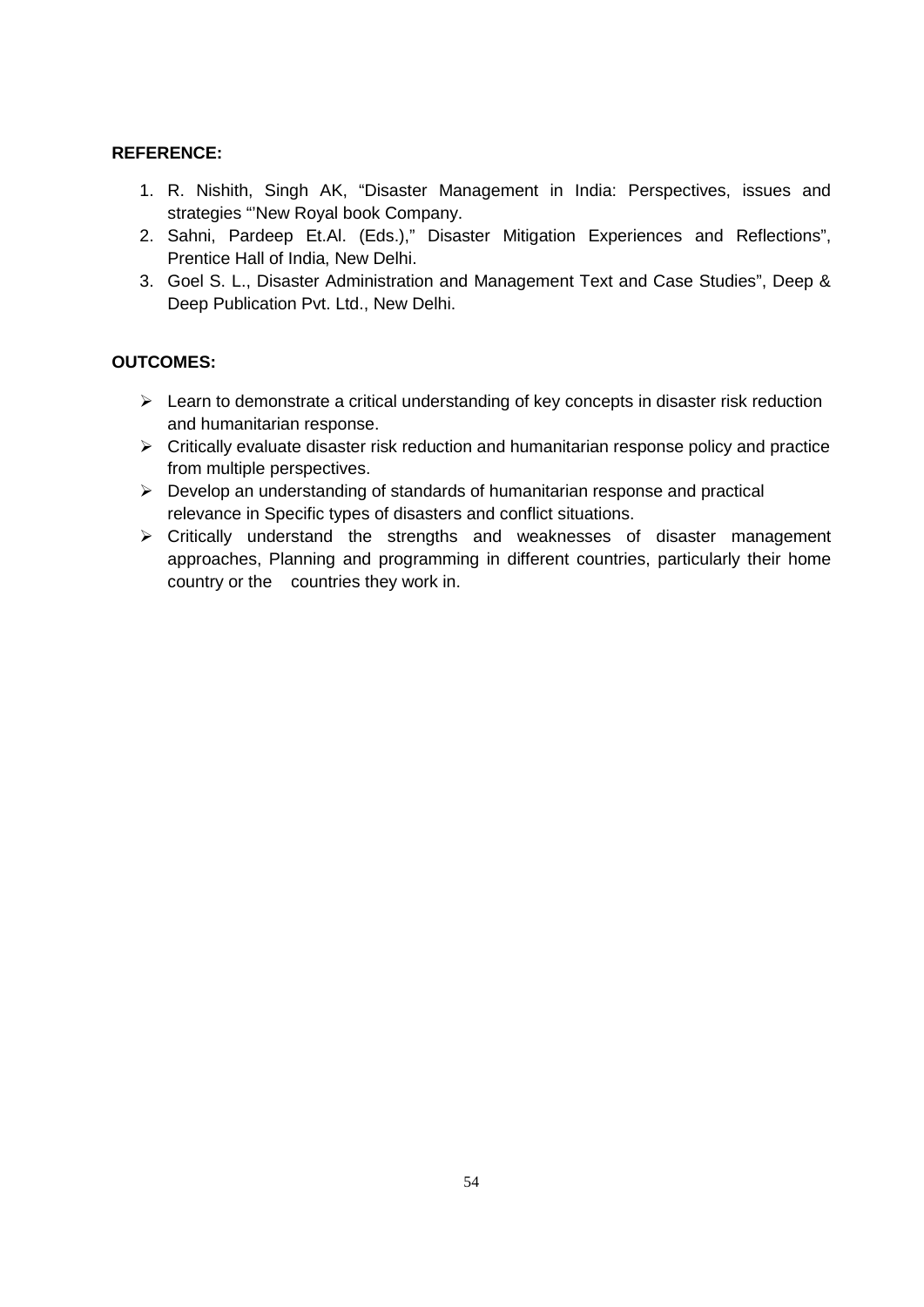#### **M.Tech. I Year (Geotechnical Engineering)**

**L T P C 2 0 0 0**

#### **SANSKRIT FOR TECHNICAL KNOWLEDGE (AUDIT COURSE I and II)**

#### **OBJECTIVES:**

- $\triangleright$  To get a working knowledge in illustrious Sanskrit, the scientific language in the world.
- Example of Sanskrit to improve brain functioning.
- $\triangleright$  Learning of Sanskrit to develop the logic in mathematics, science & other subjects enhancing the memory power.
- $\triangleright$  The engineering scholars equipped with Sanskrit will be able to explore the huge knowledge from ancient literature

#### **UNIT- I**

- Alphabets in Sanskrit.
- Past/Present/Future Tense.
- Simple Sentences

#### **UNIT- II**

- Order
- Introduction of roots
- Technical information about Sanskrit Literature

#### **UNIT- III**

- Technical concepts of Engineering-Electrical, Mechanical,
- Architecture, Mathematics

#### **REFERENCE:**

- 1. "Abhyaspustakam" Dr.Vishwas, Samskrita-Bharti Publication, New Delhi
- 2. "Teach Yourself Sanskrit" Prathama Deeksha-VempatiKutumbshastri, Rashtriya Sanskrit Sansthanam, New Delhi Publication
- 3. "India's Glorious Scientific Tradition" Suresh Soni, Ocean books (P) Ltd., New Delhi.

- Understanding basic Sanskrit language.
- > Ancient Sanskrit literature about science & technology can be understood.
- $\triangleright$  Being a logical language will help to develop logic in students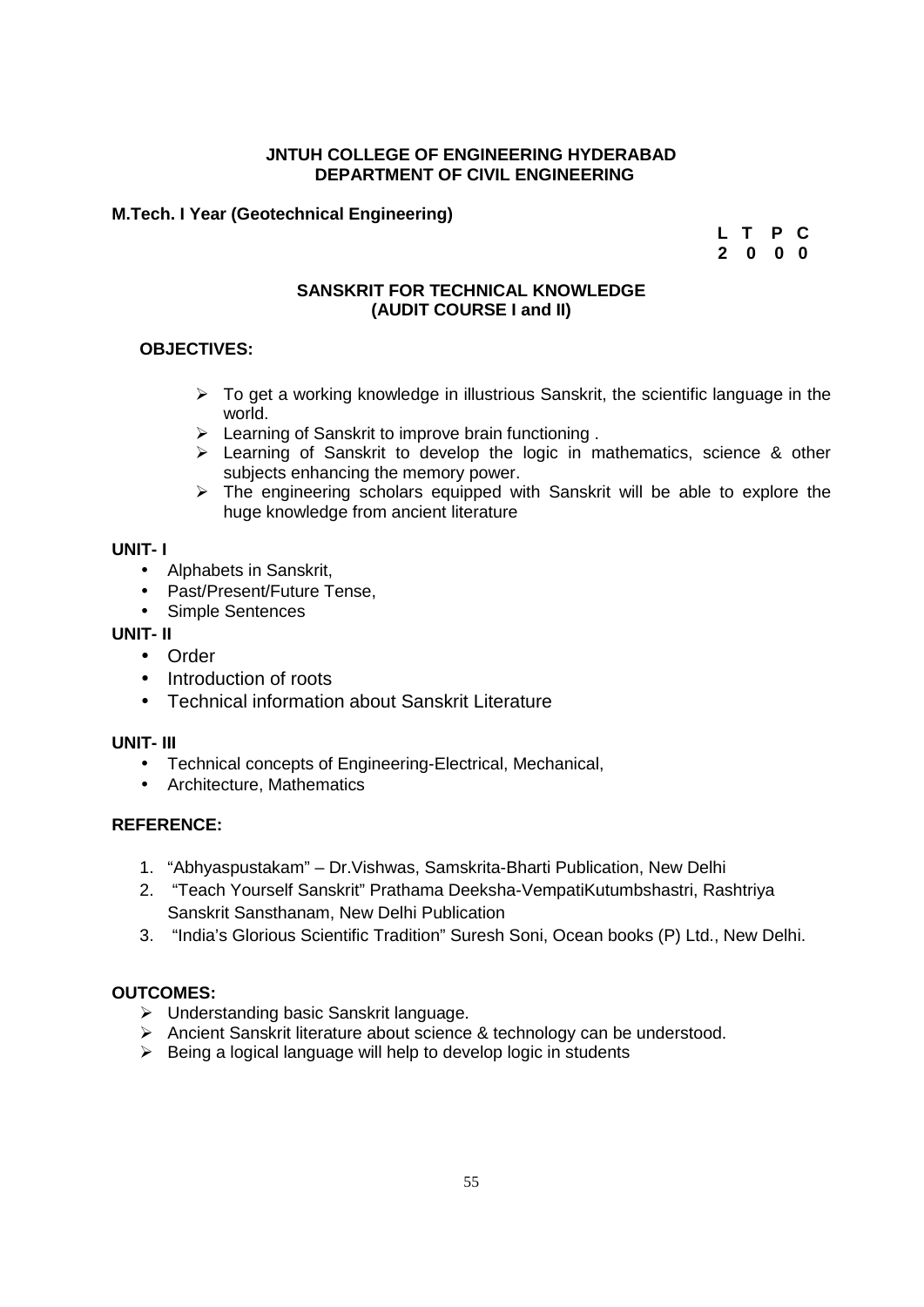#### **M.Tech. I Year (Geotechnical Engineering)**

**L T P C 2 0 0 0**

#### **VALUE EDUCATION (AUDIT COURSE I and II)**

#### **OBJECTIVES:**

Students will be able to

- Understand value of education and self- development .
- $\triangleright$  Imbibe good values in students.
- $\triangleright$  Know the importance of character.

#### **UNIT- I**

- Values and self-development –Social values and individual attitudes. Work ethics, Indian vision of humanism.
- Moral and non- moral valuation. Standards and principles.
- Value judgements

#### **UNIT- II**

- Importance of cultivation of values.
- Sense of duty. Devotion, Self-reliance. Confidence, Concentration. Truthfulness, Cleanliness.
- Honesty, Humanity. Power of faith, National Unity.
- Patriotism. Love for nature ,Discipline

#### **UNIT- III**

- Personality and Behavior Development Soul and Scientific attitude. Positive Thinking. Integrity and discipline.
- Punctuality, Love and Kindness.
- Avoid fault Thinking.
- Free from anger, Dignity of labour.
- Universal brotherhood and religious tolerance.
- True friendship.
- Happiness Vs suffering, love for truth.
- Aware of self-destructive habits.
- Association and Cooperation.
- Doing best for saving nature

#### **UNIT- IV**

- Character and Competence –Holy books vs Blind faith.
- Self-management and Good health.
- Science of reincarnation.
- Equality, Nonviolence ,Humility, Role of Women.
- All religions and same message.
- Mind your Mind, Self-control.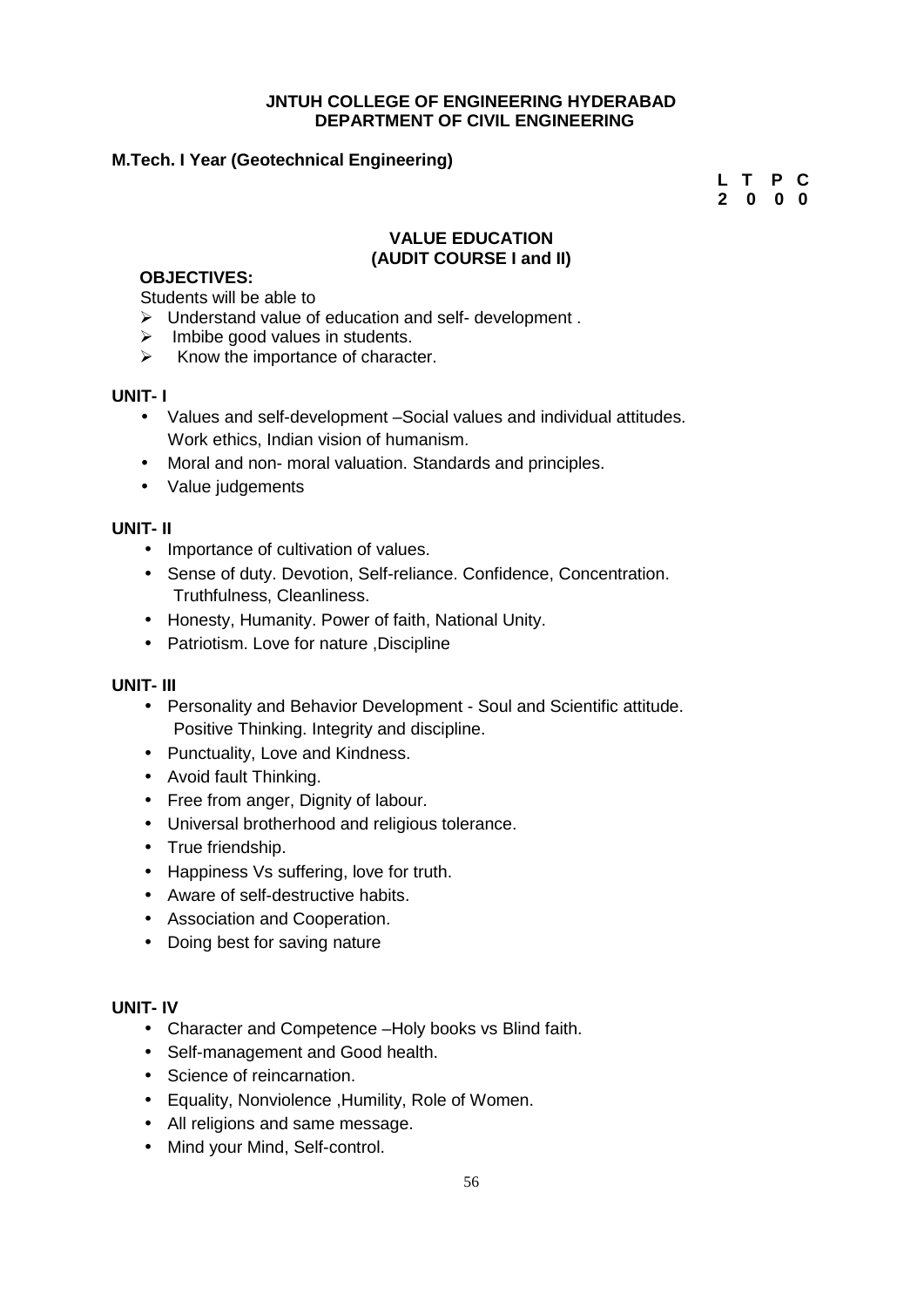• Honesty, Studying effectively

#### **REFERENCE:**

1. Chakroborty, S.K. "Values and Ethics for organizations Theory and practice", Oxford University Press, New Delhi

- 1.Knowledge of self-development
- 2.Learn the importance of Human values
- $\geq$  3.Developing the overall personality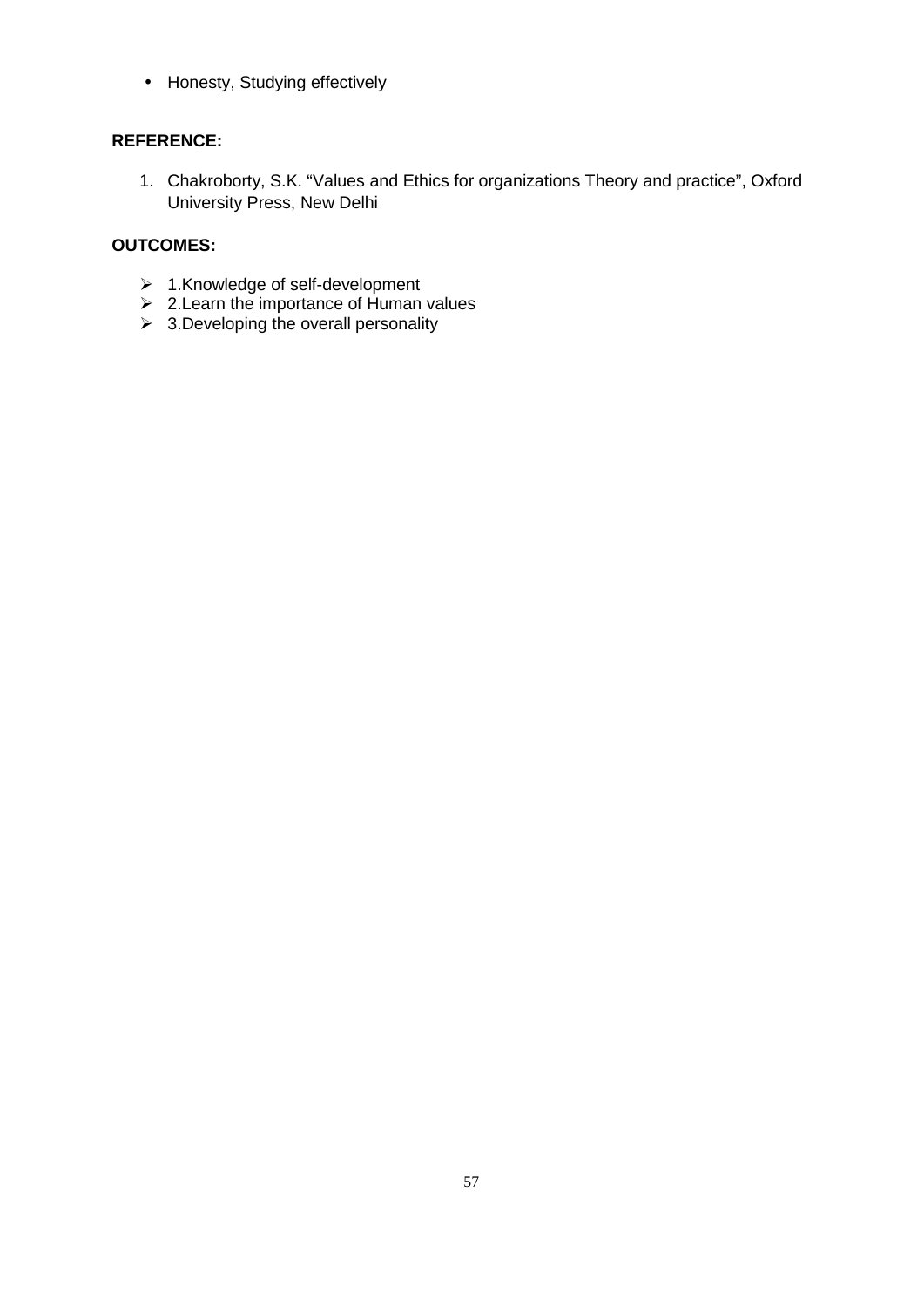#### **M.Tech. I Year (Geotechnical Engineering)**

**L T P C 2 0 0 0**

#### **CONSTITUTION OF INDIA (AUDIT COURSE I and II)**

#### **OBJECTIVES:**

- $\triangleright$  Understand the premises informing the twin themes of liberty and freedom from a civil rights perspective.
- To address the growth of Indian opinion regarding modern Indian intellectuals' constitutional role and entitlement to civil and economic rights as well as the emergence of nationhood in the early years of Indian nationalism.
- $\triangleright$  To address the role of socialism in India after the commencement of the Bolshevik Revolution in 1917 and its impact on the initial drafting of the Indian Constitution.

#### **UNIT- I**

#### **History of Making of the Indian Constitution:**

History Drafting Committee, (Composition & Working)

#### **UNIT- II**

**Philosophy of the Indian Constitution:** Preamble Salient Features

#### **UNIT- III**

#### **Contours of Constitutional Rights & Duties:**

- Fundamental Rights
- Right to Equality
- Right to Freedom
- Right against Exploitation
- Right to Freedom of Religion
- Cultural and Educational Rights
- Right to Constitutional Remedies
- Directive Principles of State Policy
- Fundamental Duties.

#### **UNIT- IV**

#### **Organs of Governance:**

- Parliament
- Composition
- Qualifications and Disqualifications
- Powers and Functions
- **•** Executive
- **•** President
- **•** Governor
- Council of Ministers
- Judiciary, Appointment and Transfer of Judges, Qualifications
- Powers and Functions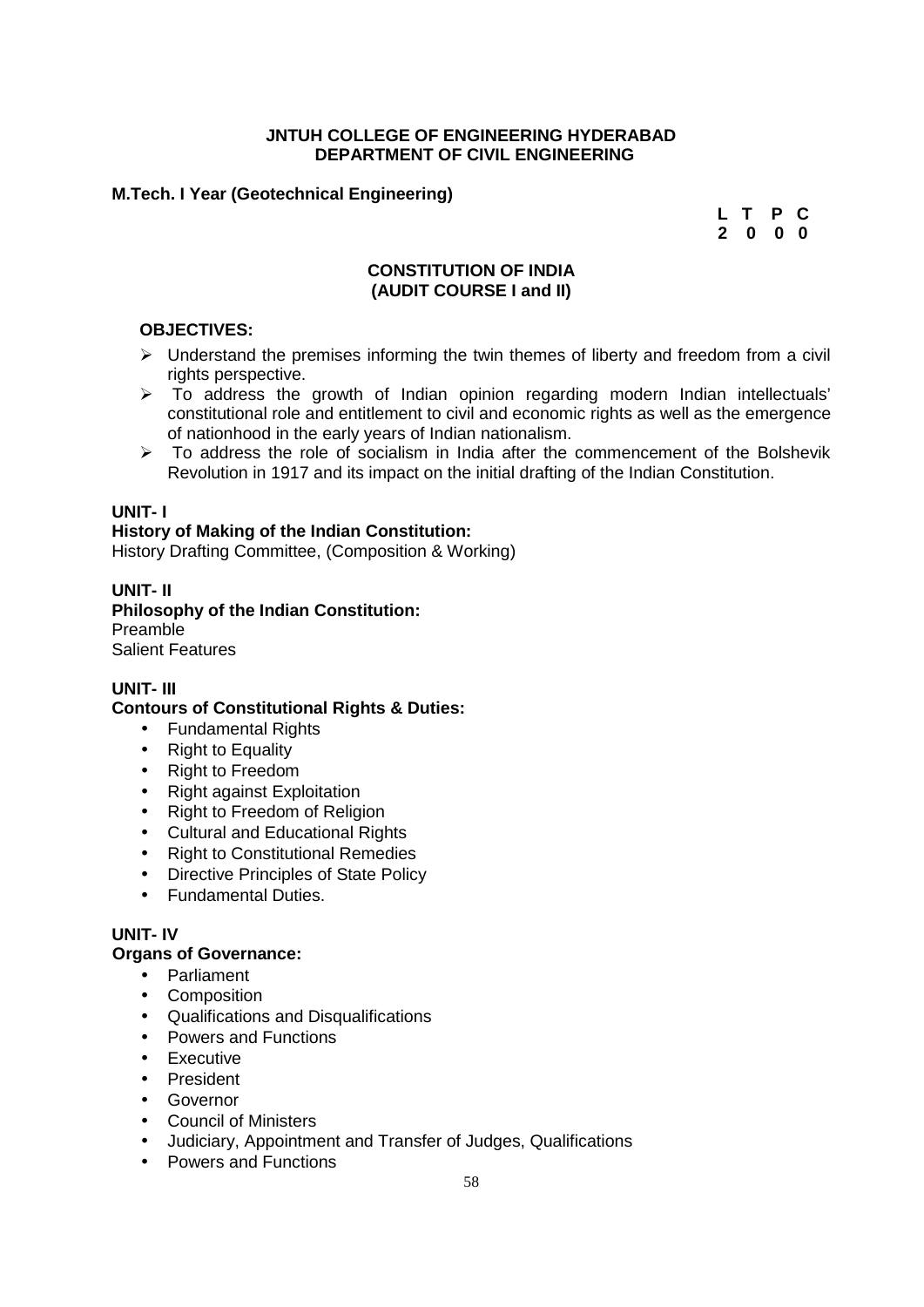### **UNIT- V**

#### **Local Administration:**

- District's Administration head: Role and Importance,
- Municipalities: Introduction, Mayor and role of Elected Representative, CEO of Municipal Corporation.
- Pachayati raj: Introduction, PRI: ZilaPachayat.
- Elected officials and their roles, CEO ZilaPachayat: Position and role.
- Block level: Organizational Hierarchy (Different departments),
- Village level: Role of Elected and Appointed officials,
- Importance of grass root democracy

### **UNIT- VI**

### **Election Commission:**

- Election Commission: Role and Functioning.
- Chief Election Commissioner and Election Commissioners.
- State Election Commission: Role and Functioning.
- Institute and Bodies for the welfare of SC/ST/OBC and women.

### **REFERENCE:**

- 1. The Constitution of India, 1950 (Bare Act), Government Publication.
- 2. Dr. S. N. Busi, Dr. B. R. Ambedkar framing of Indian Constitution, 1st Edition, 2015.
- 3. M. P. Jain, Indian Constitution Law, 7th Edn., Lexis Nexis, 2014.
- 4. D.D. Basu, Introduction to the Constitution of India, Lexis Nexis, 2015.

- $\triangleright$  Discuss the growth of the demand for civil rights in India for the bulk of Indians before the arrival of Gandhi in Indian politics.
- $\triangleright$  Discuss the intellectual origins of the framework of argument that informed the conceptualization of social reforms leading to revolution in India.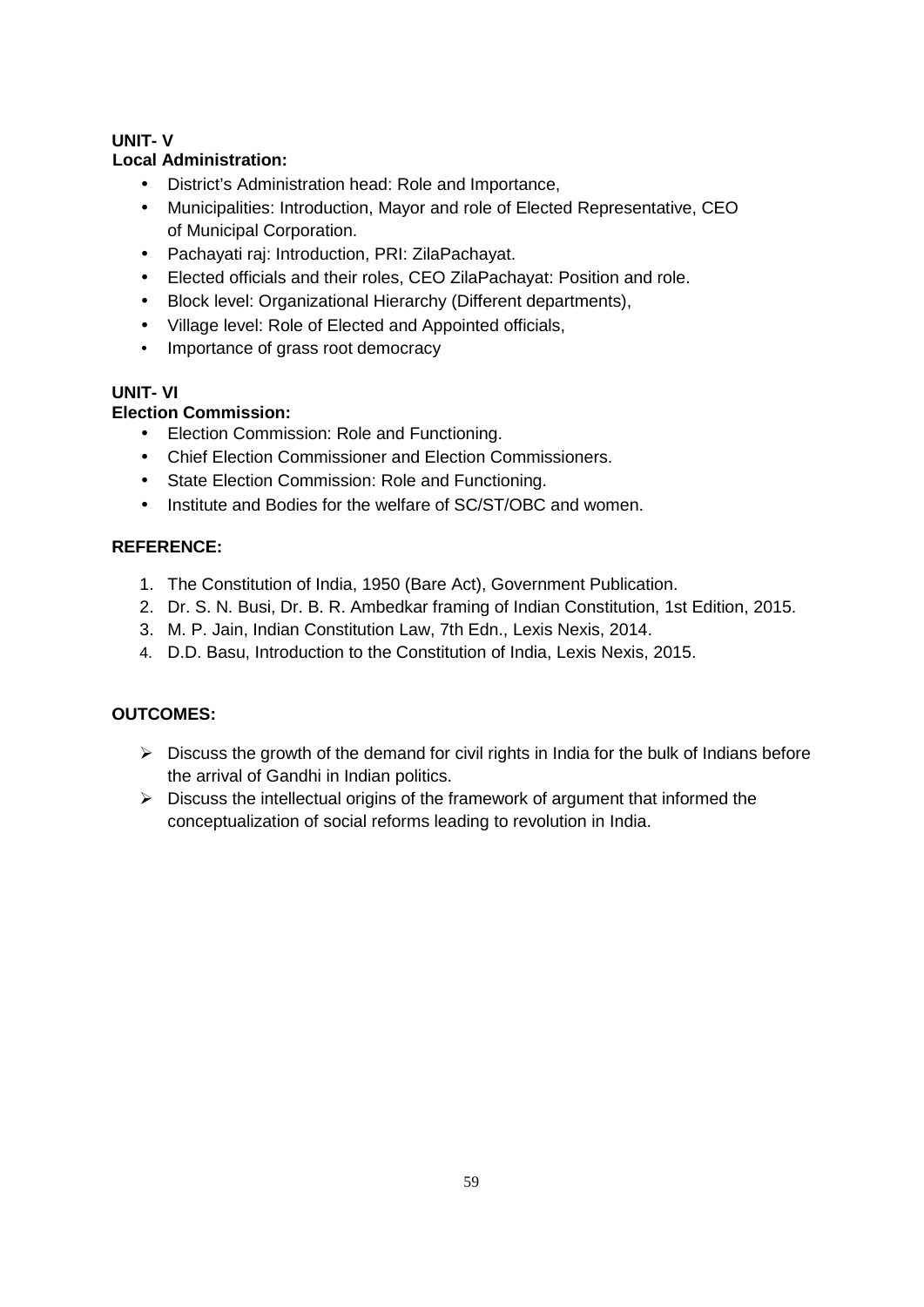#### **M.Tech. I Year (Geotechnical Engineering)**

#### **PEDAGOGY STUDIES (AUDIT COURSE I and II)**

#### **OBJECTIVES:**

- $\triangleright$  Develop and document their own personal learning networks.
- $\triangleright$  Develop a project based lesson plan that emphasis students exploration , interaction creation and feedback cycles.
- $\triangleright$  To articulate a personal philosophy for teaching and learning.

#### **UNIT- I**

#### **Introduction and Methodology:**

- Aims and rationale, Policy background, Conceptual framework and terminology
- Theories of learning, Curriculum, Teacher education.
- Conceptual framework, Research questions**.**
- Overview of methodology and Searching.

#### **UNIT- II**

- Thematic overview: Pedagogical practices are being used by teachers in formal and informal classrooms in developing countries.
- Curriculum, Teacher education.

#### **UNIT- III**

- Evidence on the effectiveness of pedagogical practices
- Methodology for the in depth stage: quality assessment of included studies.
- How can teacher education (curriculum and practicum) and the school
- curriculum and guidance materials best support effective pedagogy?
- Theory of change.
- Strength and nature of the body of evidence for effective pedagogical practices.
- Pedagogic theory and pedagogical approaches.
- Teachers' attitudes and beliefs and Pedagogic strategies.

#### **UNIT-IV**

- Professional development: alignment with classroom practices and follow-up support
- Peer support
- Support from the head teacher and the community.
- Curriculum and assessment
- Barriers to learning: limited resources and large class sizes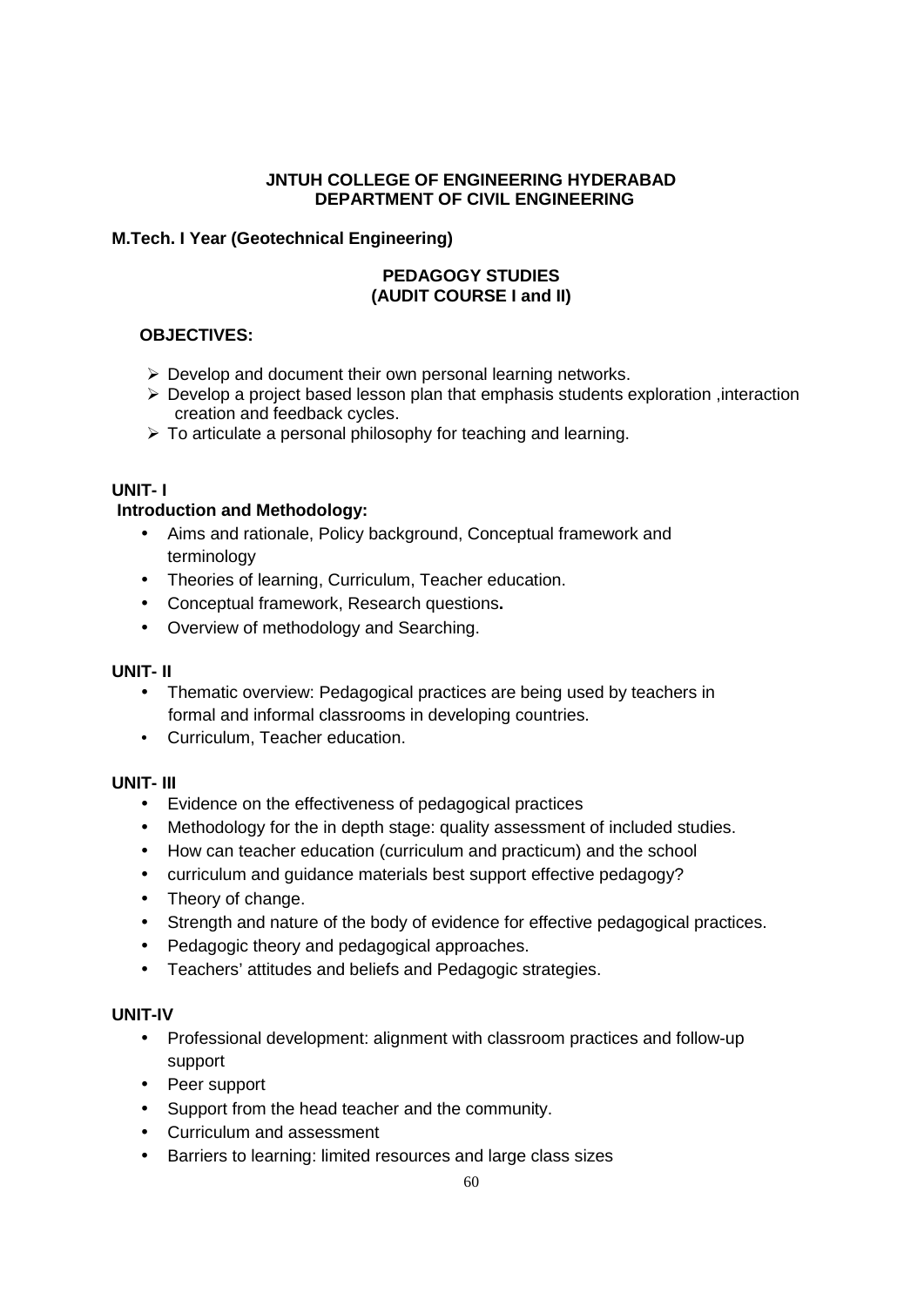#### **UNIT- V. Research gaps and future directions**

- Research design
- Contexts
- Pedagogy
- Teacher education
- Curriculum and assessment
- Dissemination and research impact.

#### **REFERENCE:**

- 1. Ackers J, Hardman F (2001) Classroom interaction in Kenyan primary schools, Compare, 31 (2):245-261.
- 2. Agrawal M (2004) Curricular reform in schools: The importance of evaluation, Journal of Curriculum Studies, 36 (3): 361-379.
- 3. Akyeampong K (2003) Teacher training in Ghana does it count? Multi-site teacher education research project (MUSTER) country report 1. London: DFID.
- 4. Akyeampong K, Lussier K, Pryor J, Westbrook J (2013) Improving teaching and learning of basic maths and reading in Africa: Does teacher preparation count? International Journal Educational Development, 33 (3): 272–282.
- 5. Alexander RJ (2001) Culture and pedagogy: International comparisons in primary education. Oxford and Boston: Blackwell.
- 6. Chavan M (2003) Read India: A mass scale, rapid, 'learning to read'

- $\triangleright$  What pedagogical practices are being used by teachers in formal and informal classrooms in developing countries
- $\triangleright$  What is the evidence on the effectiveness of these pedagogical practices, in what conditions, and with what population of learners
- $\triangleright$  How can teacher education (curriculum and practicum) and the school curriculum and guidance materials best support effective pedagogy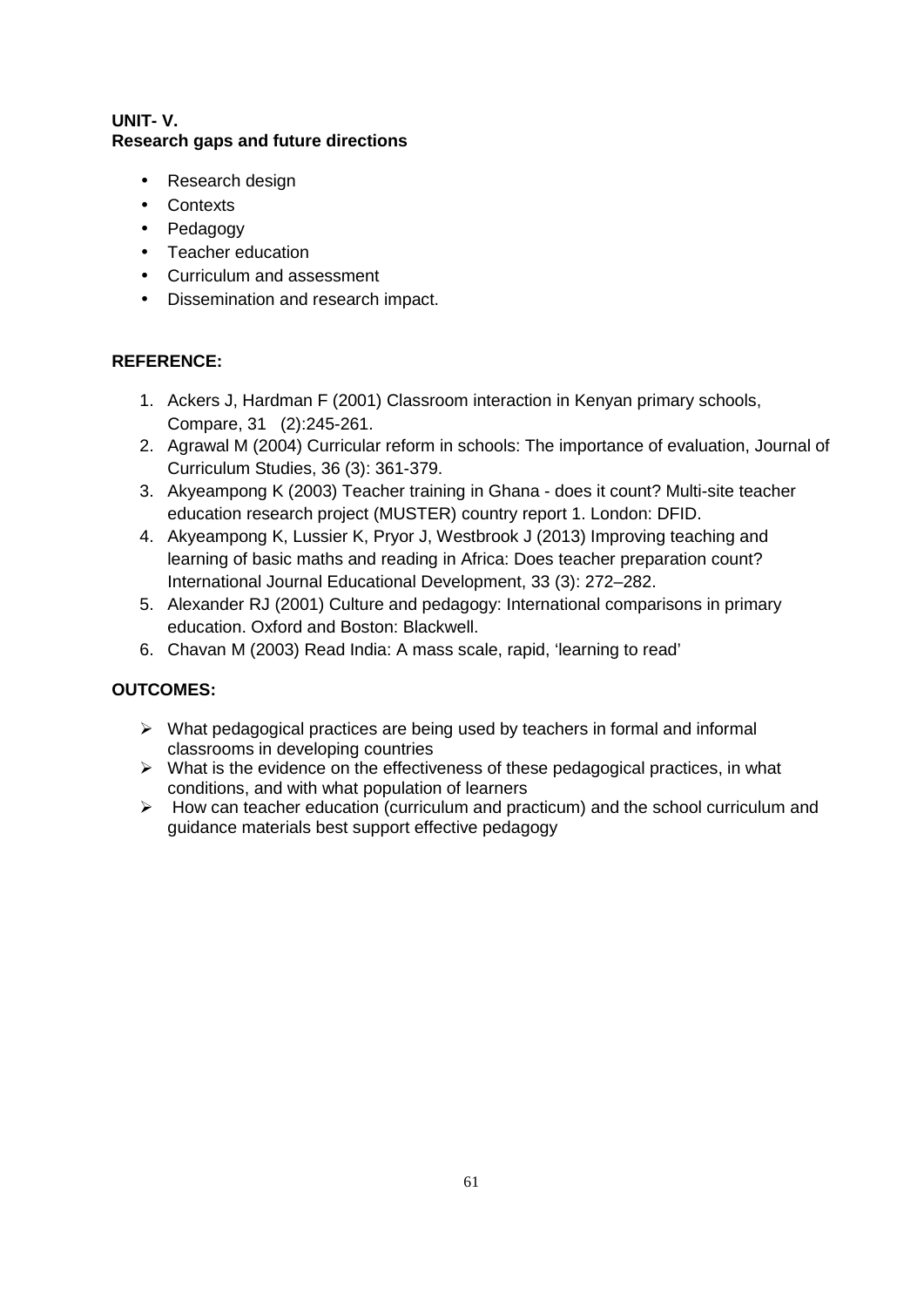### **M.Tech. (Geotechnical Engineering)**

**L T P C**

**2 0 0**

**0**

#### **STRESS MANAGEMENT BY YOGA (AUDIT COURSE 1 & 2)**

#### **Prerequisites:- NIL**

#### **Objectives**

- To achieve overall health of body and mind
- To overcome stress

#### **Course Outcomes**:

At the end of the course, the students will be able to

- Develop healthy mind in a healthy body thus improving social health also
- Improve efficiency

#### **UNIT - I**

Definitions of Eight parts of yog. ( Ashtanga )

#### **UNIT - II**

Yam and Niyam. Do's and Don't's in life. i) Ahinsa, satya, astheya, bramhacharya and aparigraha ii) Shaucha, santosh, tapa, swadhyay, ishwarpranidhan

#### **UNIT - III**

Asan and Pranayam i) Various yog poses and their benefits for mind & body ii)Regularization of breathing techniques and its effects-Types of pranayam

#### **Reference Books:-**

- 1. 'Yogic Asanas for Group Tarining-Part-I" :Janardan Swami Yogabhyasi Mandal, Nagpur
- 2. "Rajayoga or conquering the Internal Nature" by Swami Vivekananda, AdvaitaAshrama (Publication Department), Kolkata